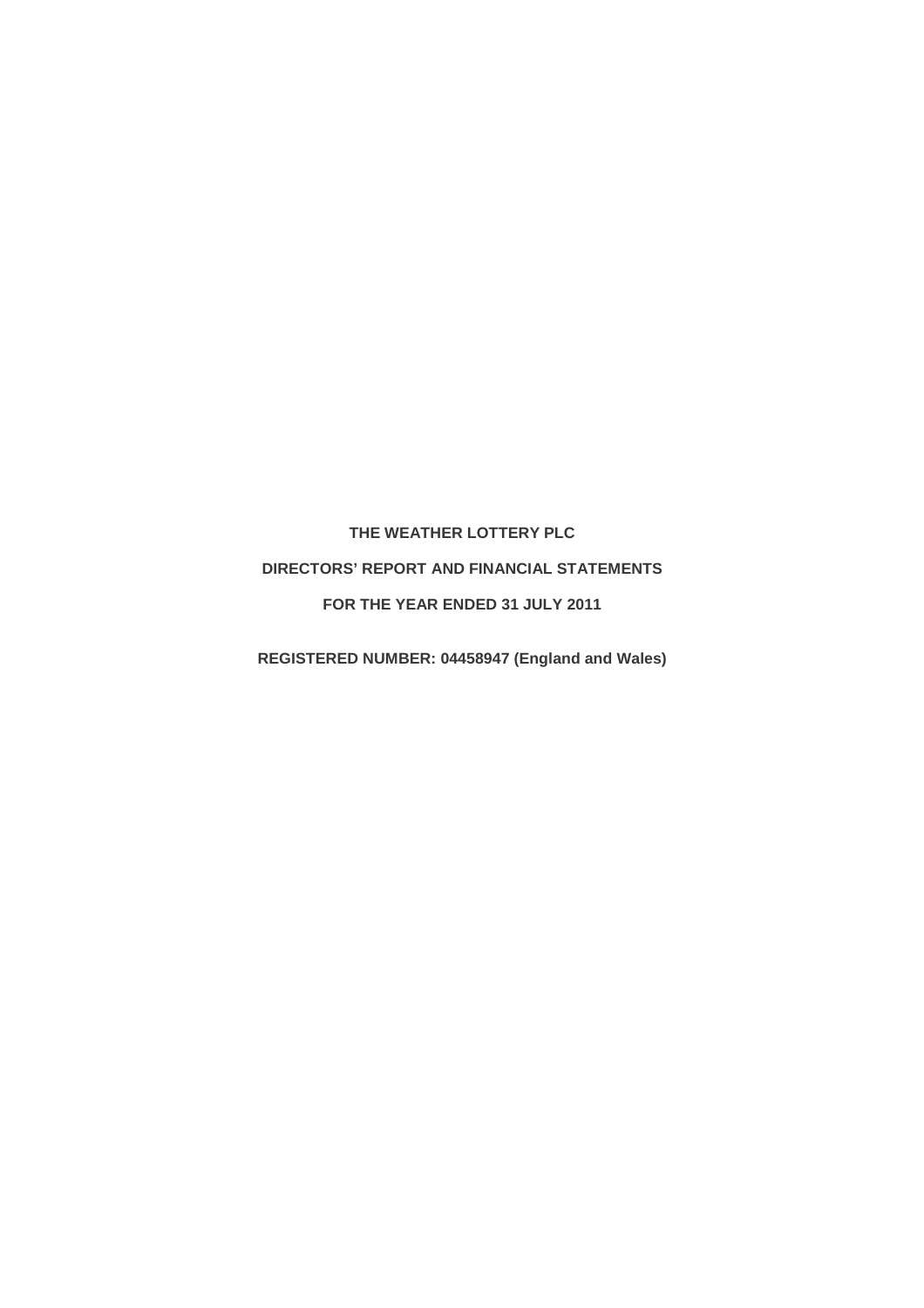# **COMPANY INFORMATION**

| <b>DIRECTORS</b>                                | Lord E T Razzall<br>R R White<br>A J A Flitcroft                                                                   |
|-------------------------------------------------|--------------------------------------------------------------------------------------------------------------------|
| <b>SECRETARY</b>                                | J M Botros                                                                                                         |
| <b>COMPANY NUMBER</b>                           | 04458947                                                                                                           |
| <b>REGISTERED OFFICE</b>                        | <b>Units 25-27</b><br><b>Hagley Mews</b><br><b>Hall Drive</b><br>Hagley<br>DY9 9LQ                                 |
| <b>NOMINATED ADVISERS AND</b><br><b>BROKERS</b> | <b>Allenby Capital Limited</b><br><b>Claridge House</b><br>32 Davies Street<br>Mayfair London<br>W1K4ND            |
| <b>AUDITORS</b>                                 | <b>Rochesters Audit Services Limited</b><br>13 Caroline Street<br>St. Paul's Square<br>Birmingham<br><b>B3 1TR</b> |
| <b>SOLICITORS</b>                               | Dawsons<br>2 New Square<br>Lincoln's Inn<br>London<br>WC3A 3RZ                                                     |
| <b>REGISTRARS</b>                               | <b>SLC Registrars Limited</b><br>42-46 High Street<br>Esher<br>Surrey<br><b>KT10 9QY</b>                           |
| <b>PRINCIPAL BANKERS</b>                        | National Westminster Bank plc<br>Leeds City Office<br>8 Park Row<br>Leeds<br>LS1 5HD                               |
| <b>BROKERS</b>                                  | <b>SVS Securities Plc</b><br>21 Wilson Street<br>London<br>EC2M 2SN                                                |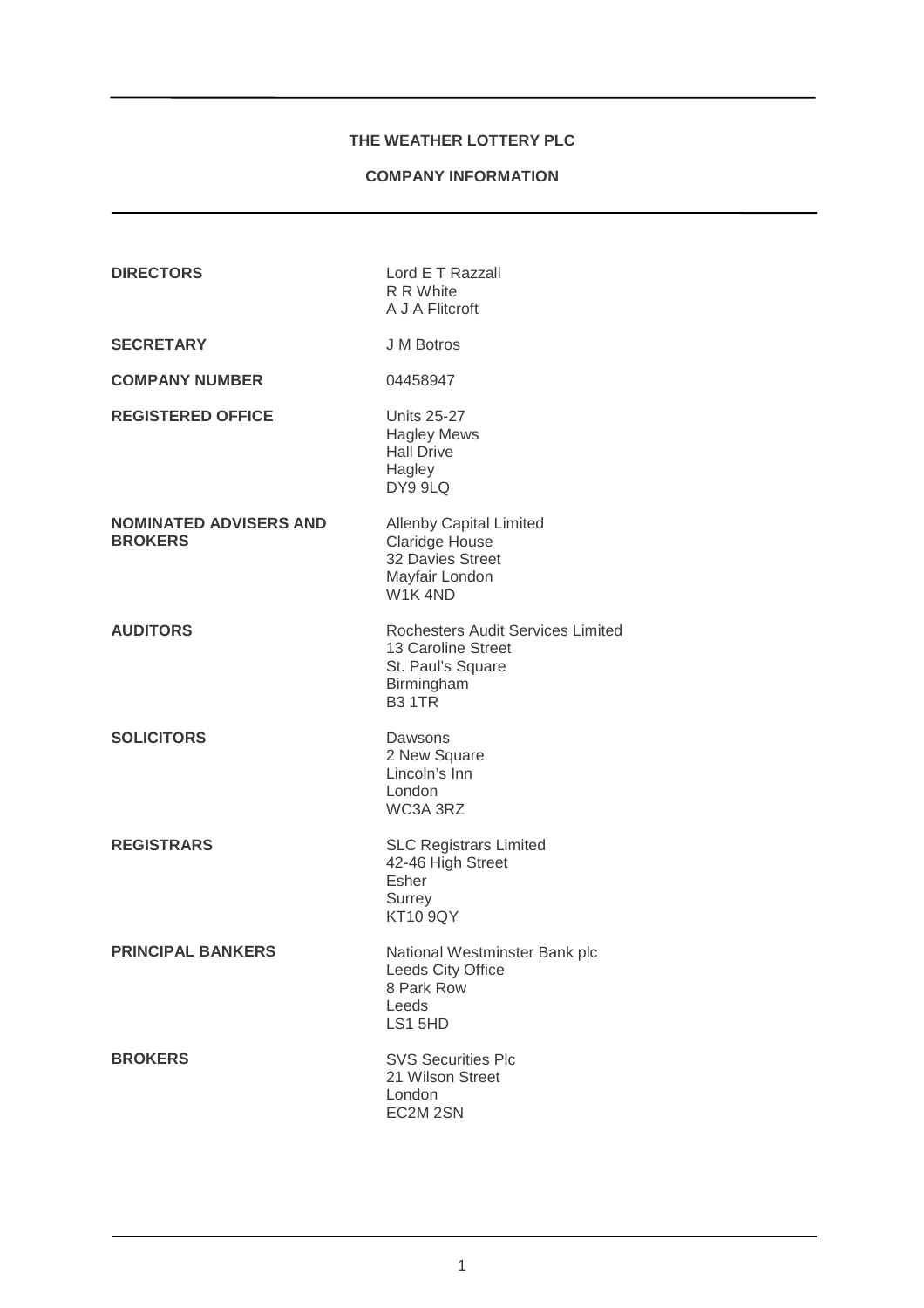# **CONTENTS**

Page

| <b>FINANCIAL STATEMENTS</b>                         |                  |
|-----------------------------------------------------|------------------|
| Chairman's Statement                                | 3                |
| Directors' Report                                   | 5                |
| Independent Auditor's Report                        | 13               |
| <b>Consolidated Income Statement</b>                | 15 <sup>15</sup> |
| <b>Consolidated Statement of Financial Position</b> | 16               |
| Consolidated Statement of Changes in Equity         | 17               |
| <b>Consolidated Cash Flow Statement</b>             | 18               |
| Notes to the Consolidated Financial Statements      | 19               |
| Parent Company Balance Sheet                        | 45               |
| Notes to the Parent Company Balance Sheet           | 46               |

2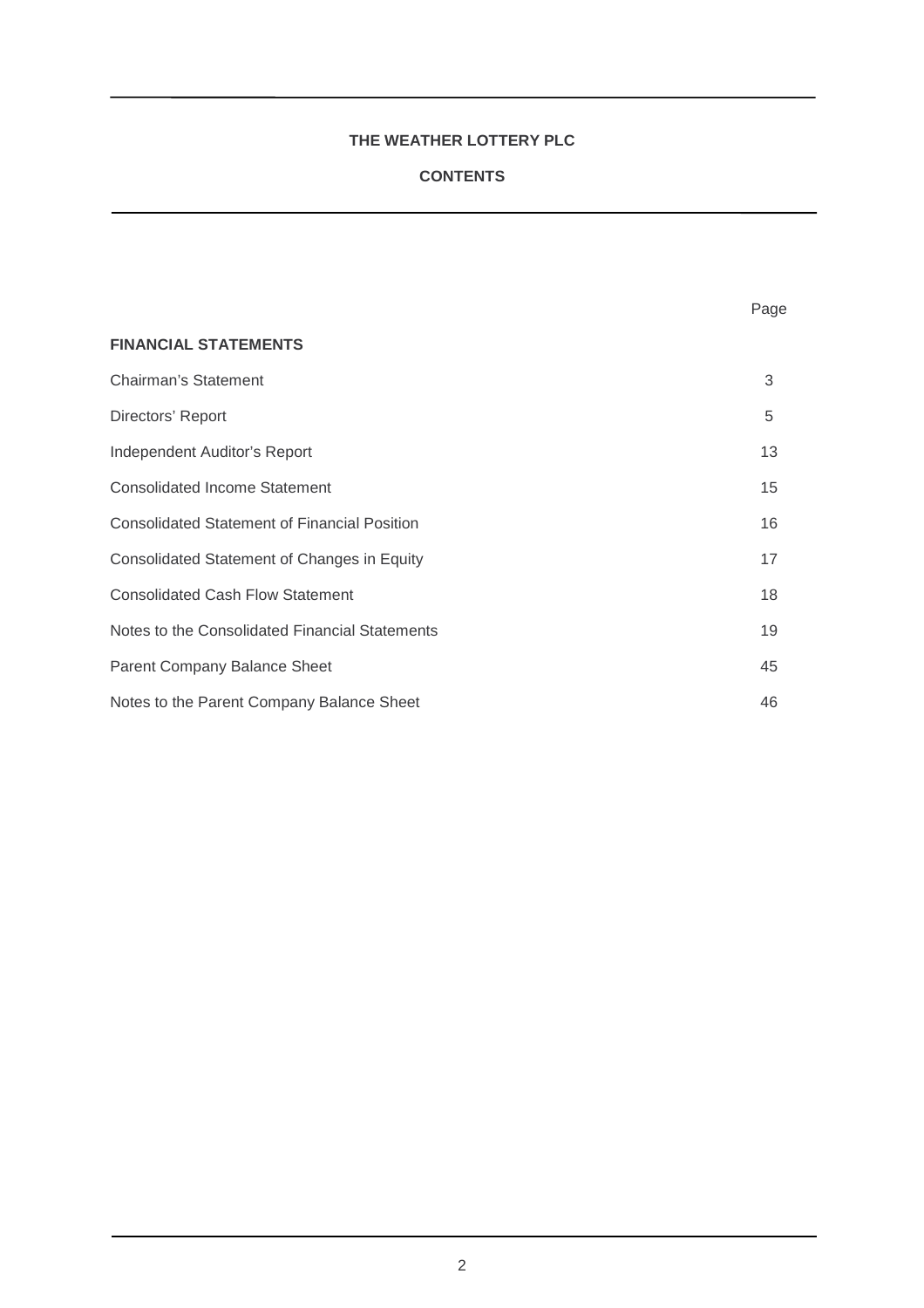# **CHAIRMAN'S STATEMENT**

# **Operating and Financial Review**

As the results show this has been a difficult year for The Weather Lottery Plc ("TWL"), not all of which can be attributed to the hard economic climate in the leisure sector. Earlier in the year TWL in accordance with its market obligations announced an update to the market of its anticipated second half trading in respect of its year ended 31 July 2011. The Audited results for the period are in line with those forecasts with pretax losses of £789,000, compared to losses in the first half of £321,000 and for the full year 2009/10 of £77,000.

During the year TWL has made three acquisitions. In June 2011 it acquired a five-a-side centre in Nottingham. It is expected that in the coming year this will prove a sound investment providing a solid asset from which to generate profit. However as announced on 25 November 2011, the upgrade in this facility at the Harvey Hadden Sports Complex has been delayed and during the period from acquisition to 31 July traded at approximately breakeven. When purchased the vendors gave certain warranties relating to the cost of and their contribution to this upgrade process. On legal advice the Board consider those warranties have not been met and the vendors have been notified that the Company is taking legal action to enforce the warranties by the vendors as to the actual condition of the centre and the funds to be provided by the vendors towards the cost of the upgrade

Losses at FC Betz amounting to £267,000 in the first half year including expensed sponsorship costs of £177,000 and operating losses of £90,000, were considerably reduced in the second half and now amount to approximately £400,000 for the full year, with club sponsorship expenses now eliminated and consultancy costs significantly reduced. As can be seen from the year end figures the steps taken by the Board to staunch the losses in this subsidiary are proving effective. The Board do not consider FC Betz to be part of the future of the business and are seeking ways to dispose of it and its assets and database as soon as possible.

The core lottery business has reported a small operating profit for the year, despite expenses relating to the fraud committed by two former employees causing costs exceeding £100,000 for the year. Thankfully this matter is now fully concluded and we believe fully provided for in the accounts. This is a commendable performance in very difficult circumstances. It shows the resilience of the Lottery Business which has been operating for over 15 years. As announced on 20 June, contract renegotiations have improved the security and profitability during the last quarter of the company's financial year although it will take time for these to be fully realised. TWL also acquired Clicknow, the intermediate search facility, available as an additional source of fund raising to charities and other organizations. This will be developed in the coming year. TWL believes Clicknow increases the product range it can offer to fund raisers and increases its profile in this marketplace.

The third acquisition during the year was the Devilfish on-line poker and gaming business. At this subsidiary, losses for the period from acquisition in December 2010 to 31 July 2011 amount to £149,000. These include losses within the casino operation alluded to in the Company's June updateA renegotiation of supplier contracts with effect from 1 September 2011 should significantly improve the results of the operation from that time.

Head office costs for the year, excluding write-offs, amounted to approximately £230,000.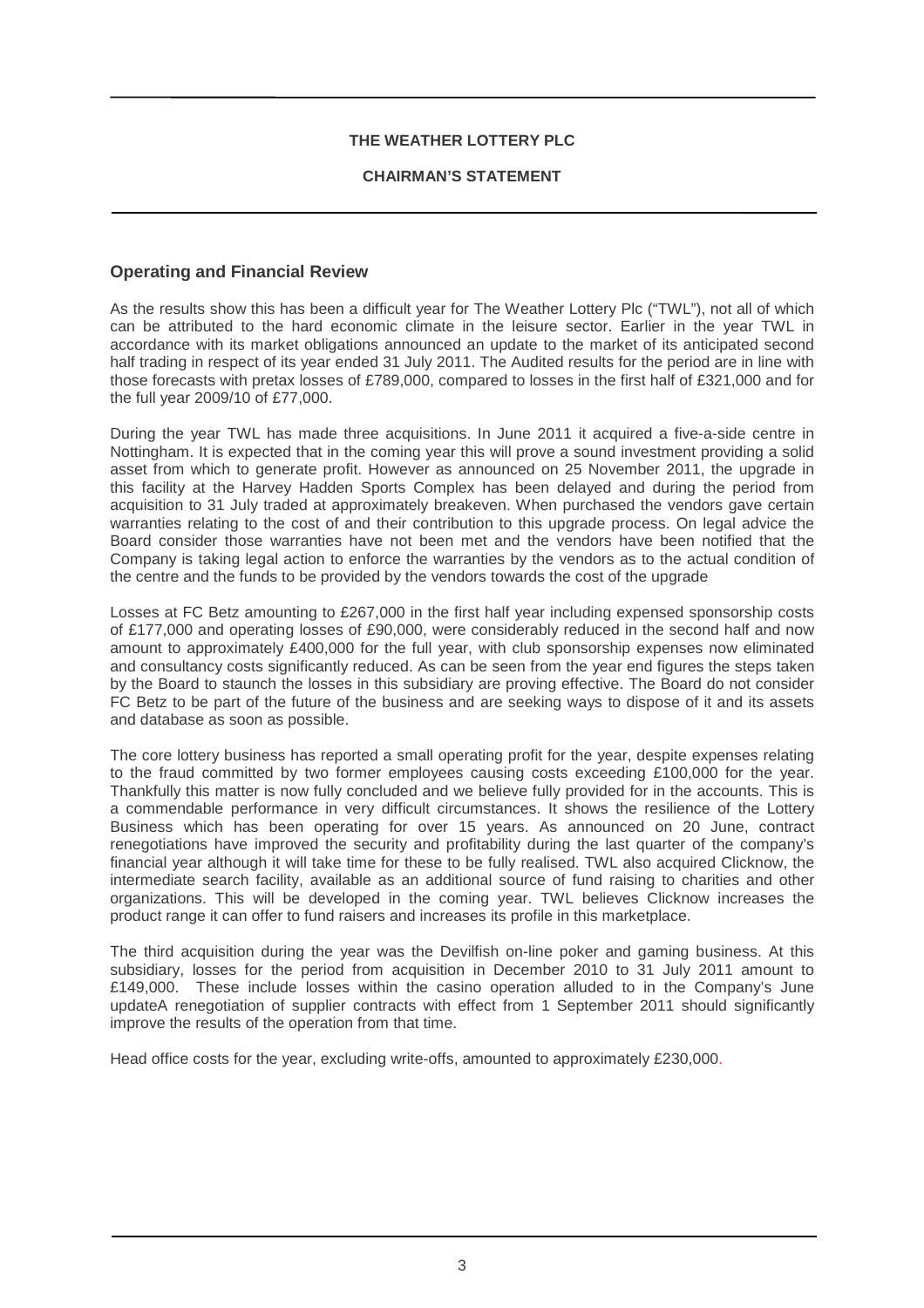# **CHAIRMAN'S STATEMENT**

Your Board has on the advice of the auditors made full and prudent provision in these accounts for the losses. It acknowledges and announces the impairment to asset value. However it considers that the steps it has taken in these accounts will assist in improved trading for the company which it hopes will be reflected in the half year figures to 31 January 2012. These half-year figures are expected to show much reduced losses. They nevertheless include the costs associated with the restructuring of the FC Betz business detailed above and the delays in the refurbishment of the five-a-side facility previously announced, together with the central overhead and advisory fees required by and consistent with the status of TWL as a listed public company.

The increase in reported loss of £49k when compared to the loss of £740k previously announced in the company's trading statement issued on 5 December 2011 is the result of additional asset write downs and provisions which came to rise during the audit and are considered prudent to include in the year as advised by the Company's auditors

**Lord E T Razzall**  Chairman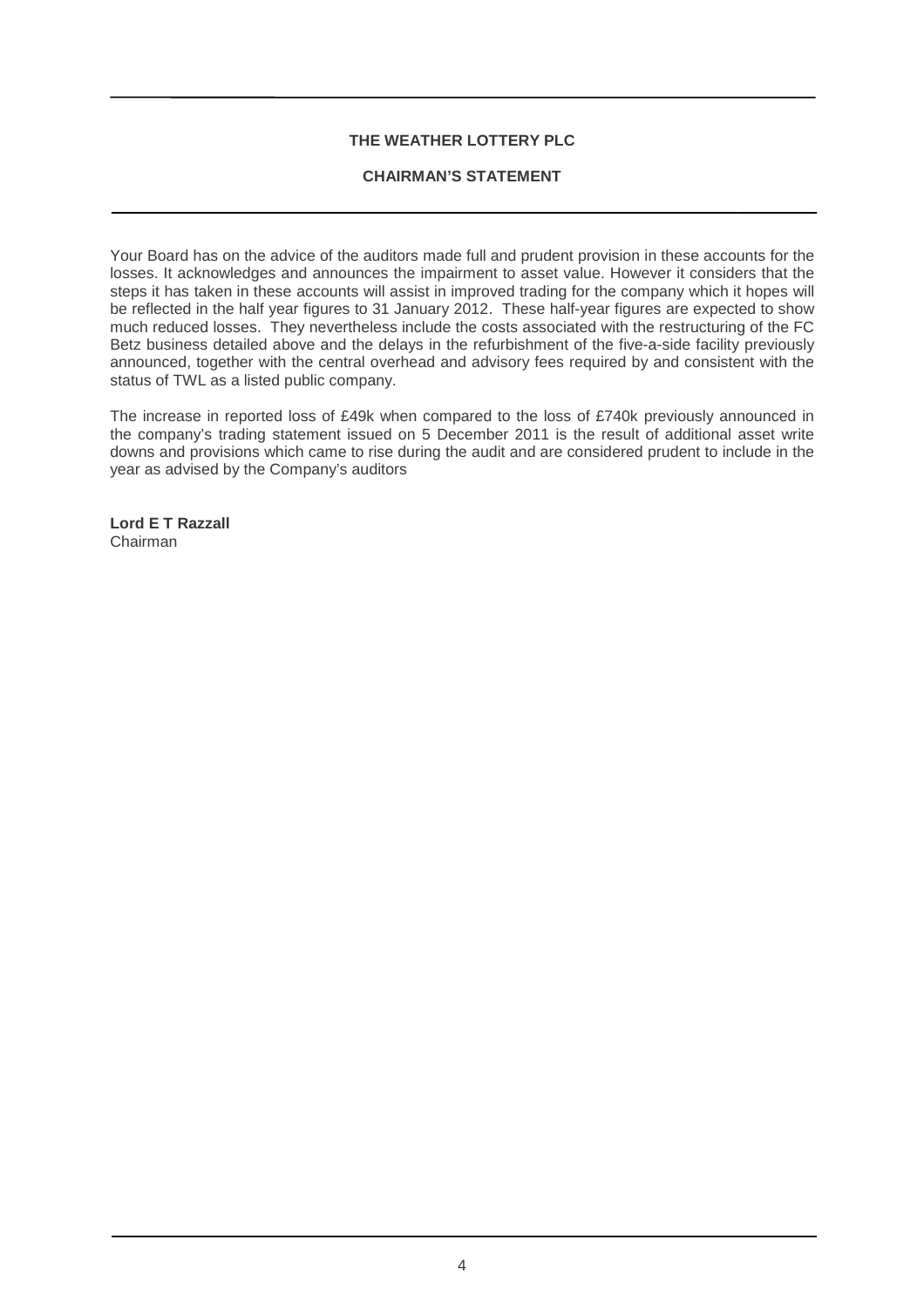#### **DIRECTORS' REPORT For the year ended 31 July 2011**

The Directors present their Report and the annual Financial Statements for the year ended 31 July 2011.

#### **Principal activities**

The principal activity of the Company is that of a holding company.

The principal activity of the Group in the period was that of lottery administrators, online gaming and marketing activities. The Group also earns commission via search engine provision and operation of floodlit football astro-turf pitches.

#### **Business review and future developments**

The Weather Lottery Plc's ("The Weather Lottery") principal activity is that of lottery administrators but also commenced in the period operations in respect of online gaming, IT search engines and the provision of football pitches. A review of these activities, future developments and principal risks is provided in the Chairman's Statement and the Principal risks and uncertainties section.

#### **Financial key performance indicators ("KPI's")**

The key performance indicators reviewed by the Group Board are as follows:

- **Turnover**
- **Operating profit**
- Profit before taxation
- Rolling cash flow forecasts

These indicators are reviewed by the Group Board at least once a month. Explanations are sought and given for any material variances and the management are required to provide plans to recover any performance failures as they occur during the year.

#### **Principal risks and uncertainties facing the Group**

#### Management and employees

The nature of the Group and its business model creates reliance upon retaining and incentivising its senior management and certain key employees, whose expertise will be important to the fortunes of the Group going forward. The Directors have endeavoured to ensure that the principal members of its management team are suitably incentivised, but the retention of such staff cannot be guaranteed.

The Group may need to recruit additional senior management and other staff in order to further develop its business. There can be no guarantee that such individuals will be recruited in the Group's preferred timetable or at the cost levels anticipated by the Group. Competition for staff is strong and therefore the Group may find it difficult to retain key management and staff. The loss of key personnel and the inability to recruit further key personnel could have a material adverse effect on the future of the Group through the impairment of the day-to-day running of the businesses and the inability to maintain existing client relationships.

#### Exposure of the Group to UK economic conditions

Demand for the Group's services may be significantly affected by the general level of economic activity and economic conditions in the regions and sectors in which the Group operates. Therefore, a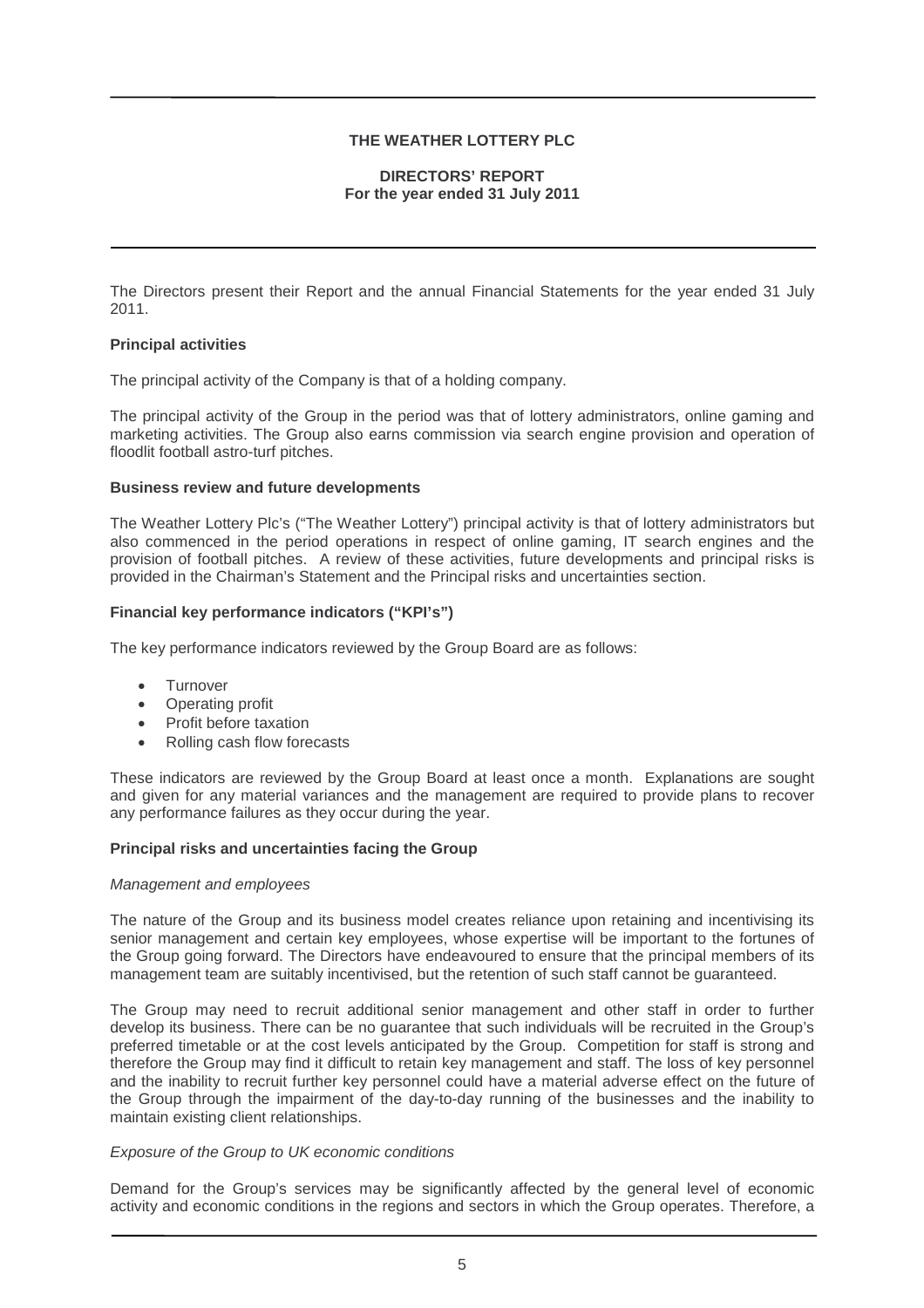#### **DIRECTORS' REPORT For the year ended 31 July 2011**

continuation of the economic downturn, especially in regions or sectors where the Group's operations are focused, could have a material adverse effect on the Group's business and financial results.

#### **Competition**

The Group is engaged in business activities where there a number of competitors. Many of these competitors are larger than the relevant businesses carried on by the Group and have access to greater funds than the Company, which will potentially enable them to gain market share at the expense of the Group.

#### **Acquisitions**

The Directors cannot discount circumstances where an acquisition would support the Company's business strategy. However, there is no guarantee that the Company will successfully be able to identify, attract and complete suitable acquisitions or that the acquired business will perform in line with expectations.

#### Funding and working capital

The Group has given the usual undertakings, covenants and security for its funding facility. Maintaining a sufficient level of working capital is essential to enable the Group to meet its foreseeable obligations and achieve its strategy. Failure to manage working capital could impact upon the ability of the Group to grow.

#### Management of growth

The ability of the Group to implement its strategy in an expanding market requires effective planning and management control systems. The Directors anticipate that further expansion will be required to respond to market opportunities and the potential growth in its client base. The Group's growth plans may place a significant strain on its management, operational, financial and personnel resources. The Group's future growth and prospects will, therefore, depend on its ability to manage the growth and to continue to expand and improve operational, financial and management information and quality control systems on a timely basis, whilst at the same time maintaining effective cost controls. Any failure to expand and improve operational, financial and management information and quality control systems in line with the Group's growth could have a material adverse effect on its business, financial condition and results of operations.

#### Market developments

Any failure to expand the Group's service offering in response to customer demand and/or industry developments may have an adverse effect on the Group's financial performance and prospects.

#### Reliance on Partners

Much of the Group's business is dependent on partners (charities, clubs, etc). Changes in key relationships within those partners, change of strategic direction by partner organisations, changes in the viability of partner-owned technology, economic and other business circumstances could all have an adverse effect on the financial performance of the Group.

#### Legal and regulatory matters

The Group is subject to a considerable degree of regulation and legislation. Changes in or extensions of laws and regulations affecting the industry in which the Group operates (or those in which its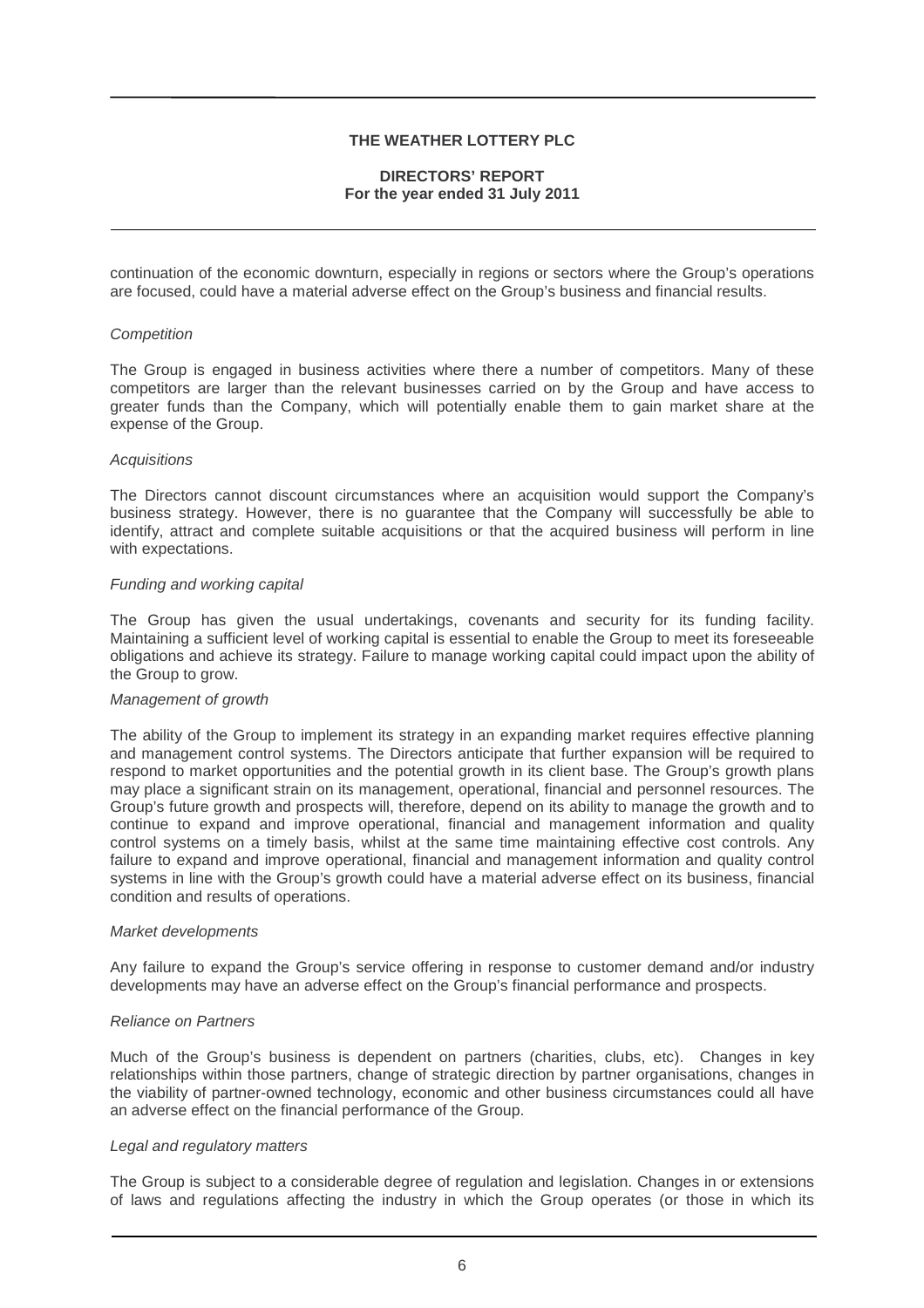#### **DIRECTORS' REPORT For the year ended 31 July 2011**

customers operate) and the rules of industry organisations could restrict or complicate the Group's business activities, with the potential to increase compliance / legal costs significantly.

As required by section 656 of the Companies Act 2006, the Directors are required to point out that the net assets of the Company are less than 50% of the aggregate of share capital and the share premium account. The Board will discuss at the AGM the ways that it seeks to rectify this position in the near future.

#### **Financial risk management**

The Group's financial risk management policies are disclosed in the accounting policies and note 20 within the financial statements.

#### **Dividends**

The Directors do not recommend a dividend for the year (2010: £nil).

#### **Directors**

The following Directors held office during the financial year ended 31 July 2011:

| Lord E T Razzall |                           |
|------------------|---------------------------|
| R R White        |                           |
| K G Milhench     | Resigned 2 September 2010 |
| A Moore          | Resigned 1 August 2011    |

On 7 November 2011 A J A Flitcroft was appointed as a Director of the Board.

#### **Directors' interests in shares and warrants**

The Directors who held office at 31 July 2011 had the following interests in the shares of the Company, including family interests:

|                  | Ordinary shares of 0.1p each |                        |  |
|------------------|------------------------------|------------------------|--|
|                  |                              | At 31 July 2010        |  |
|                  |                              | (or date of            |  |
|                  | At 31 July 2011              | appointment, if later) |  |
| Lord E T Razzall | 8,000,000                    | 8,000,000              |  |
| R R White        | 3,333,334                    | 3,333,334              |  |
| A Moore          | 8,000,000                    | 8,000,000              |  |

During the year to 31 July 2010 the following share options were issued to the above Directors, none were exercised in the year to 31 July 2011 and all were still held at the year end:

|                  | <b>Number</b> | Exercise price  | Exercise period           |
|------------------|---------------|-----------------|---------------------------|
| Lord E T Razzall | 3.200.000     | $0.75p - 1.25p$ | 8 June 2010 – 2 June 2017 |
| R R White        | 3.200.000     | $0.75p-1.25p$   | 8 June 2010 - 2 June 2017 |
| A Moore          | 3,200,000     | $0.75p-1.25p$   | 8 June 2010 - 2 June 2017 |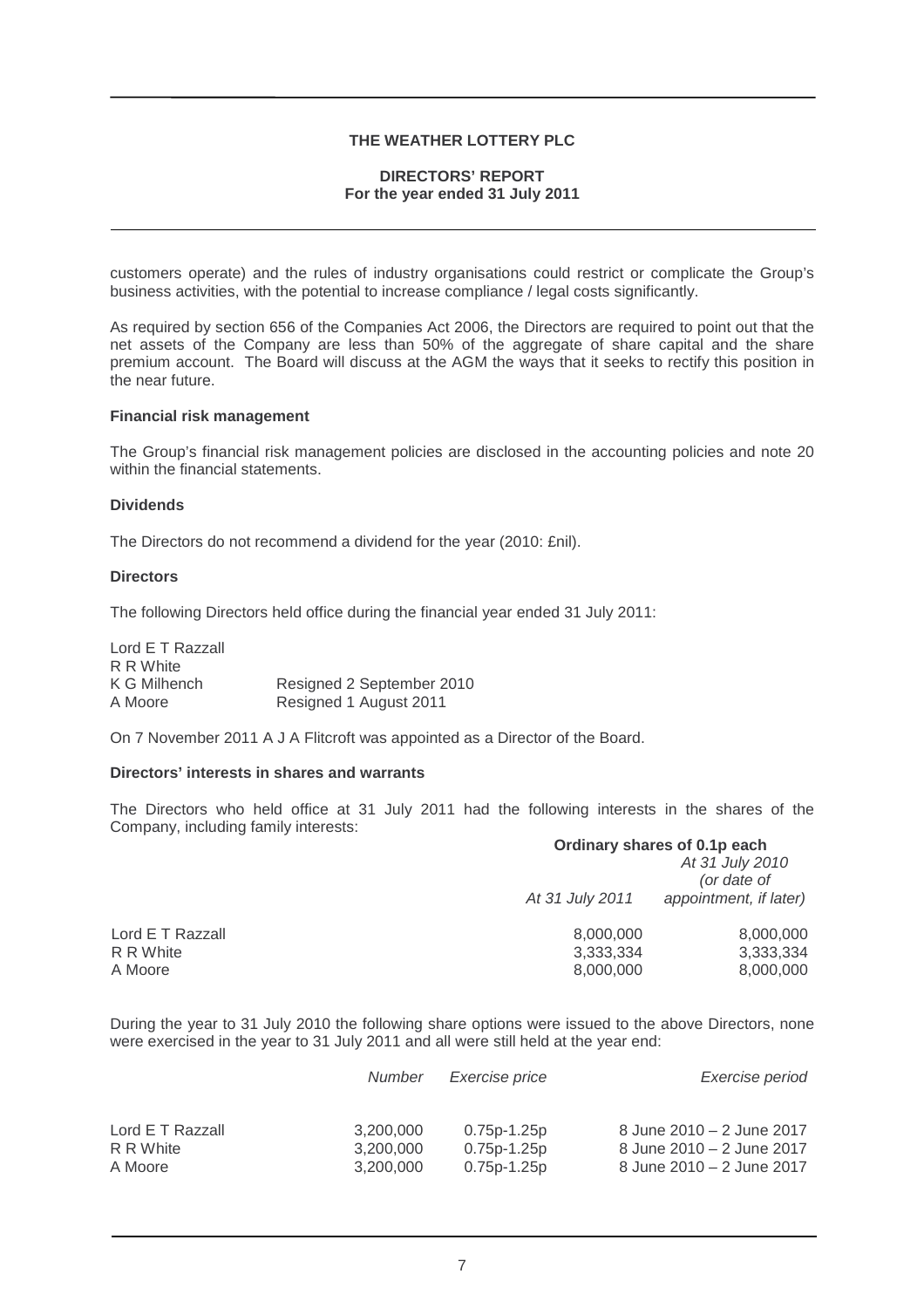#### **DIRECTORS' REPORT For the year ended 31 July 2011**

Further details of these options are given in notes 24 and 27 to the Financial Statements.

#### **Directors' Remuneration**

In accordance with AIM Rule 19, the remuneration of the Directors,who served during the year is detailed below:

|                           | Salary,<br>fees<br>& Benefits in<br>kind | <b>Bonus</b> | Pension<br>contributions      | Total    |
|---------------------------|------------------------------------------|--------------|-------------------------------|----------|
|                           | £'000                                    | £'000        | £'000                         | £'000    |
| Lord E T Razzall          | 15                                       | ۰            | $\blacksquare$                | 15       |
| R R White<br>K G Milhench | 50<br>10                                 | ۰<br>٠       | ۰<br>$\overline{\phantom{a}}$ | 50<br>10 |
| A Moore                   | 12                                       | ٠            |                               | 12       |

#### **Substantial shareholdings**

The Company has been notified of the following substantial holdings of ordinary 0.1p shares as at 7 December 2011

|                                  | Percentage<br>Holding | No. of<br>shares |
|----------------------------------|-----------------------|------------------|
| <b>HALB Nominees Ltd*</b>        | 13.91%                | 52,905,392       |
| SVS (Nominees) Ltd***            | 11.93%                | 45,393,105       |
| Devilfish Gaming Plc             | 7.89%                 | 30,000,000       |
| Petwood Hotel Ltd                | 7.89%                 | 30,000,000       |
| Pershing Nominees Ltd**          | 6.84%                 | 26.089.205       |
| R Brealey                        | 5.26%                 | 20,000,000       |
| TD Direct Investing Nominees Ltd | 4.36%                 | 16.571.197       |
| <b>Barclayshare Nominees Ltd</b> | 3.88%                 | 14,755,890       |

\* - includes 41,527,614 shares (17.48%) held on behalf of J and M Williams

**\*\* -** includes 22,321,112 shares (9.39%) held on behalf of J M Botros, 8,000,000 shares (3.37%) held on behalf of Lord E T Razzall

\*\*\* - includes 9,666,667 shares (4.07%) held on behalf of K G Milhench

No other person has notified an interest in the ordinary shares of the Company as required to be disclosed to the Company.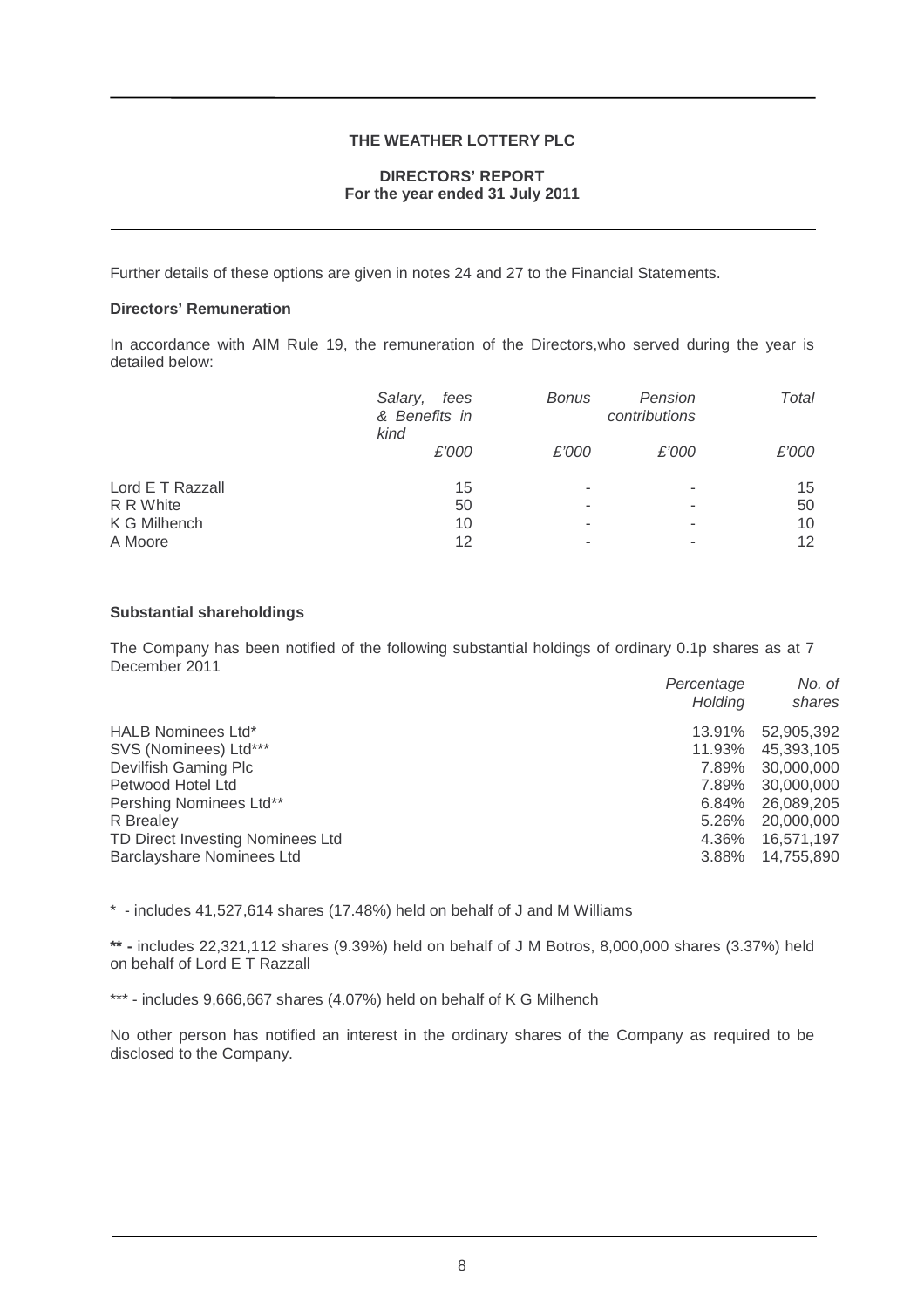#### **DIRECTORS' REPORT For the year ended 31 July 2011**

#### **Capital Structure**

Details of the issued share capital are shown in note 22. There are no special restrictions on the size of a holding nor on the transfer of shares, which are both governed by the general provisions of the Articles of Association and prevailing legislation. The Directors are not aware of any agreements between holders of the Company's shares that may result in restriction on the transfer of securities or on voting rights. No one has any special rights of control over the Company's share capital and all issued shares are fully paid.

Under its Articles of Association, the company has authority to issue the amount of shares shown in note 22.

#### **Donations**

Charitable and political donations made by the Group during the year amounted to £nil (2010: £nil).

#### **Creditor payment policy and practice**

It is the Group's policy to establish terms of payments with suppliers when agreeing each transaction or series of transactions, to ensure that suppliers are aware of these terms of payment and to abide by them. At 31 July 2011, the Group had an average of 99 days (2010: 56 days) of purchases outstanding in trade creditors.

#### **Post balance sheet events**

Share capital of £125,000 was issued on 20 September 2011. A J A Flitcroft was appointed Finance Director on 7 November 2011. No other significant events have taken place during the post balance sheet period.

#### **Going concern**

UK Company Law requires Directors to consider whether it is appropriate to prepare the financial statements on the basis that the Company and the Group are going concerns. Throughout the financial statements there are various disclosures relating to Group funding and operational risks. The Directors' report summarises the key themes.

The Group does have some exposure to current economic conditions which have the potential to impact annual revenues. To date the economic downturn has reduced Group revenue on its principal lottery operations by 10% in the period. The Directors have prepared downside sensitised forecasts to 31 January 2013 and have implemented cost reductions in the year in order to improve cashflow. The Group continues to trade without the need for loan funding, although cash balances have been reduced in the period.

The downside sensitised forecasts have been reviewed by the Directors to ensure that the profit and cash generation derived from these forecasts are sufficient to meet the Group's requirements. As a result of these reviews, the Directors are of the opinion that the Group has adequate resources to continue in operation for the foreseeable future. For this reason, they consider it appropriate to adopt the going concern basis in preparing the financial statements.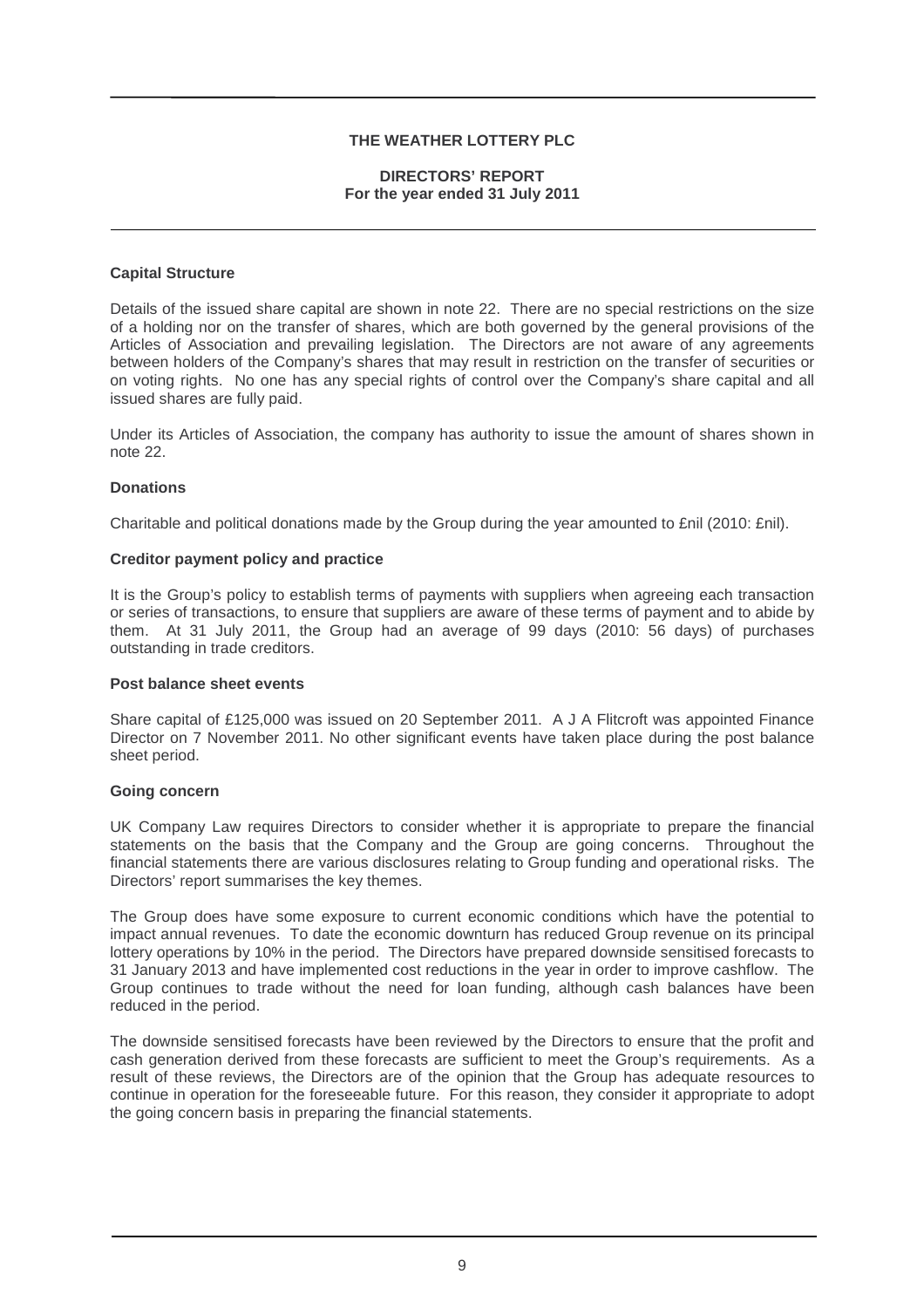#### **DIRECTORS' REPORT For the year ended 31 July 2011**

#### **Environment policies**

The Group is always seeking ways to improve its consumption of resources and ways to protect the environment.

#### **Employee policies**

The Group places considerable value on the involvement of the employees and keeps them informed on matters affecting them as employees and on relevant matters affecting the performance of the Group.

The Group's employment policies include a commitment to equal opportunities regardless of sex, age, race, sexual orientation or ethnic origin.

The Group's policy is to give full and fair consideration to applications for employment made by disabled persons, bearing in mind the respective aptitudes of the applicants concerned. In the event of staff becoming disabled every effort would be made to ensure their continued employment within the Group and to provide specialised training where appropriate.

#### **Information to shareholders**

The Group has its own website (www.theweatherlottery.com) for the purposes of improving information flow to shareholders as well as potential investors.

#### **Corporate governance**

The Group intends to continue with measures previously put in place to ensure that it complies with the Corporate Governance Code in so far as is practicable and appropriate for a public company of its size and nature.

The Group has put into place an Audit Committee and a Remuneration Committee under the control of R R White, a Director. It has primary responsibility for monitoring the quality of internal control and ensuring the financial performance of the Group is properly measured and reported on and for reviewing reports from the Group's auditors relating to its accounting and internal controls. In all cases due regard is given to the interests of the shareholders. It also determines the terms and conditions of service of the executive Directors, including their remuneration and grant of options.

The Directors intend to comply with Rule 21 of the AIM Rules for Companies relating to Directors' dealings as applicable to AIM companies and will also take all reasonable steps to ensure compliance by the Group's applicable employees. In line with the AIM rules for Companies, the Group has adopted an AIM rules compliance policy setting out the procedures to be followed in order that the Company will fully comply with the AIM Rules for Companies.

#### **Relations with shareholders**

The Chairman is the Group's principal spokesperson with investors, fund managers, the press and other interested parties. At the Annual General Meeting, private investors are given the opportunity to question the Board.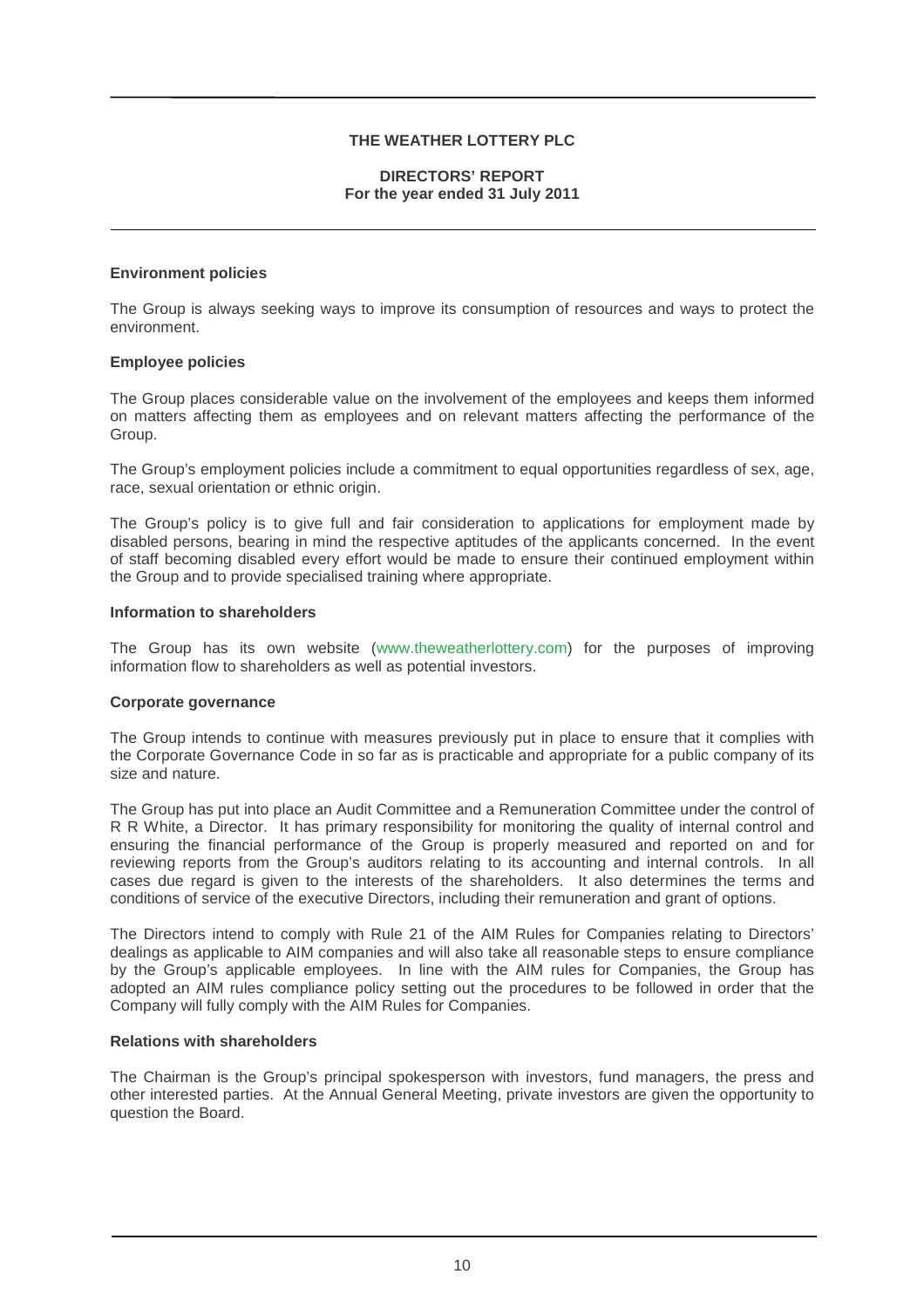#### **DIRECTORS' REPORT For the year ended 31 July 2011**

#### **Internal control**

The Board acknowledges its responsibility for establishing and monitoring the Group's systems of internal control. Although no system of internal control can provide absolute assurance against material misstatement or loss, the Group's systems are designed to provide the Directors with reasonable assurance that problems are identified on a timely basis and so can be dealt with appropriately.

#### **Statement of Directors' responsibilities**

The Directors are responsible for preparing the Annual Report and the Group and Parent Company financial statements in accordance with applicable law and regulations. Company law requires the Directors to prepare Group and Parent Company financial statements for each financial year. As required by the AIM Rules of the London Stock Exchange the Directors are required to prepare the Group Financial Statements in accordance with IFRS's as adopted by the EU and applicable laws and have elected to prepare the Parent Company Financial Statements in accordance with UK Accounting Standards and applicable law (UK Generally Accepted Accounting Practice).

The Group Financial Statements are required by law and IFRS's as adopted by the EU to present fairly the financial position and the performance of the Group; the Companies Act 2006 provides in relation to such financial statements that references in the relevant part of that Act to financial statements giving a true and fair view are references to their achieving a fair presentation.

The Parent Company financial statements are required by law to give a true and fair view of the state of affairs of the Parent Company. In preparing each of the Group and Parent Company financial statements, the Directors are required to:

- select suitable accounting policies and then apply them consistently;
- make judgements and estimates that are reasonable and prudent;
- for the Group financial statements, state whether they have been prepared in accordance with IFRS's as adopted by the EU;
- for the Parent Company financial statements, state whether applicable UK Accounting Standards have been followed, subject to any material departures disclosed and explained in the financial statements; and
- prepare the financial statements on a going concern basis, unless it is inappropriate to presume that the Group and Parent Company will continue in business.

The Directors are responsible for keeping proper accounting records, for safeguarding the assets of the Group and for taking reasonable steps for the prevention and detection of fraud and other irregularities. The Directors are responsible for ensuring that the Directors Report and other information contained in the annual report is prepared in accordance with company law in the United Kingdom.

The Directors are responsible for the maintenance and integrity of the corporate and financial information included in the Company's website. Legislation in the UK governing the preparation and dissemination of the financial statements may differ from legislation in other jurisdictions.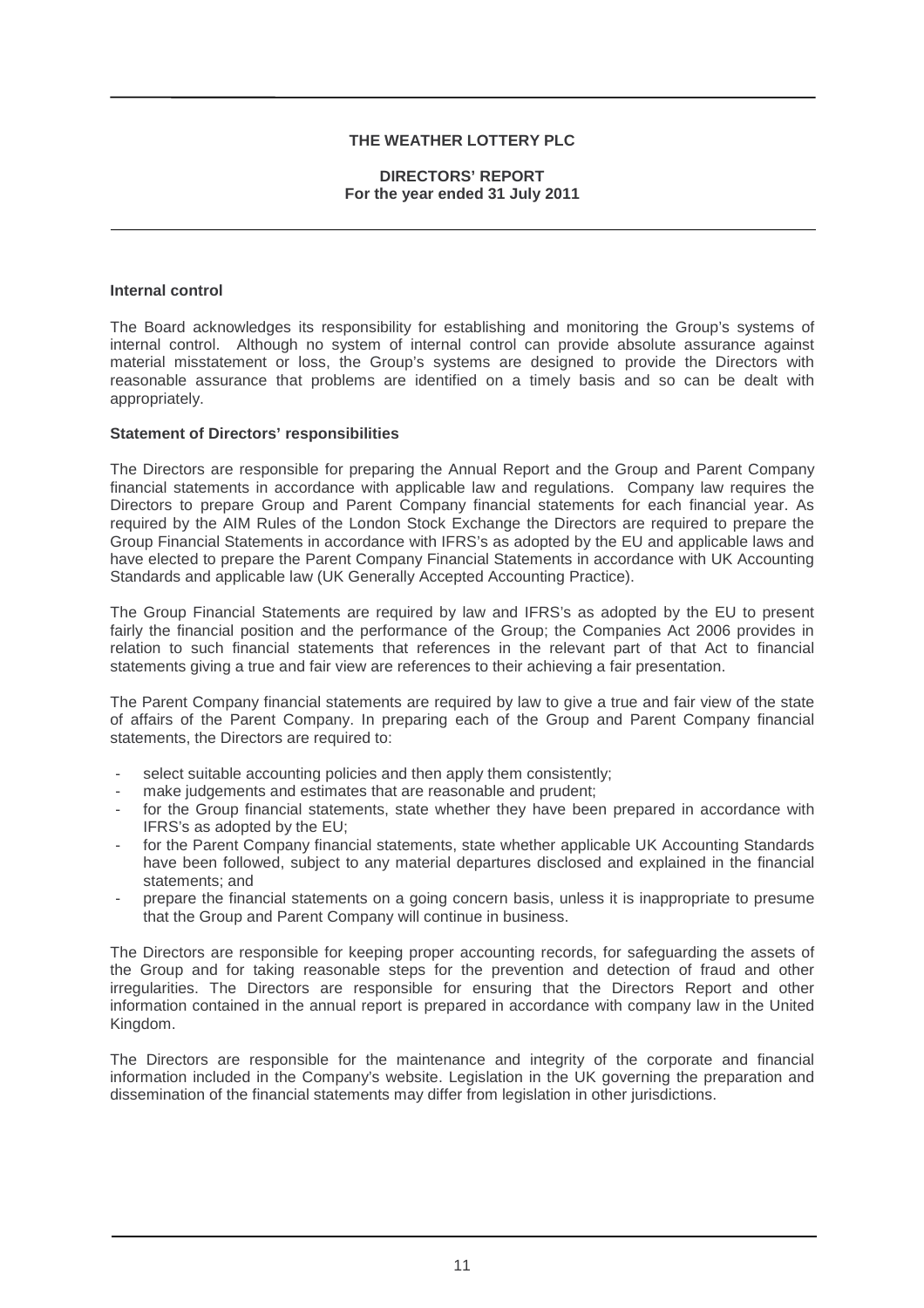#### **DIRECTORS' REPORT For the year ended 31 July 2011**

#### **Disclosure of information to auditors**

The Directors who held office at the date of approval of this Directors' Report each confirm the following:

- so far as they are aware, there is no relevant audit information of which the Group's auditors are unaware, and
- they have taken all the steps that they ought to have taken as Director in order to make themselves aware of any relevant audit information and to establish that the Group's auditors are aware of that information.

#### **Auditors**

Due to rotation requirements under the Ethical Guidelines of the Institute of Chartered Accountants in England and Wales, Rochesters Audit Services Limited will not seek re-appointment at the forthcoming General Meeting. The Directors will consider and appoint new auditors in due course in accordance with the Companies Act 2006.

This report was approved by the Board on 4 January 2012 and signed on its behalf.

**R R White Director**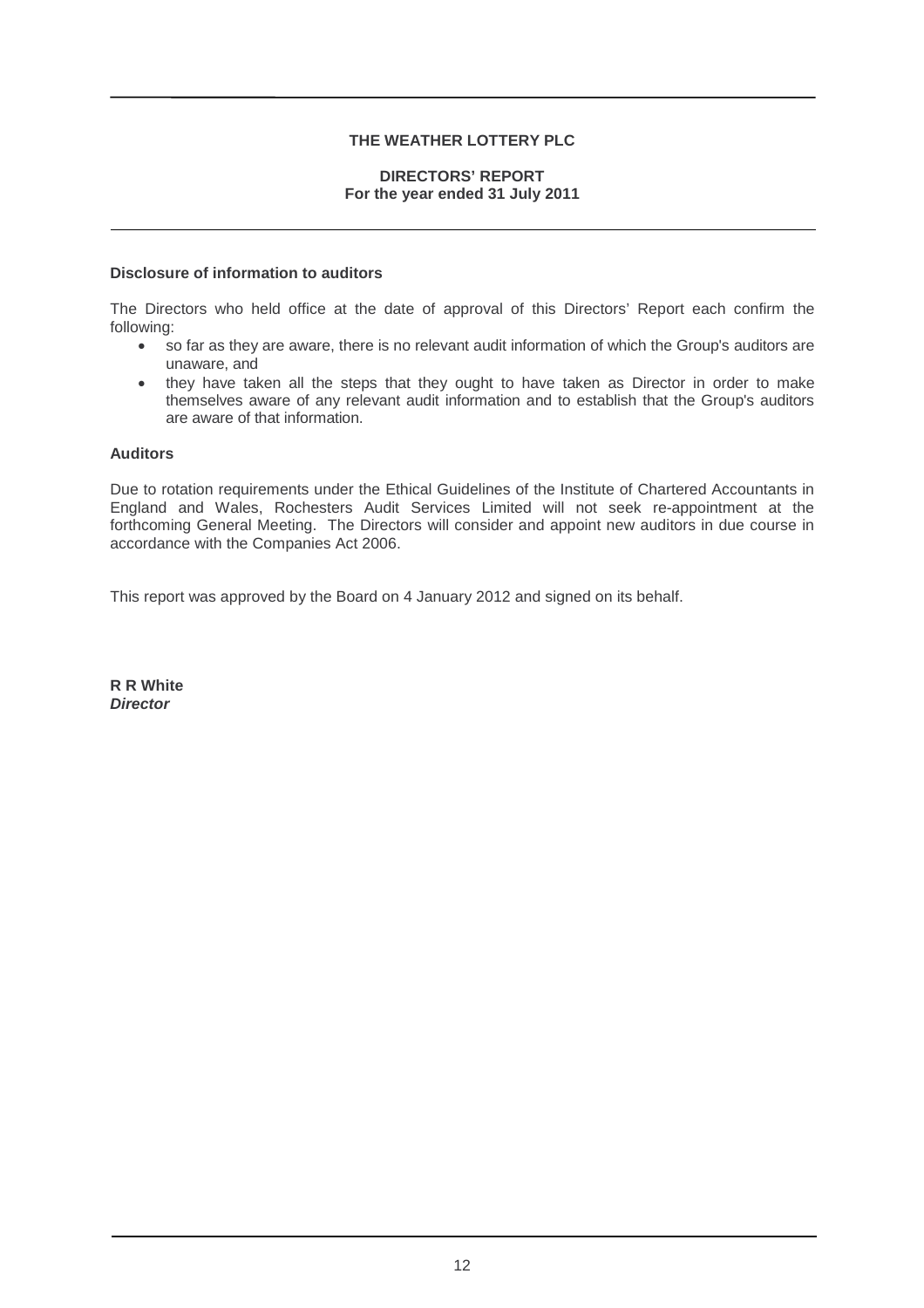# **INDEPENDENT AUDITORS' REPORT TO THE MEMBERS OF**

# **THE WEATHER LOTTERY PLC**

We have audited the financial statements of The Weather Lottery plc for the year ended 31 July 2011 which comprise the Consolidated Income Statement, the Consolidated Statement of Financial Position and Parent Company Balance Sheet, the Consolidated Statement of Changes in Equity, the Consolidated Cash Flow Statement and the related notes. The financial reporting framework that has been applied in the preparation of the consolidated financial statements is applicable law and International Financial Reporting Standards (IFRSs) as adopted by the European Union. The financial reporting framework that has been applied in the preparation of the parent company financial statements is applicable law and United Kingdom Accounting Standards (United Kingdom Generally Accepted Accounting Practice).

This report is made solely to the Company's members, as a body, in accordance with Sections 495 to 497A of the Companies Act 2006. Our audit work has been undertaken so that we might state to the Company's members those matters we are required to state to them in an Auditors' report and for no other purpose. To the fullest extent permitted by law, we do not accept or assume responsibility to anyone other than the Group and the Company and the Company's members as a body, for our audit work, for this report, or for the opinions we have formed.

# **Respective responsibilities of directors and auditors**

As explained more fully in the Directors' Responsibilities Statement (set out on page 11), the directors are responsible for the preparation of the financial statements and for being satisfied that they give a true and fair view. Our responsibility is to audit and express an opinion on the financial statements in accordance with applicable law and International Standards on Auditing (UK and Ireland). Those standards require us to comply with the Auditing Practices Board's (APB's) Ethical Standard for Auditors.

#### **Scope of the audit of the financial statements**

An audit involves obtaining evidence about the amounts and disclosures in the financial statements sufficient to give reasonable assurance that the financial statements are free from material misstatement, whether caused by fraud or error. This includes an assessment of: whether the accounting policies are appropriate to the group's and the parent company's circumstances and have been consistently applied and adequately disclosed; the reasonableness of significant accounting estimates made by the directors; and the overall presentation of the financial statements. In addition we read all the financial and non-financial information in the Chairman's Statement and Directors' Report to identify material inconsistencies with the audited financial statements. If we become aware of any apparent material misstatements or inconsistencies we consider the implications for our report.

# **Opinion on financial statements**

In our opinion:

- the financial statements give a true and fair view of the state of the group's and parent company's affairs as at 31 July 2011 and of the group's loss for the year then ended;
- the group financial statements have been properly prepared in accordance with IFRSs as adopted by the European Union;
- the parent company financial statements have been properly prepared in accordance with United Kingdom Generally Accepted Accounting Practice;
- the parent company financial statements have been prepared in accordance with the requirements of the Companies Act 2006; and, as regards the group financial statements, Article 4 of the IAS Regulation.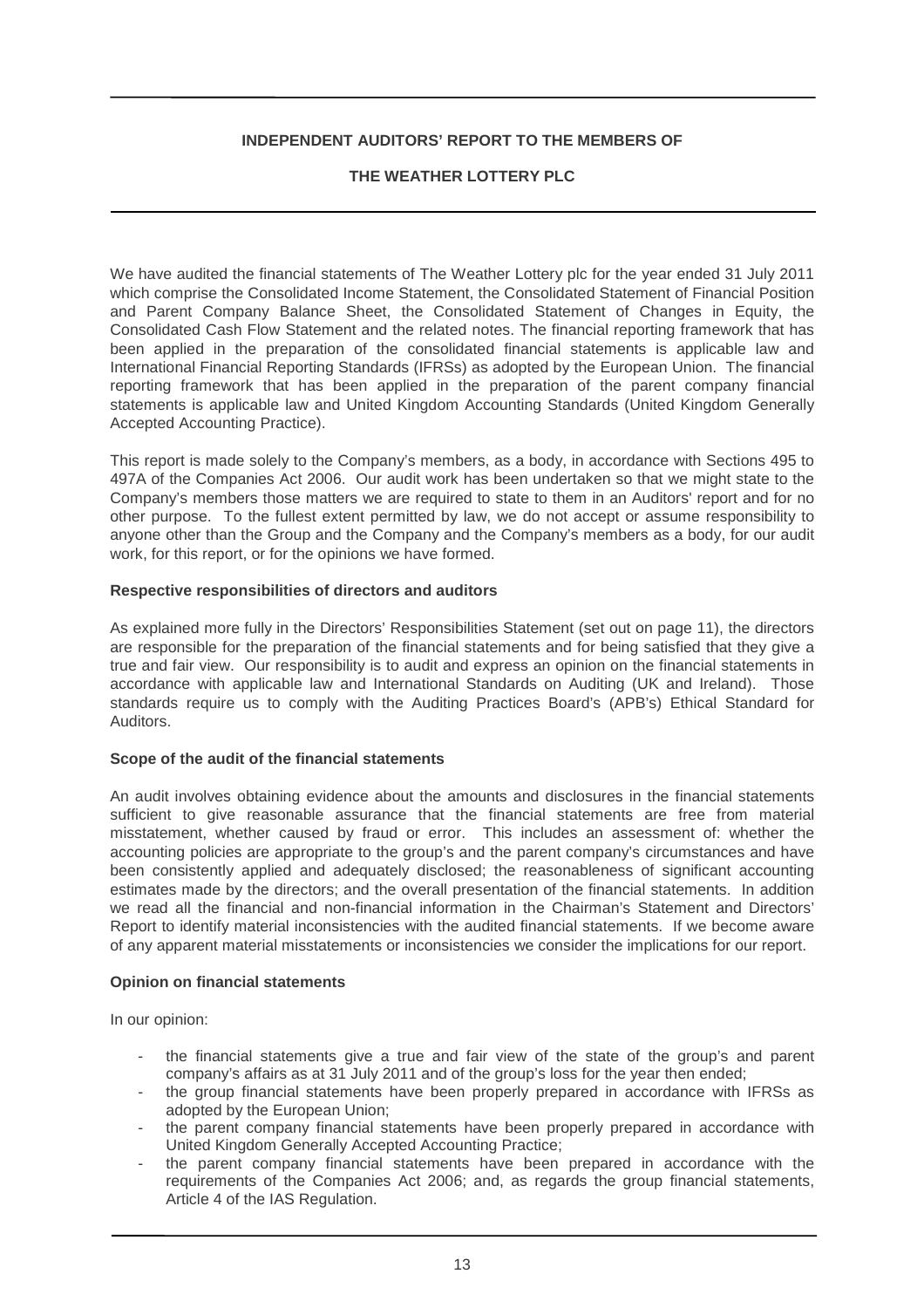# **INDEPENDENT AUDITORS' REPORT TO THE MEMBERS OF**

# **THE WEATHER LOTTERY PLC**

#### **Separate opinion in relation to IFRS's as issued by the IASB**

As explained in note 2 to the group financial statements, the group in addition to complying with its legal obligation to apply IFRS's as adopted by the European Union, has also applied IFRS's as issued by the International Accounting Standards Board (IASB).

In our opinion the group financial statements comply with IFRS's as issued by the IASB.

#### **Opinion on other matters prescribed by the Companies Act 2006**

In our opinion the information given in the Director's Report for the financial year for which the financial statements are prepared is consistent with the financial statements. Our responsibilities do not extend to any other information.

#### **Matters on which we are required to report by exception**

We have nothing to report in respect of the following matters where the Companies Act 2006 requires us to report to you if, in our opinion:

- adequate accounting records have not been kept by the group and parent company, or returns adequate for our audit have not been received from branches not visited by us; or
- the parent company financial statements are not in agreement with the accounting records and returns; or
- certain disclosure of directors' remuneration specified by law are not made; or
- we have not received all the information and explanations we require for our audit.

#### **Peter Hewston (Senior Statutory Auditor) for and on behalf of Rochesters Audit Services Limited Chartered Accountants and Statutory Auditors**

No 3 Caroline Court 13 Caroline Street St. Paul's Square **Birmingham** B3 1TR

Date: 4 January 2012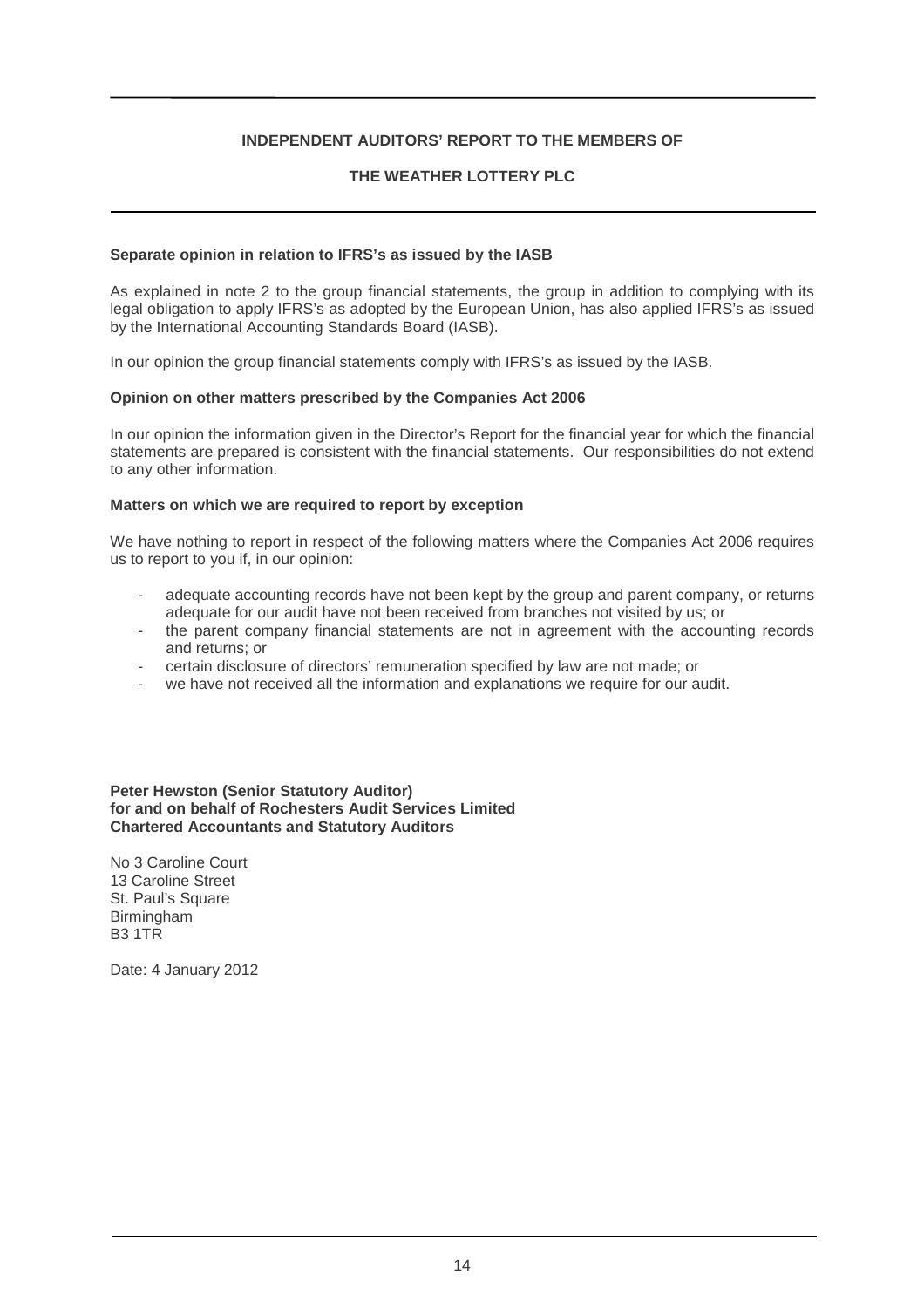#### **CONSOLIDATED INCOME STATEMENT For the year ended 31 July 2011**

|                                                                          | Note | 2011<br>£'000 | 2010<br>£'000 |
|--------------------------------------------------------------------------|------|---------------|---------------|
| <b>Continuing operations</b><br><b>Revenue</b>                           |      | 1,343         | 1,231         |
| Cost of sales                                                            |      | (573)         | (317)         |
| <b>Gross profit</b>                                                      |      | 770           | 914           |
|                                                                          |      |               |               |
| Administrative expenses                                                  | 6    | (1, 545)      | (983)         |
| Finance income                                                           | 8    |               |               |
| Finance costs                                                            | 8    | (14)          | (8)           |
| <b>Loss before taxation</b>                                              |      | (789)         | (77)          |
| Income tax expense                                                       | 9    |               |               |
| Loss from continuing operations                                          |      | (789)         | (77)          |
| <b>PROFIT/(LOSS) PER SHARE</b><br>Basic profit/(loss) per ordinary share | 10   | (0.30)p       | (0.08)p       |
| Diluted profit/(loss) per ordinary share                                 | 10   | (0.27)p       | (0.07)p       |

All of the (loss) for the period is attributable to equity holders of the parent company. The Group has no recognised gains or losses for the year other than the loss for the current year.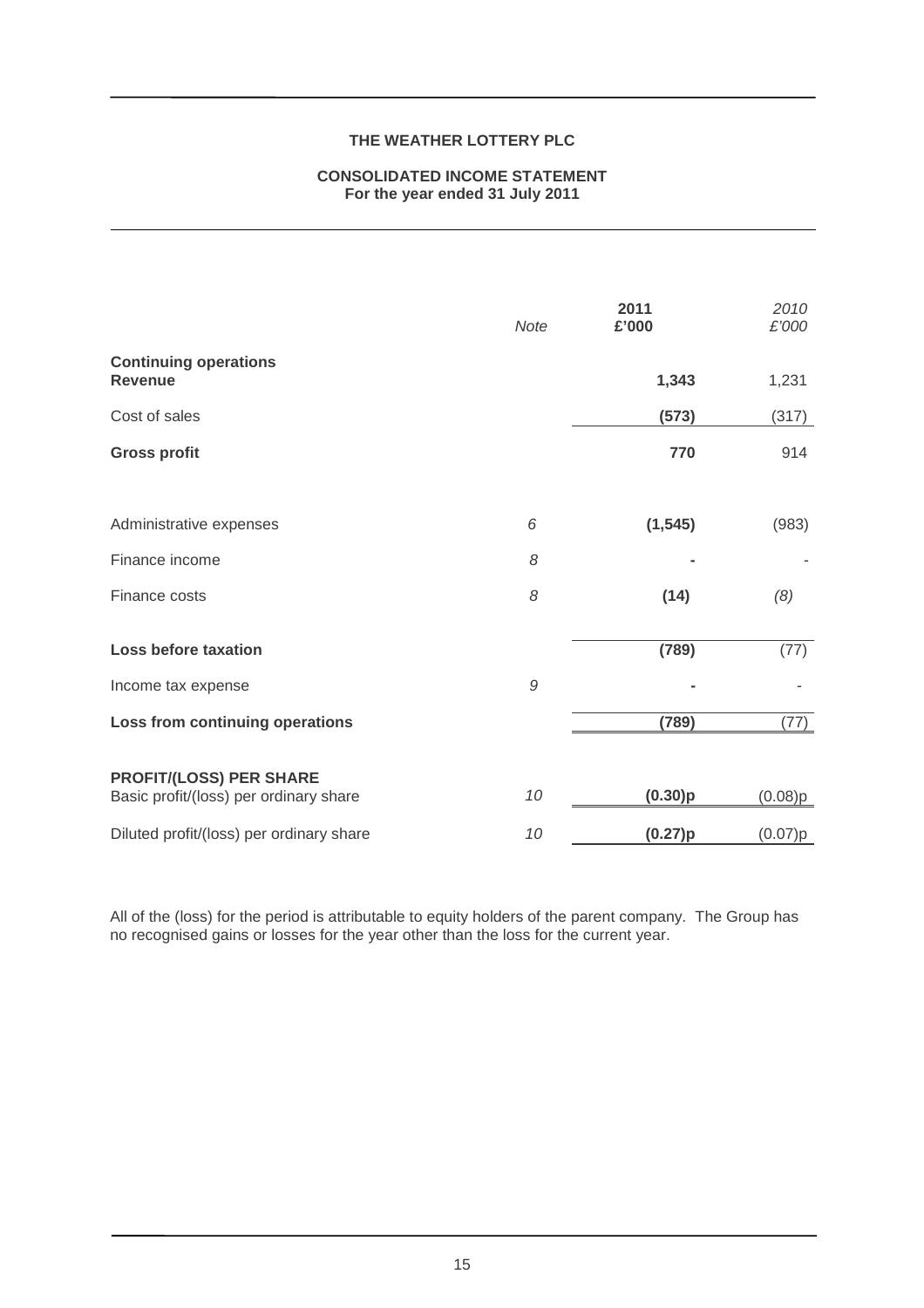# **THE WEATHER LOTTERY PLC (Registered Number: 04458947)**

## **CONSOLIDATED STATEMENT OF FINANCIAL POSITION As at 31 July 2011**

|                                                                                                                                                       | <b>Note</b>    | 2011<br>£'000                      | 2010<br>£'000                                        |
|-------------------------------------------------------------------------------------------------------------------------------------------------------|----------------|------------------------------------|------------------------------------------------------|
| <b>ASSETS</b><br><b>Non current assets</b><br>Property, plant and equipment<br>Goodwill<br>Other intangible assets<br><b>Total non current assets</b> | 13<br>11<br>12 | 503<br>467<br>73<br>1,043          | 4<br>158<br>18<br>180                                |
| <b>Current assets</b><br>Inventories<br>Trade and other receivables<br>Cash and cash equivalents<br><b>Total current assets</b>                       | 15<br>16<br>16 | $\overline{2}$<br>209<br>74<br>285 | 2<br>329<br>48<br>379                                |
| <b>Total assets</b>                                                                                                                                   |                | 1,328                              | 559                                                  |
| <b>Current liabilities</b><br>Trade and other payables<br>Bank and other borrowings<br>Current tax payable<br><b>Total current liabilities</b>        | 19<br>17       | 874<br>38<br>$\overline{912}$      | 354<br>354                                           |
| <b>Non-current liabilities</b><br>Bank and other borrowings<br>Deferred tax provision<br><b>Total non-current liabilities</b>                         | 17<br>21       | 49<br>49                           | $\overline{\phantom{a}}$<br>$\overline{\phantom{a}}$ |
| <b>Total liabilities</b>                                                                                                                              |                | 961                                | 354                                                  |
| <b>Net assets</b>                                                                                                                                     |                | 367                                | 205                                                  |
| <b>EQUITY</b><br>Share capital<br>Share premium account<br>Retained earnings                                                                          | 22<br>23<br>23 | 380<br>1,233<br>(1, 246)           | 186<br>476<br>(457)                                  |
| Equity attributable to equity holders of the parent                                                                                                   |                | 367                                | 205                                                  |

The financial statements were approved by the Board of Directors and authorised for issue on 4 January 2012. They were signed on its behalf by:

**R R White Director**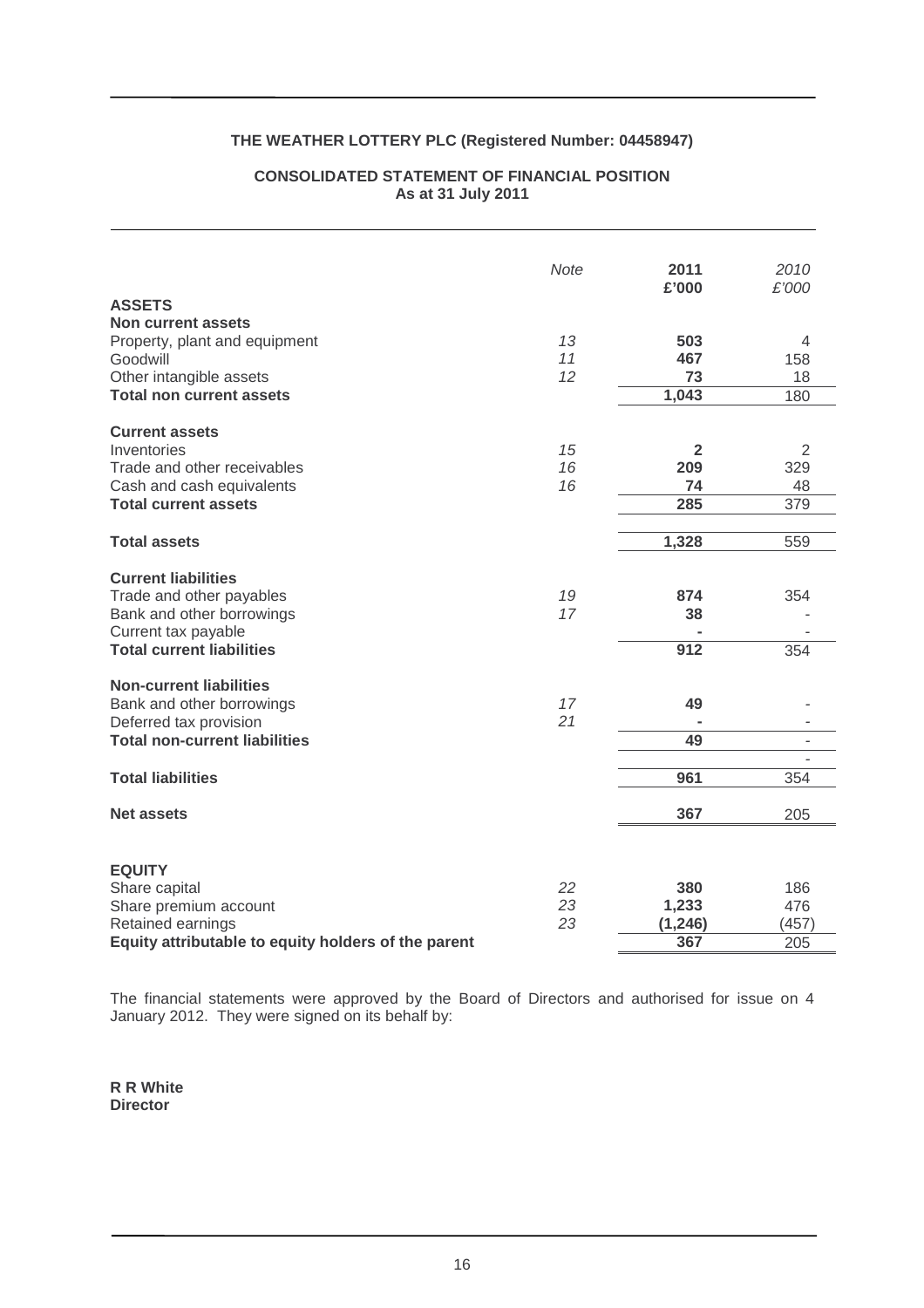#### **CONSOLIDATED STATEMENT OF CHANGES IN EQUITY For the year ended 31 July 2011**

|                                                                                 | Called up<br>share<br>capital<br>£'000 | Share<br>premium<br>account<br>£'000 | Retained<br>Earnings<br>£'000 | Total<br>Equity<br>£'000 |
|---------------------------------------------------------------------------------|----------------------------------------|--------------------------------------|-------------------------------|--------------------------|
| Balance 31 July 2009<br>(Loss) for the year<br>Shares issued in year less costs | 186                                    | 302<br>174                           | (380)<br>(77)                 | 108<br>(77)<br>174       |
| Balance 31 July 2010                                                            | 186                                    | 476                                  | (457)                         | 205                      |
| Shares issued in year less costs                                                | 194                                    | 757                                  |                               | 951                      |
| (Loss) for the year                                                             |                                        |                                      | (789)                         | (789)                    |
| Balance 31 July 2011                                                            | 380                                    | 1,233                                | (1, 246)                      | 367                      |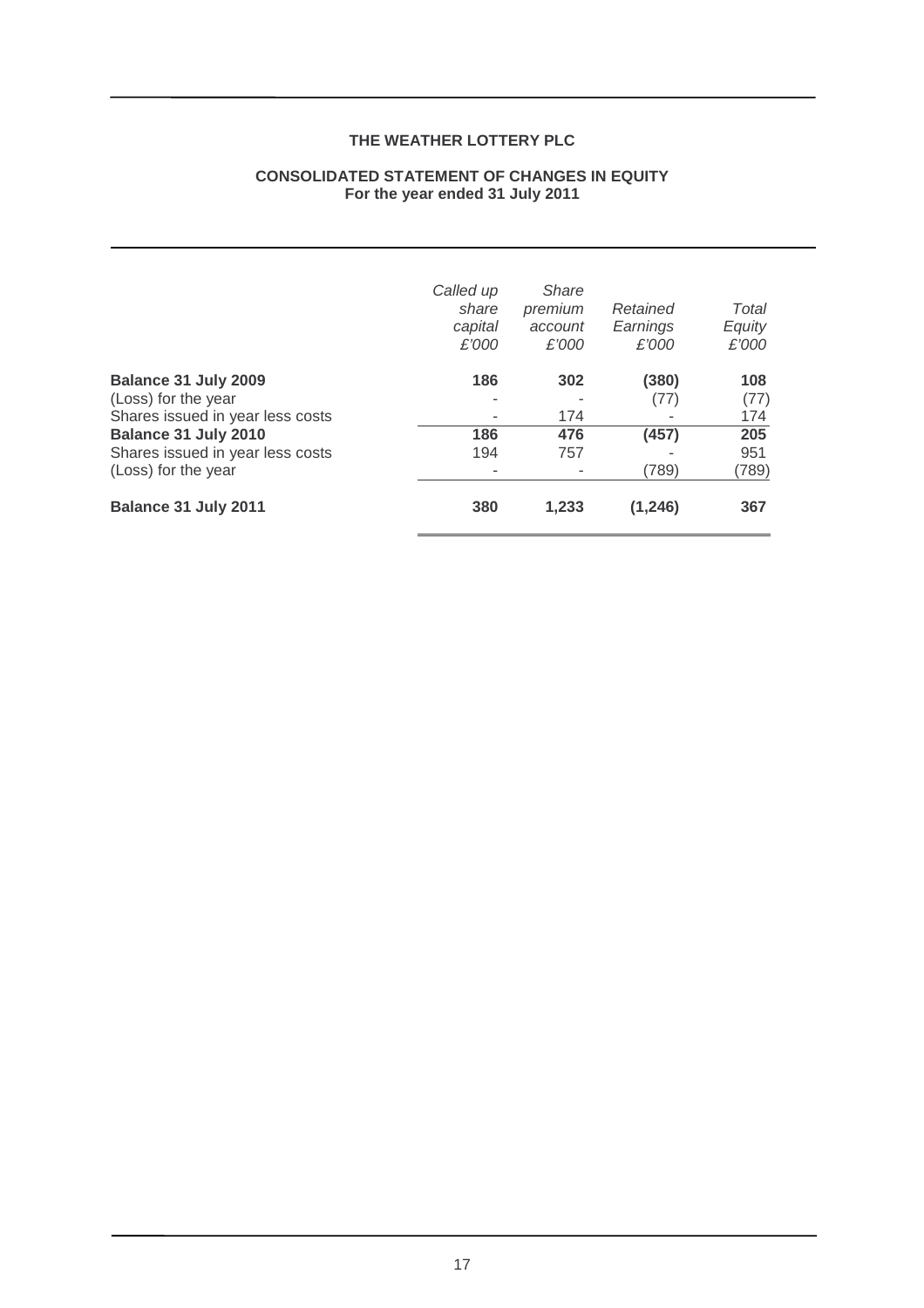#### **CONSOLIDATED CASHFLOW STATEMENT For the year ended 31 July 2011**

|                                                                                                                                                                     | <b>Note</b> | Year ended<br>31 July<br>2011 | Year ended<br>31 July<br>2010<br>£'000 |
|---------------------------------------------------------------------------------------------------------------------------------------------------------------------|-------------|-------------------------------|----------------------------------------|
| Net cash from operating activities<br>Interest and financing costs                                                                                                  | 25          | (121)<br>(14)                 | (69)<br>(8)                            |
| Net cash (outflow) from operating activities                                                                                                                        |             | (135)                         | (77)                                   |
| <b>Cashflow from investing activities</b><br>Acquisition of subsidiary undertakings<br>Purchases of intangible assets<br>Purchases of property, plant and equipment |             | (18)<br>(63)<br>(4)           | (18)                                   |
| Net cash (outflow) from investing activities                                                                                                                        |             | (85)                          | (18)                                   |
| <b>Financing</b><br>Net proceeds from issue of shares<br>Proceeds of new bank and other loans<br>Repayment of bank and other loans                                  |             | 236<br>18<br>(8)              | 85                                     |
| Net cash from financing activities                                                                                                                                  |             | 246                           | 85                                     |
| Net increase/(decrease) in cash and cash equivalents                                                                                                                |             | 26                            | (10)                                   |
| Cash and cash equivalents at 1 August<br>Cash and cash equivalents at 31 July                                                                                       |             | 48<br>74                      | 58<br>48                               |
| <b>Comprising of:</b><br>Cash and cash equivalents per the balance sheet<br>Less:<br>Bank overdraft                                                                 |             | 74                            | 48                                     |
| Cash and cash equivalents for cash flow statement purposes                                                                                                          | 26          | 74                            | 48                                     |

As described in the accounting policies, bank overdrafts and borrowings repayable on demand fluctuate from being positive to overdrawn and are considered an integral part of the Group's cash management for cash flow statement purposes.

There is no material difference between the fair value and the book value of cash and equivalents.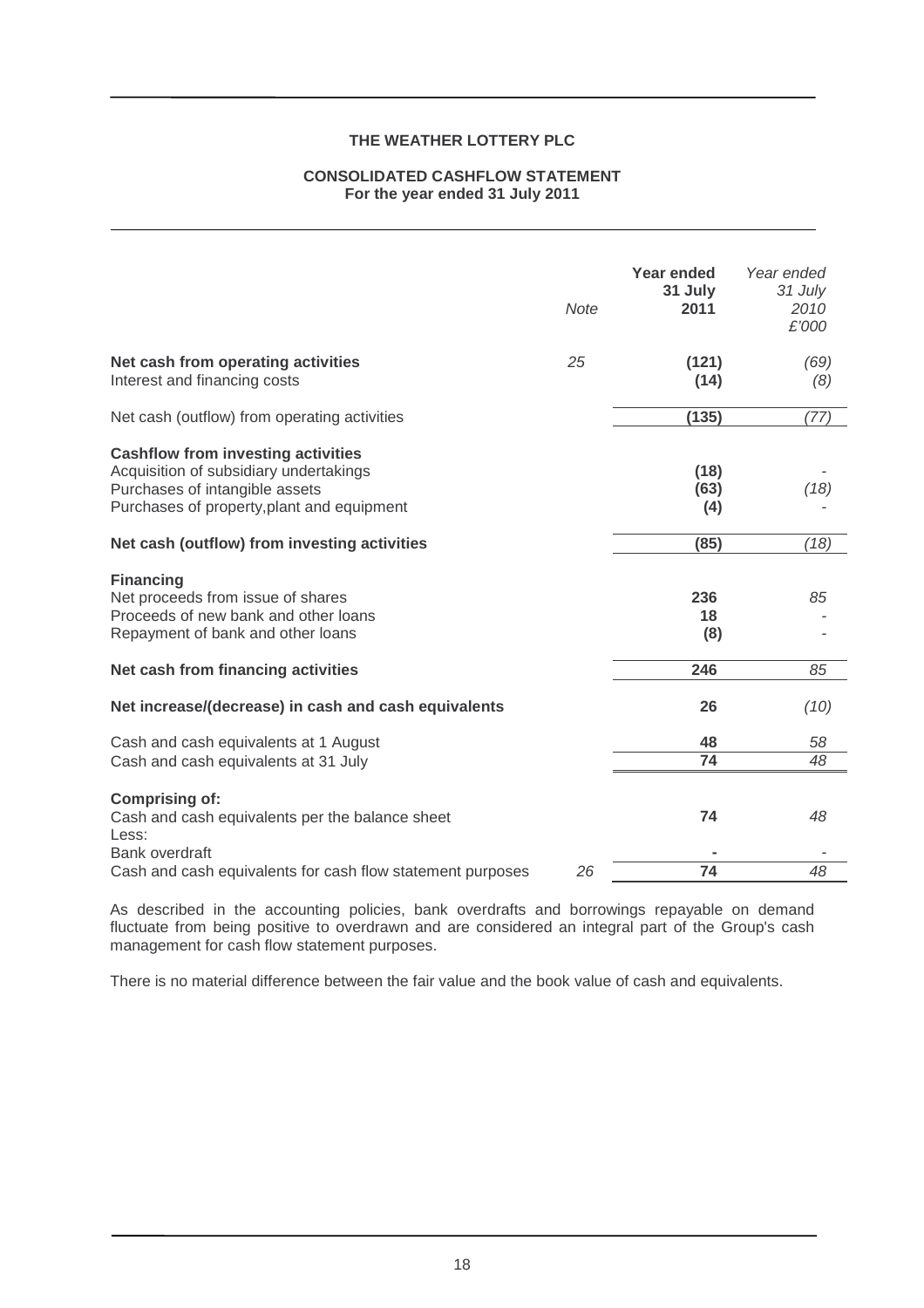#### **NOTES TO THE CONSOLIDATED FINANCIAL STATEMENTS For the year ended 31 July 2011**

#### **1. General Information**

The Weather Lottery plc is a company incorporated in the United Kingdom under the Companies Act 2006. The address of the registered office is Units 25-27 Hagley Mews, Hall Drive, Hagley, West Midlands, DY9 9LQ. The nature of the Group's operations and its principal activities are described in the Directors' Report.

These Financial Statements are presented in Pounds Sterling because that is the currency of the primary economic environment in which the Group operates.

#### **2. Adoption of new and revised International Financial Reporting Standards**

In the current year, the Group has adopted all of the new and revised Standards and Interpretations issued by the International Accounting Standards Board (the IASB) and the International Financial Reporting Interpretations Committee (IFRIC) of the IASB that are relevant to its operations and effective for accounting periods beginning on or after 1 August 2010.

At the date of authorisation of these financial statements, the following Standards and Interpretations which have not been applied in these financial statements were in issue but not yet effective:

| IAS 1                | - Presentation of financial statements (revised)              |
|----------------------|---------------------------------------------------------------|
| IAS 12               | - Deferred tax - recovery of underlying assets (revised)      |
| <b>IAS 27</b>        | - Consolidated and separate financial statements (revised)    |
| <i><b>IAS 28</b></i> | - Investments in associates and joint ventures (revised)      |
| <b>IFRS 3</b>        | - Business combinations (revised)                             |
| <b>IFRS 7</b>        | - Financial instruments Disclosures (revised)                 |
| <b>IFRS 9</b>        | - Financial instruments (revised 2010)                        |
| <b>IFRS 10</b>       | - Consolidated financial statements                           |
| <b>IFRS 11</b>       | - Joint arrangements                                          |
| IFRS 12              | - Disclosure of Interests in Other Entities                   |
| <b>IFRS 13</b>       | - Fair Value Measurement                                      |
| <b>IFRIC 10</b>      | - Interim Financial Reporting and Impairment                  |
| <b>IFRIC 11</b>      | - Group and Treasury Share Transactions                       |
| <b>IFRIC 19</b>      | - Extinguishing financial liabilities with equity instruments |
|                      |                                                               |

These Standards and Interpretations are not expected to have any significant impact on the Group's Financial Statements in their periods of initial application.

#### **3. Significant accounting policies**

#### **Basis of Accounting**

The Financial Statements, upon which this financial information is based, have been prepared using accounting policies consistent with International Financial Reporting Standards (IFRS).

The financial information has been prepared on a going concern basis, as at 31 July 2011, in accordance with International Financial Reporting Standards ("IFRS") as issued by the International Accounting Standards Board ("IASB") as well as all interpretations issued by the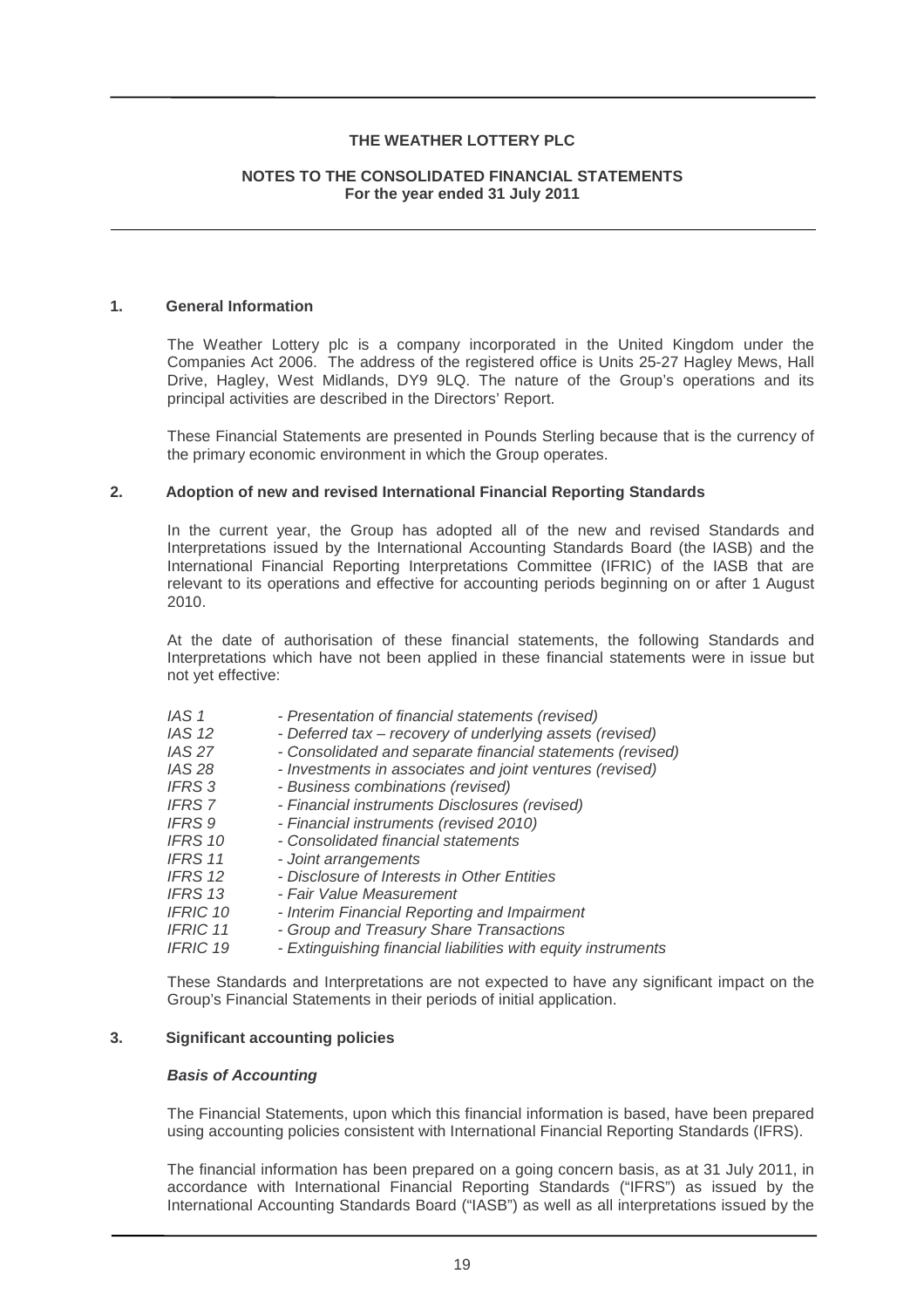#### **NOTES TO THE CONSOLIDATED FINANCIAL STATEMENTS For the year ended 31 July 2011**

#### continued ….

International Financial Reporting Interpretations Committee ("IFRIC"). The Group has not availed itself of early adoption options in such standards and interpretations.

The Financial Statements, upon which this financial information is based, have been prepared under the historical cost basis except where specifically noted. The principal accounting policies adopted are set out below:

#### **Going concern**

The financial statements have been prepared on a going concern basis notwithstanding a loss for the financial year of £789,000.

The Directors' cashflow forecasts indicate that the Group will be able to operate within its existing bank facilities in the future. As with any business, there are uncertainties in the forecast, but as at the date of approval of these financial statements the Directors are unaware of any indications that would suggest inappropriate assumptions have been made in relation to trading volumes. As a result of these, the Directors are of the opinion that the Company and the Group have adequate resources to continue in operational existence for the foreseeable future and have continued to adopt the going concern basis in preparing the financial statements. The financial statements do not include any adjustments which would result from this basis of preparation being inappropriate.

#### **Basis of consolidation**

The consolidated Financial Statements incorporate the Financial Statements of the Company and entities controlled by the Company (its subsidiaries) made up to 31 July each year. Control is achieved where the Company has the power to govern the financial and operating policies so as to obtain benefits from its activities.

The results of subsidiaries acquired or disposed of during the year are included in the consolidated income statement from the effective date of acquisition or up to the effective date of disposal, as appropriate.

Where necessary, adjustments are made to the Financial Statements of subsidiaries to bring the accounting policies used into line with those used by the Group.

All intra-group transactions, balances, income and expenses are eliminated on consolidation.

#### **Business Combinations**

The purchase method of accounting is used for all acquired businesses as defined by IFRS 3 – Business Combinations.

As a result of the application of the purchase method of accounting, goodwill is initially recognised as an asset being the excess at the date of acquisition of the fair value of the purchase consideration plus directly attributable costs of acquisition over the net fair values of the identifiable assets, liabilities and contingent liabilities of the subsidiaries acquired. Where fair values are estimated on a provisional basis they are finalised within 12 months of acquisition with consequent changes to the amount of goodwill.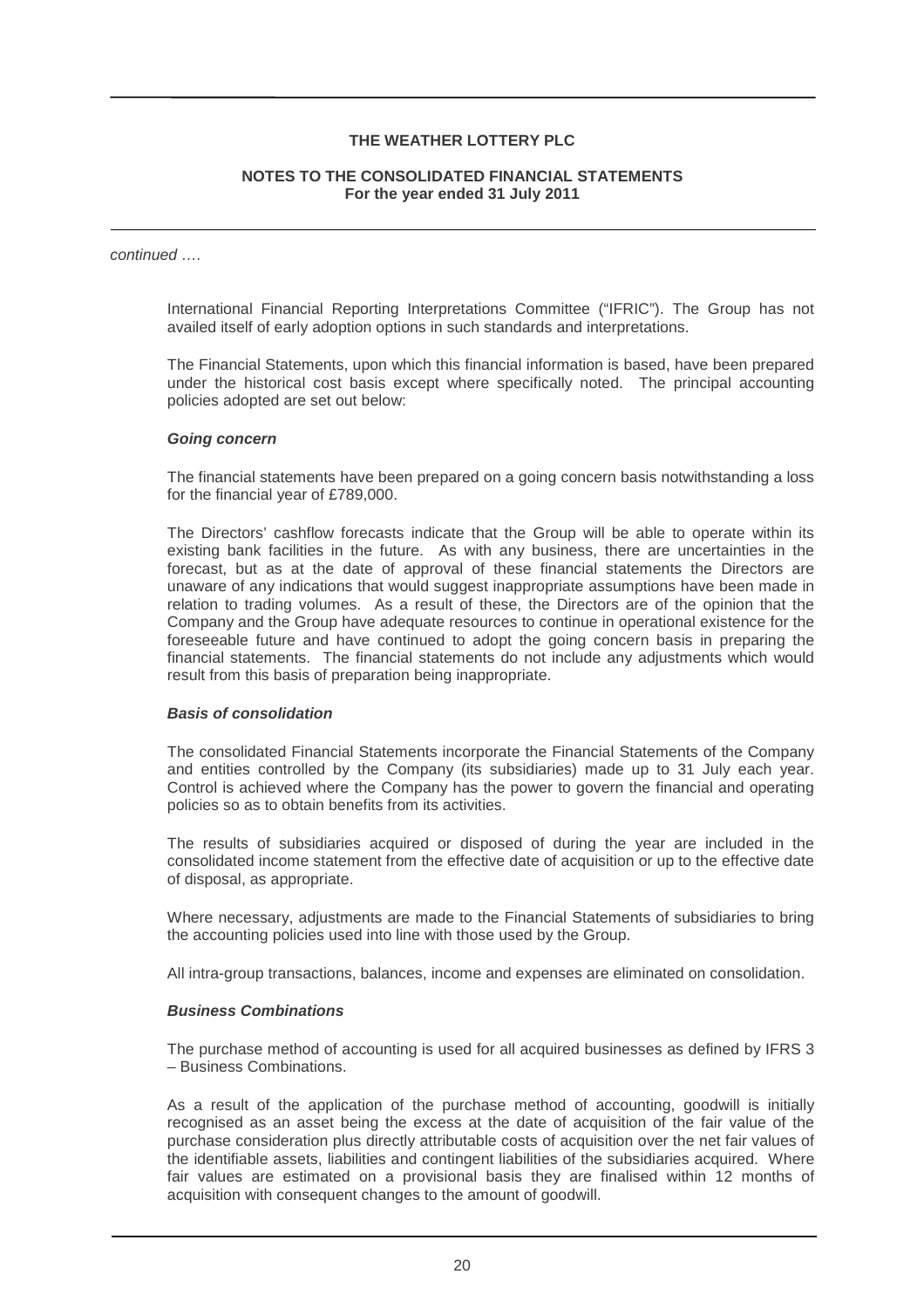#### **NOTES TO THE CONSOLIDATED FINANCIAL STATEMENTS For the year ended 31 July 2011**

continued ….

#### **Intangible assets**

Identifiable intangibles assets acquired as part of a business combination are initially recognised separately from goodwill if the assets fair value can be measured reliably, irrespective of whether the asset had been recognised by the acquire before the business combination was affected. An intangible asset is considered identifiable only if it is separable or arises from contractual or other legal rights, regardless of whether those rights are transferable or separable from the entity or from other rights and obligations.

Intangible assets relate to the development of the lottery and on-line gaming (software and related costs). It is considered that the software has a finite useful life and amortisation has been calculated so as to write off the carrying value of it over its useful economic life of 5 years.

#### **Goodwill**

Goodwill arising on consolidation represents the excess cost of acquisition over the Group's interest in the fair value of the identifiable assets and liabilities of a subsidiary at the date of acquisition. Goodwill is initially recognised as an asset and reviewed for impairment at least annually. Any impairment is recognised immediately in the income statement and is not subsequently reversed.

For the purpose of impairment testing, goodwill is allocated to each of the Group's cashgenerating units expected to benefit from the synergies of the combination. Cash-generating units to which goodwill has been allocated are tested for impairment annually, or more frequently when there is an indication of impairment. The amount of the impairment loss is allocated first to reduce the carrying amount of any goodwill allocated to the unit and then to the other assets of the unit pro-rata on the basis of the carrying amount of each asset in the unit. An impairment loss recognised for goodwill is not reversed in a subsequent period.

On disposal of a subsidiary the attributable amount of goodwill is included in the determination of the profit or loss on disposal.

Negative goodwill arising on consolidation is credited to the income statement where the Directors consider that the fair value of the assets is reliable and do not need adjustment and that the negative goodwill relates to a true bargain purchase.

#### **Revenue recognition**

Lottery turnover represents takings received for entry into the lottery prize draws. Revenue is recognised upon receipt of the money for the period that the draw takes place. Online gaming turnover represents commission earned on game plays. Football pitch turnover represents cash takings received.

#### **Taxation**

The tax expense represents the sum of the tax currently payable and deferred tax.

The tax currently payable is based on taxable profits for the year. Taxable profit differs from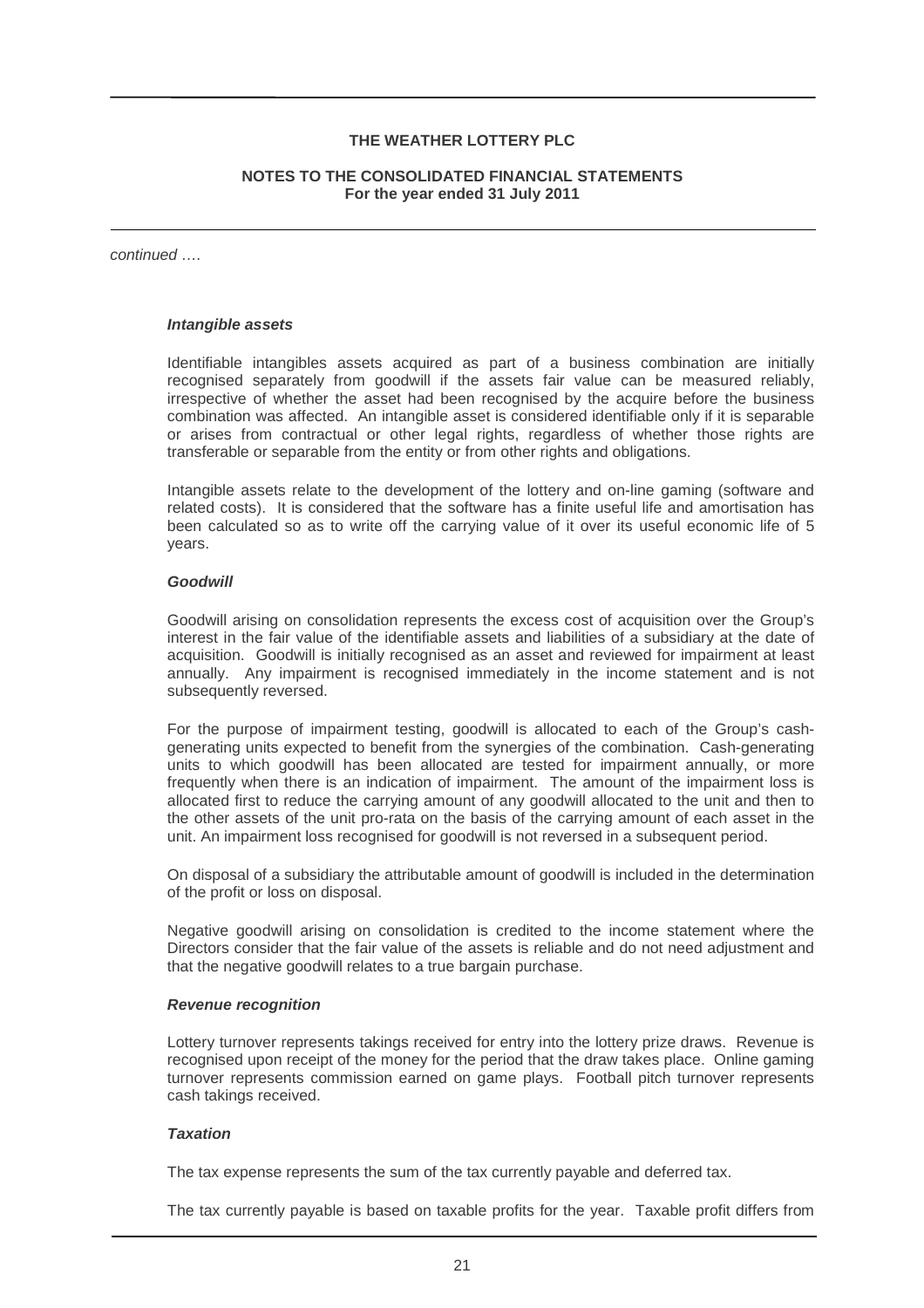#### **NOTES TO THE CONSOLIDATED FINANCIAL STATEMENTS For the year ended 31 July 2011**

continued ….

net profit as reported in the income statement because it excludes items of income or expense that are taxable or deductible in other years and it further excludes items that are never taxable or deductible. The Group's liability for current tax is calculated using tax rates that have been enacted or substantively enacted by the balance sheet date.

Deferred tax is the tax expected to be payable or recoverable on differences between the carrying amounts of assets and liabilities in the financial statements and corresponding tax bases used in the computation of taxable profit, and is accounted for using the balance sheet liability method. Deferred tax liabilities are generally recognised for all taxable temporary differences and deferred tax assets are recognised to the extent that it is probable that taxable profits will be available against which deductible temporary differences can be utilised. Such assets and liabilities are not recognised if the temporary difference arises from goodwill or from the initial recognition (other than in a business combination) of other assets and liabilities in a transaction that affects neither the tax profit nor the accounting profit.

The carrying amount of deferred tax assets is reviewed at each balance sheet date and reduced to the extent that is no longer probable that sufficient taxable profits will be available to allow all, or part, of the asset to be recovered.

Deferred tax is calculated at the tax rates that are expected to apply in the period when the liability is settled or the asset is realised. Deferred tax is charged or credited in the income statement, except when it relates to items charged or credited directly to equity, in which case the deferred tax is also dealt with in equity.

#### **Property, plant and equipment**

Property, plant and equipment are stated at cost less accumulated depreciation and any recognised impairment loss. Useful lives are reviewed annually by the Directors.

Depreciation is charged so as to write off the cost or valuation of assets over their estimated useful lives using the straight-line method, on the following bases:

| Property                         | - 5% per annum  |
|----------------------------------|-----------------|
| Fixtures, fittings and equipment | - 25% per annum |

The gain or loss arising on the disposal or retirement of an asset is determined as the difference between the sales proceeds and the carrying amount of the asset and is recognised in income. Where there is evidence of impairment, fixed assets are written down to their recoverable amount.

#### **Leased assets**

Rentals payable under non-onerous operating leases are expensed in the income statement on a straight-line basis over the lease term.

#### **Impairment of tangible and intangible assets excluding goodwill**

At each balance sheet date, the Group reviews the carrying amounts of its tangible and intangible assets to determine whether there is any indication that those assets have suffered an impairment loss. If any such indication exists, the recoverable amount of the asset is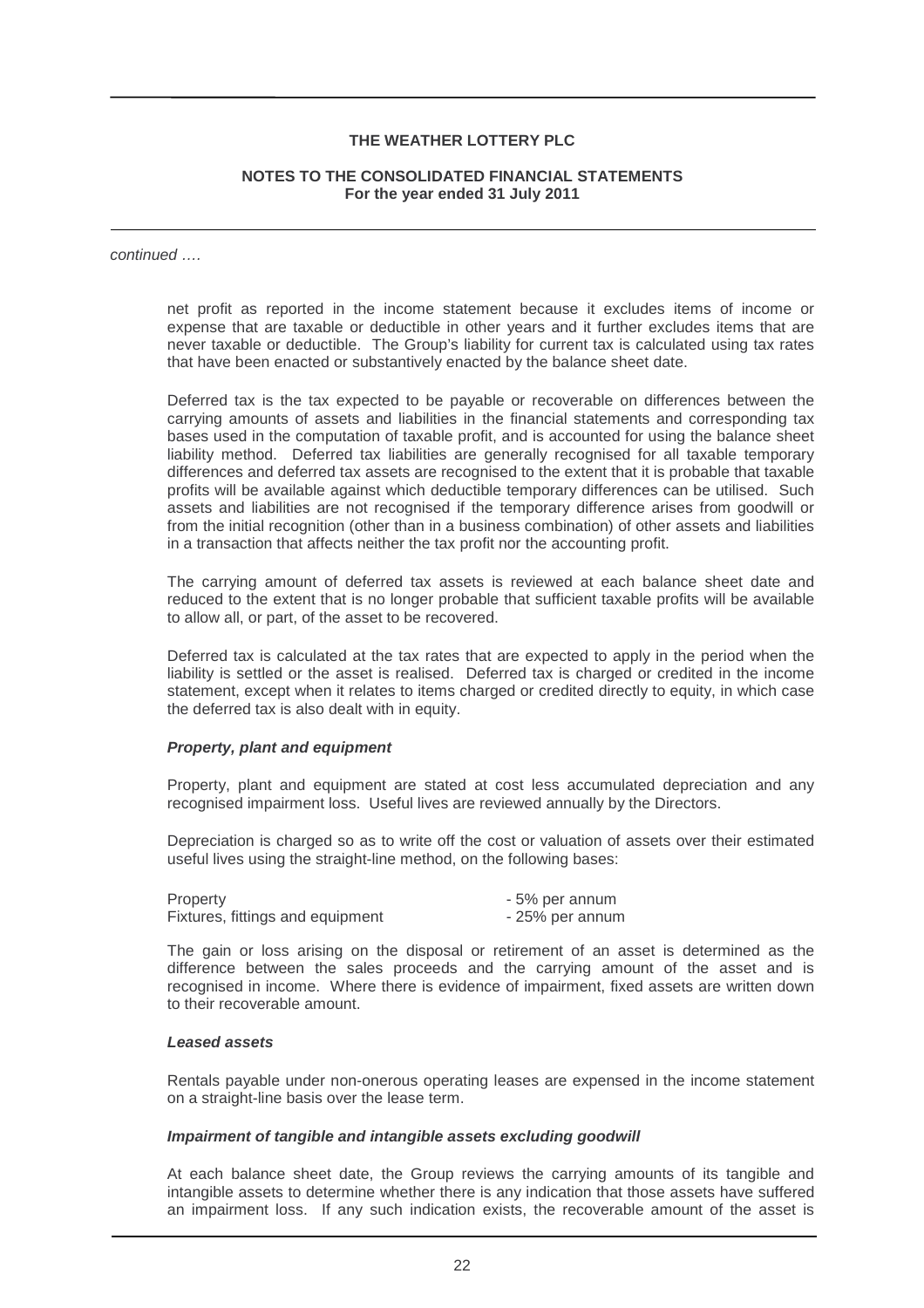#### **NOTES TO THE CONSOLIDATED FINANCIAL STATEMENTS For the year ended 31 July 2011**

continued ….

estimated in order to determine the extent of the impairment loss (if any). Where the asset does not generate cash flows that are independent from other assets, the Group estimates the recoverable amount of the cash-generating unit to which the asset belongs. An intangible asset with an indefinite useful life is tested for impairment annually and whenever there is an indication that the asset may be impaired.

Recoverable amount is the higher of fair values less costs to sell and value in use. In assessing value in use, the estimated future cash flows are discounted to their present value using a pre-tax discount rate that reflects current market assessments of the time value of money and the risks specific to the asset for which the estimate of future cash flows have not been adjusted.

If the recoverable amount of an asset (or cash-generating unit) is estimated to be less than its carrying amount, the carrying amount of the asset (cash-generating unit) is reduced to its recoverable amount. An impairment loss is recognised as an expense immediately, unless the relevant asset is carried at a revalued amount, in which case the impairment loss is treated as a revaluation decrease.

Where an impairment loss subsequently reverses, the carrying amount of the asset (cashgenerating unit) is increased to the revised estimate of its recoverable amount, but so that the increased carrying amount does not exceed the carrying amount that would have been determined had no impairment loss been recognised for the asset (cash-generating unit) in prior years. A reversal of an impairment loss is recognised as income immediately, unless the relevant asset is carried at a revalued amount, in which case the reversal of the impairment loss is treated as a revaluation increase.

#### **Foreign currencies**

The individual financial statements of each Group company are presented in the currency of the primary economic environment in which it operates (its functional currency). For the purpose of the consolidated financial statements, the results and financial position of each Group company are expressed in Pounds Sterling, which is the functional currency of the Group, and the presentation currency for the consolidated financial statements.

In preparing the financial statements of the individual companies, transactions in currencies other than the entity's function currency (foreign currencies) are recorded at the rates of exchange prevailing on the dates of the transactions. At each balance sheet date, monetary assets and liabilities that are denominated in foreign currencies are retranslated at the rates prevailing on the balance sheet date. Non-monetary items carried at fair value that are denominated in foreign currencies are translated at the rates prevailing at the date when the fair value was determined. Non-monetary items that are measured in terms of historical costs in a foreign currency are not retranslated.

Exchange differences are recognised in profit or loss in the period in which they arise.

#### **Share based payments**

Other than for business combinations, the only share based payments of the Group are equity settled share options and certain liability settlements. The Group has applied the requirements of IFRS 2 Share-based Payments.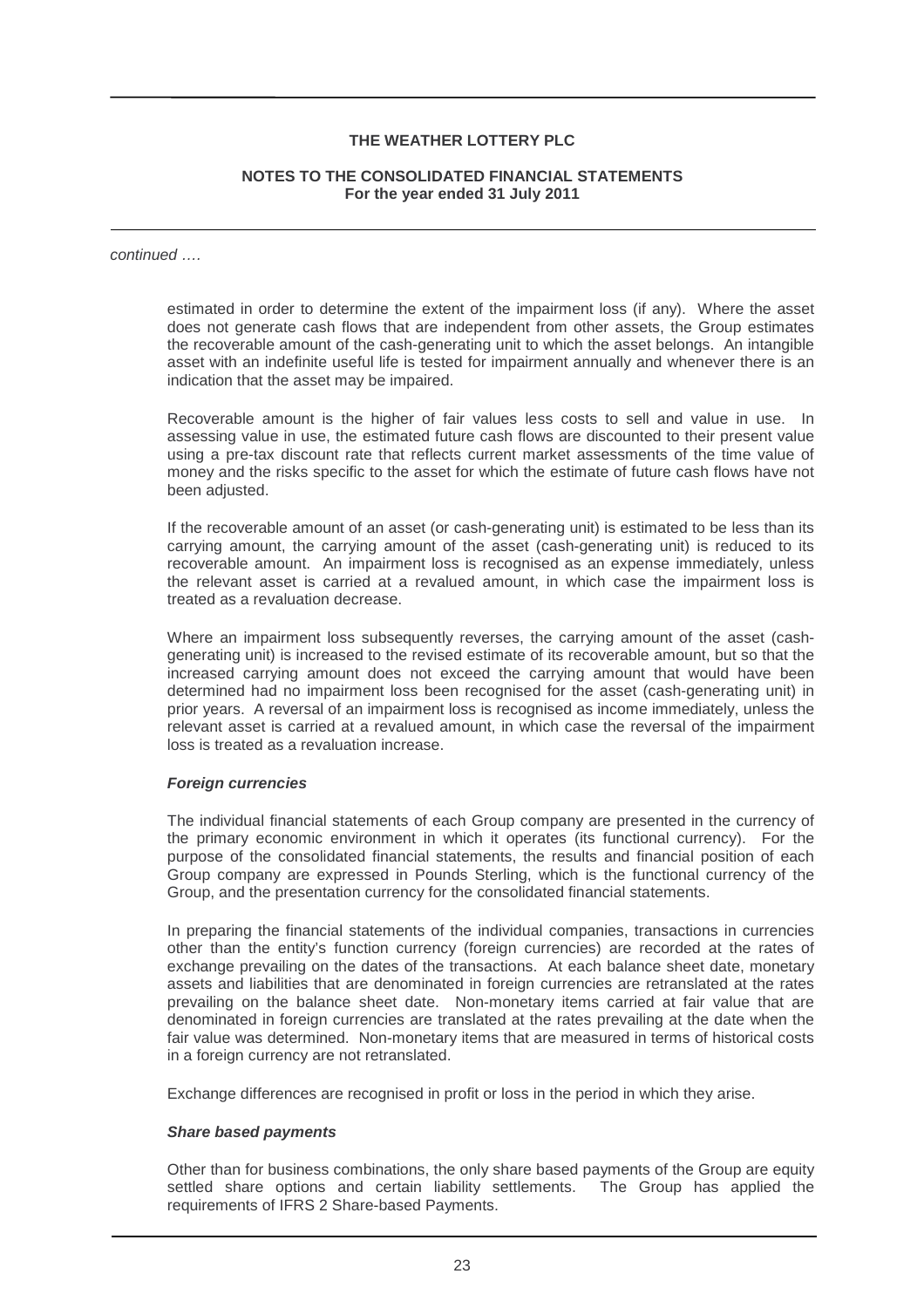#### **NOTES TO THE CONSOLIDATED FINANCIAL STATEMENTS For the year ended 31 July 2011**

#### continued ….

For share options granted an option pricing model is used to estimate the fair value of each option at grant date. That fair value is charged on a straight line basis as an expense in the income statement over the period that the holder becomes unconditionally entitled to the options (vesting period), with a corresponding increase in equity.

For shares issued in settlement of fees and/or liabilities, the Directors estimate the fair value of the shares at issue date and that value is charged on a straight line basis as an expense in the income statement (for fees) or reduction in the balance sheet liability (for liabilities) with a corresponding increase in equity.

#### **Inventories**

Inventories are stated at the lower of cost and net realisable value. Cost comprises direct materials using the first in first out (FIFO) basis. Net realisable value represents the estimated selling price less estimated costs of completion, marketing and selling.

#### **Cash and cash equivalents**

Cash and cash equivalents comprise of cash on hand and demand deposits and are subject to an insignificant risk of changes in value.

#### **Trade receivables**

Trade receivables are measured at initial recognition at fair value, and are subsequently measured at amortised cost using the effective interest rate method. Appropriate allowances for estimated irrecoverable amounts are recognised in profit and loss when there is objective evidence that the asset is impaired. The allowance recognised is measured as the difference between the asset's carrying amount and the present value of estimated future cash flows discounted at the effective interest rate compound at initial recognition.

Trade receivables do not carry any interest and are stated at their nominal value as reduced by appropriate allowances for estimated irrecoverable amounts.

#### **Financial liability and equity**

Financial liabilities and equity instruments are classified according to the substance of the contractual agreements entered into. An equity instrument is any contract that evidences a residual interest in the assets of the Group after deducting all of its liabilities. Equity instruments are recognised at the amount of proceeds received net of costs directly attributable to the transaction. To the extent that those proceeds exceed the par value of the shares issued they are credited to a share premium account.

#### **Bank borrowings**

Interest-bearing bank loans and overdrafts are recorded at the proceeds received, net of direct issue costs. Finance charges, including premiums payable on settlement or redemption and direct issue costs, are accounted for on an accrual basis in profit or loss using effective interest rate method and are added to the carrying amount of the instrument to the extent that they are not settled in the period in which they arise.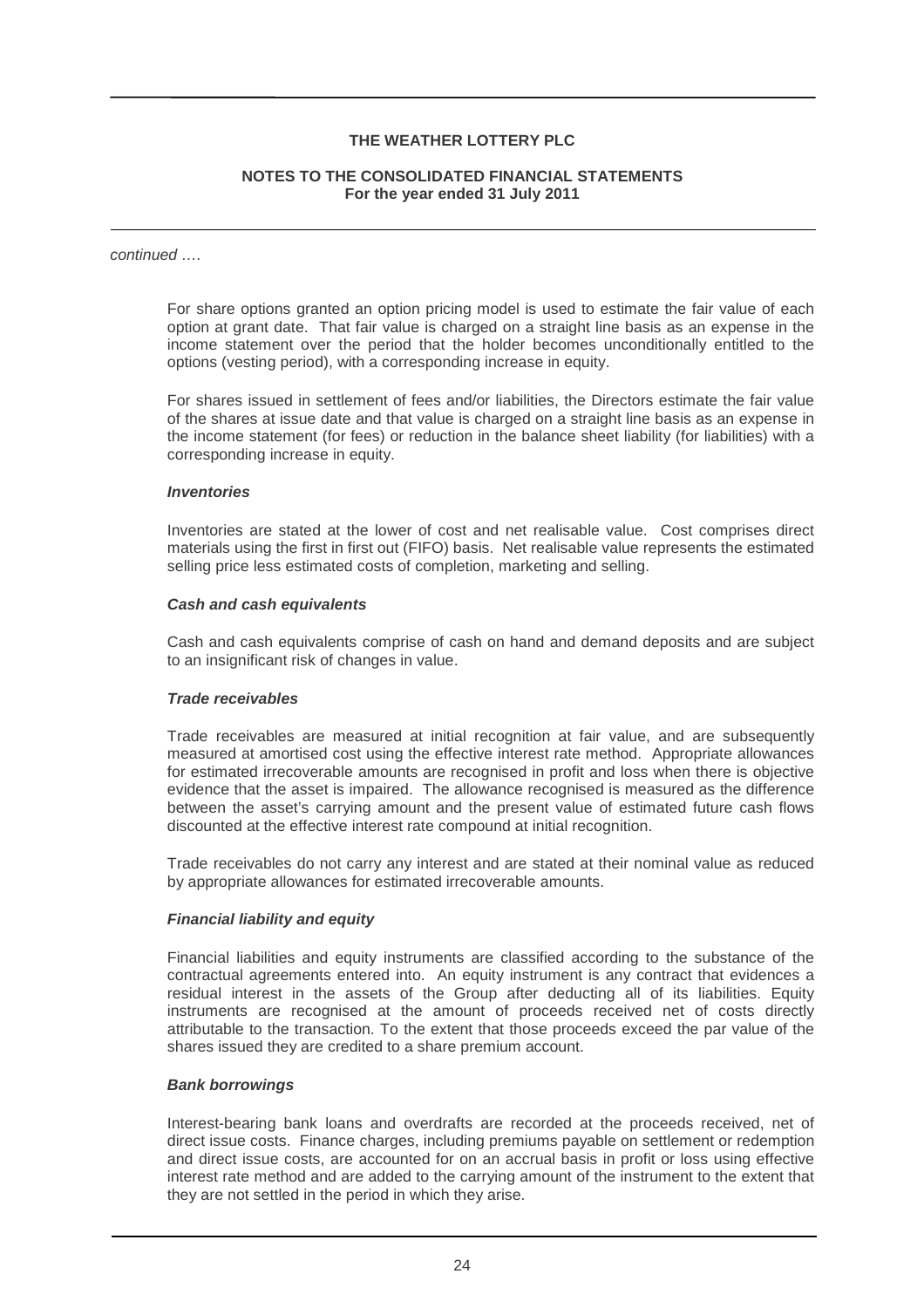#### **NOTES TO THE CONSOLIDATED FINANCIAL STATEMENTS For the year ended 31 July 2011**

continued ….

#### **Trade payables**

Trade payables are not interest-bearing and are stated at their nominal value.

#### **Provisions**

Provisions are recognised when the Group has a present obligation as a result of a past event, and it is probable that the Group will be required to settle that obligation. Provisions are measured at the Directors' best estimate of the expenditure required to settle the obligation at the balance sheet date, and are discounted to present value where the effect is material.

#### **4. Critical accounting judgements and key sources of estimation uncertainty**

In application of the Group's accounting policies above, the Directors are required to make judgements, estimates and assumptions about the carrying amount of assets and liabilities. These estimates and assumptions are based on historical experience and other factors considered relevant. Actual results may differ from estimates.

The estimates and underlying assumptions are reviewed on an ongoing basis. Revisions to accounting estimates are recognised in the period which the estimate is revised if the revision affects only that period or in the period of the revision and future payments if the revision affects both current and future periods.

#### **Key sources of estimation uncertainty**

The key assumptions concerning the future, and other key sources of estimation uncertainty at the balance sheet date, that have a significant risk of causing a material adjustment to the carrying amounts of assets and liabilities within the next financial year, are discussed below.

#### Impairment of goodwill

Determining whether goodwill is impaired requires an estimation of the value in use of cashgenerating units to which goodwill has been allocated. The value in use calculation requires the entity to estimate the future cash flows expected to arise from the cash-generating unit and a suitable discount rate in order to calculate present value.

#### Share-based payments

Share-based payments are measured at grant date fair value. For share options granted to employees, in many cases market prices are not available and therefore the fair value of the options granted shall be estimated by applying an option pricing model. Such models need input data such as expected volatility of share price, expected dividends or the risk-free interest rate for the life of the option. The overall objective is to approximate the expectations that would be reflected in a current market price or negotiated exchange price for the option. Such assumptions are subject to judgements and may turn out to be significantly different to expected.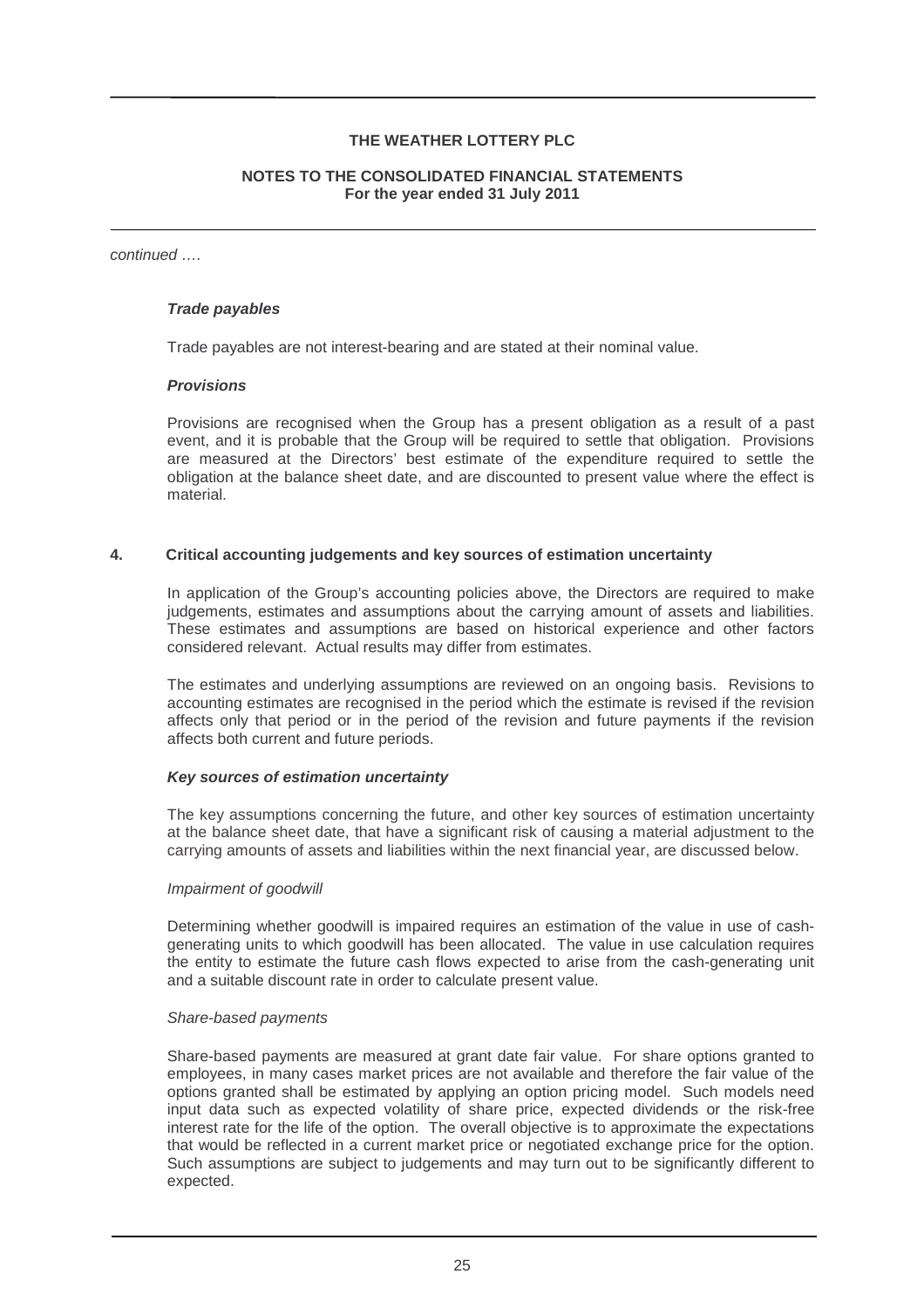#### **NOTES TO THE CONSOLIDATED FINANCIAL STATEMENTS For the year ended 31 July 2011**

continued ….

#### **5. Segment analysis**

The primary reporting format is by business segment, based on the different services offered by the operating companies within the Group. The Directors consider that the Group now has four business segments, namely that of lottery administration, on-line gaming, IT facilities and astro-turf football pitches. There was only one business segment – lottery administration – during the year ended 31 July 2010 and hence no segmental analysis is provided for the comparative period. The Group operates solely in one geographical area, the United Kingdom.

The Directors consider that none of the operations are classed as Discontinued and hence all operations are considered to be Continuing throughout the period.

The analysis of operations per segment for the year ended 31 July 2011 is as follows:

|                                   | Lottery | <b>On-line</b><br>gaming | <b>IT facilities</b> | <b>Football</b><br>pitches | Un-<br>allocated | Group<br>total |
|-----------------------------------|---------|--------------------------|----------------------|----------------------------|------------------|----------------|
|                                   | £'000   | £'000                    | £'000                | £'000                      | £'000            | £'000          |
| <b>Revenue</b>                    | 1,104   | 223                      | 7                    | 9                          | ۰                | 1,343          |
| <b>Operating</b><br>profit/(loss) | 6       | (549)                    | (3)                  |                            | (229)            | (775)          |
| Finance costs                     | (12)    | ۰                        | ٠                    |                            | (2)              | (14)           |
| Profit/(loss)<br>before tax       | (6)     | (549)                    | (3)                  |                            | (231)            | (789)          |
| Tax charge                        |         |                          |                      |                            |                  |                |
| Profit/(loss)<br>for the year     | (6)     | (549)                    | (3)                  |                            | (231)            | (789)          |
| <b>Balance</b><br>sheet           |         |                          |                      |                            |                  |                |
| <b>Total assets</b>               | 186     | 304                      | 63                   | 544                        | 231              | 1,328          |
| <b>Total liabilities</b>          | 268     | 60                       | 12                   | 41                         | 580              | 961            |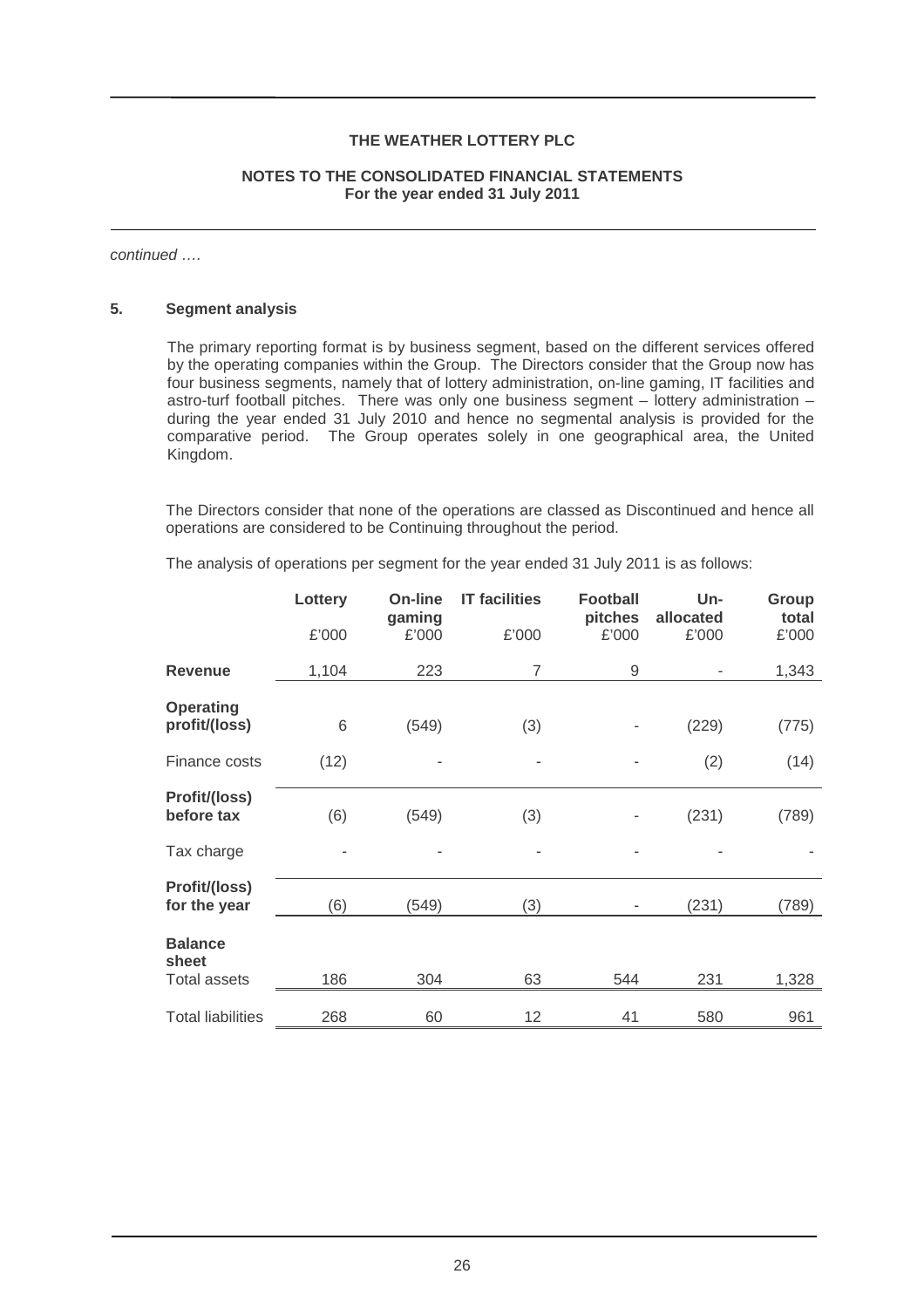#### **NOTES TO THE CONSOLIDATED FINANCIAL STATEMENTS For the year ended 31 July 2011**

# continued ….

The following table analyses assets and liabilities not allocated to business segments as at 31 July 2011:

|                           | £'000 |
|---------------------------|-------|
| <b>Assets</b>             |       |
| Intangible fixed assets   | 18    |
| Tangible fixed assets     | っ     |
| Other receivables         | 150   |
| Cash and cash equivalents | 61    |
|                           | 231   |
|                           |       |
| <b>Liabilities</b>        |       |
| Trade and other payables  | 529   |
| <b>Borrowings</b>         | 51    |
|                           | 580   |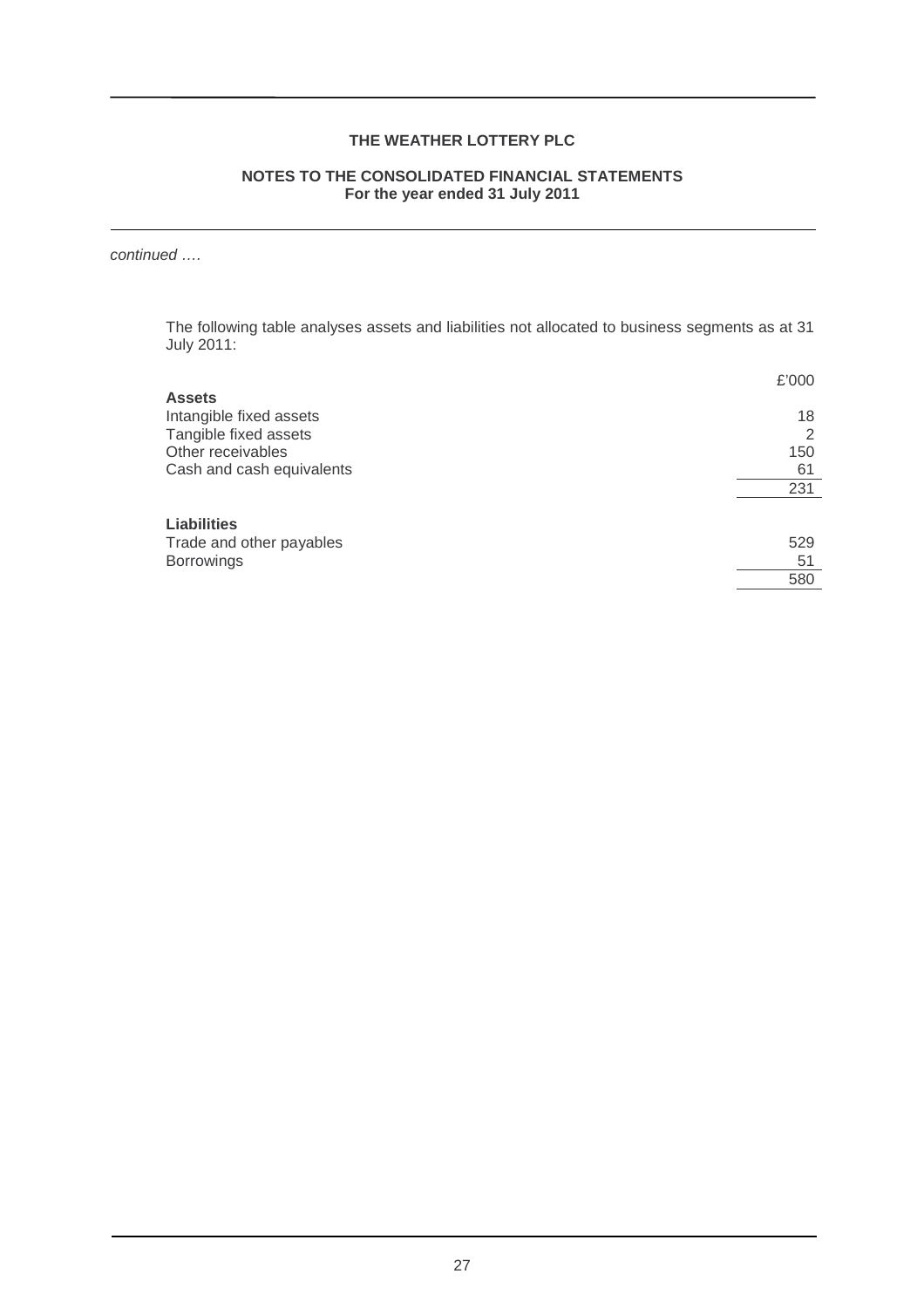#### **NOTES TO THE CONSOLIDATED FINANCIAL STATEMENTS For the year ended 31 July 2011**

continued ….

# **6. Operating (loss)**

Operating loss has been stated after charging/(crediting) the following:

|                                                               | 2011  | 2010  |
|---------------------------------------------------------------|-------|-------|
|                                                               | £'000 | £'000 |
| Negative goodwill recognised in period                        | (123) |       |
| Impairment of goodwill in period                              | 110   |       |
| Amortisation of intangible fixed assets                       | 20    |       |
| Depreciation of tangible fixed assets                         |       | 2     |
| Operating lease charges                                       | 37    | 52    |
| Auditors' remuneration – Audit services to the parent company |       | 1     |
| Auditors' remuneration – Audit services to the Group          | 15    | 6     |
| Auditors' remuneration - Taxation services                    |       | 1     |

As permitted by Section 408 of the Companies Act 2006, the holding company's profit and loss account has not been included in these financial statements. The loss for the period after taxation was £313,000 (2010 £141,000).

# **7. Personnel costs**

|                                                                    | 2011                    | 2010           |
|--------------------------------------------------------------------|-------------------------|----------------|
| The average monthly number of employees                            | No.                     | No.            |
| (including executive and non executive Directors) was              | 8                       | $\cal{G}$      |
| The split of employees by function within the Group is as follows: |                         |                |
|                                                                    | No.                     | No.            |
| <b>Administration and Sales</b>                                    | 4                       | 5              |
| Management                                                         | $\overline{\mathbf{4}}$ | $\overline{4}$ |
| Total                                                              | 8                       | 9              |
|                                                                    | 2011                    | 2010           |
| Their aggregate remuneration comprised                             | £'000                   | £'000          |
| Wages and salaries                                                 | 115                     | 150            |
| Social security costs                                              | 11                      | 22             |
| Sums paid to third parties for services                            | 77                      | 57             |
|                                                                    | 203                     | 229            |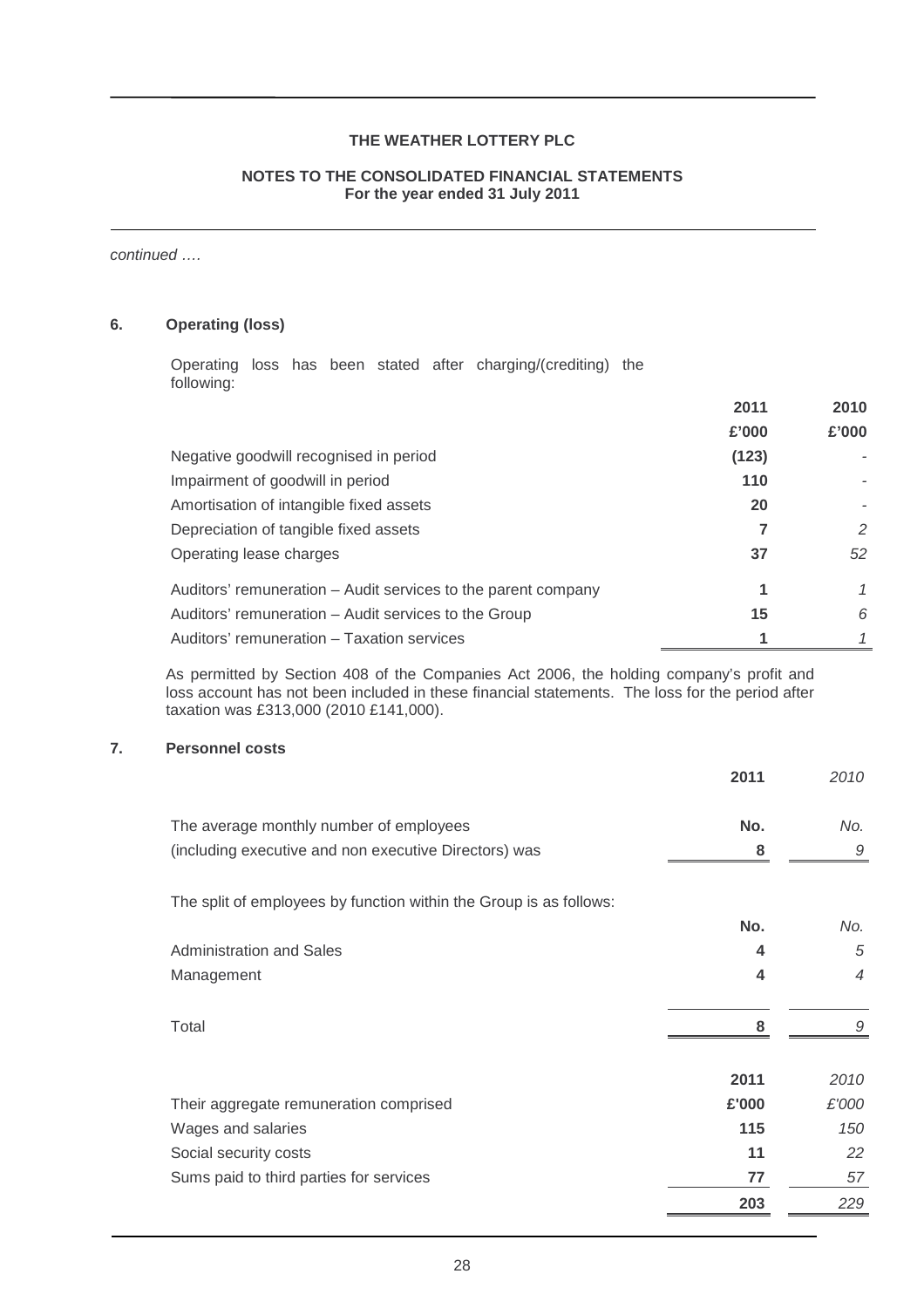#### **NOTES TO THE CONSOLIDATED FINANCIAL STATEMENTS For the year ended 31 July 2011**

continued ….

# **7. Personnel costs (continued)**

|                                                  | 2011  | 2010  |
|--------------------------------------------------|-------|-------|
| Directors' emoluments                            | £'000 | £'000 |
| Emoluments                                       | 10    | 73    |
| Sums paid to third parties for director services | 77    | 45    |
|                                                  |       |       |
|                                                  | 87    | 118   |
|                                                  |       |       |
| Number of Directors accruing benefits            | No.   | No.   |
| under money purchase schemes                     |       |       |
|                                                  |       |       |
| Aggregate emoluments of highest paid Director    | 50    | 73    |

Included within Directors' emoluments is £77,000 (2010 £45,300) paid to directors via related companies, as detailed in note 27. All of the Directors' emoluments relate to short-term employee benefits

# **8. Finance income and costs**

|    |                                 | 2011          | 2010          |
|----|---------------------------------|---------------|---------------|
|    |                                 | £'000         | £'000         |
|    | Finance income                  |               |               |
|    | Finance charges                 | 14            | 8             |
| 9. | <b>Income taxes</b>             |               |               |
|    |                                 | 2011<br>£'000 | 2010<br>£'000 |
|    | <b>Current:</b>                 |               |               |
|    | Current tax for the year        |               |               |
|    | <b>Total current tax charge</b> |               |               |
|    | Deferred tax credit (note 22)   |               |               |
|    | <b>Total income taxes</b>       |               |               |
|    |                                 |               |               |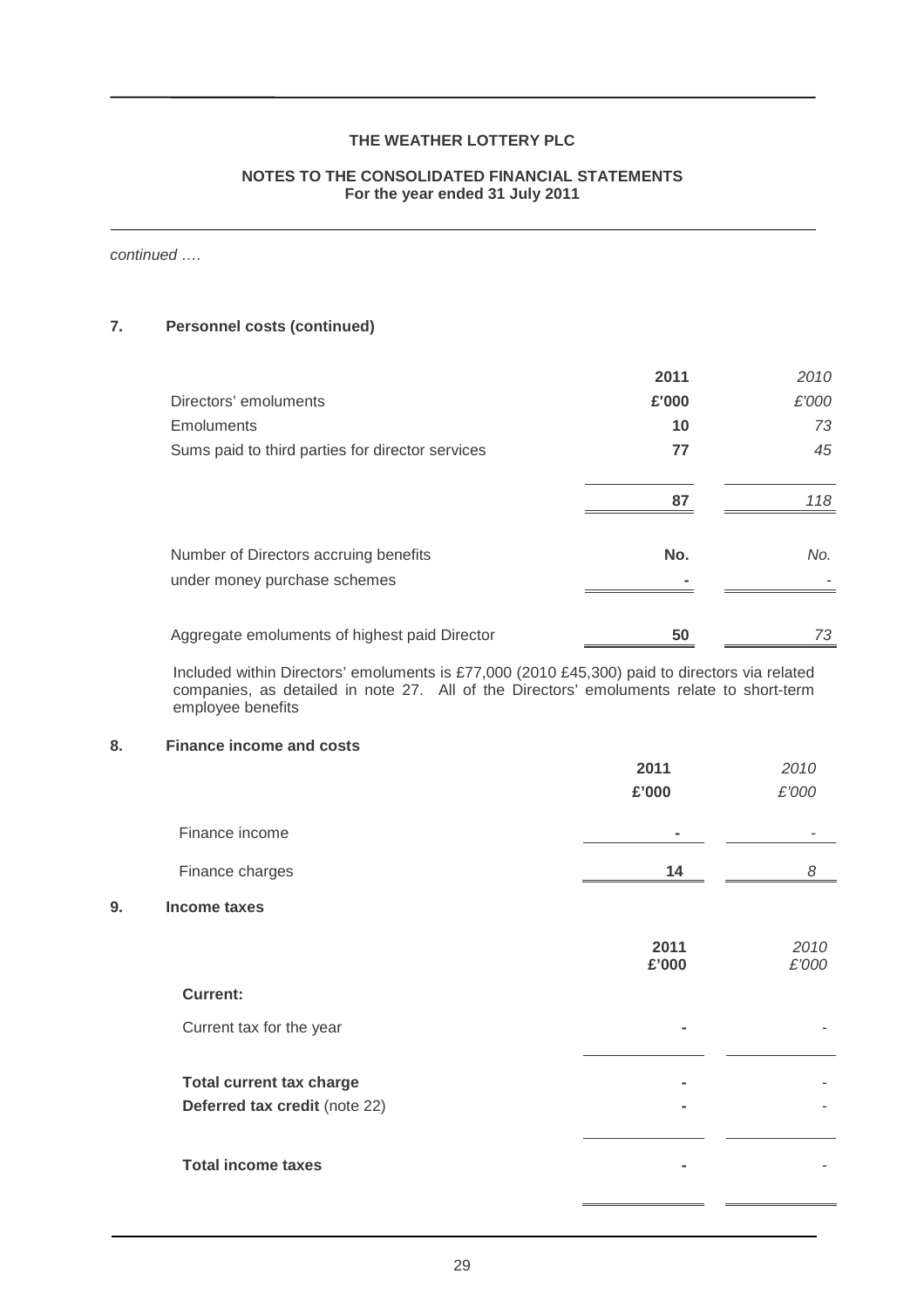#### **NOTES TO THE CONSOLIDATED FINANCIAL STATEMENTS For the year ended 31 July 2011**

continued ….

#### **Tax rate reconciliation**

|                                                                                                                                                                                        | 2011<br>£000 | 2010<br>£000  |
|----------------------------------------------------------------------------------------------------------------------------------------------------------------------------------------|--------------|---------------|
| Profit/(Loss) for the year                                                                                                                                                             | (789)        | $\frac{1}{2}$ |
| Corporation tax charge thereon at 21% (2010: 21%)                                                                                                                                      | (166)        | (16)          |
| Adjusted for the effects of:<br>Disallowed net expenses/(income) for tax purposes<br>Depreciation in excess of capital allowances<br>Taxable losses and excess charges carried forward | (1)<br>167   | 2<br>14       |
| Income tax expense for the year                                                                                                                                                        |              |               |

# **10. Earnings per share**

The calculation is based on the earnings attributable to ordinary shareholders divided by the weighted average number of Ordinary Shares in issue during the period as follows:

|                                                             | 2011        | 2010        |
|-------------------------------------------------------------|-------------|-------------|
| Numerator: earnings attributable to equity $(E'000)$        | (789)       | (77)        |
| Denominator: weighted average number of equity shares (No.) | 266,479,621 | 101,942,173 |

In June 2010 the Company issued 24 million options to subscribe for Ordinary shares of 0.1p each. None of these options were exercised in either the prior or the current period, but had they been they would have increased the weighted average number of equity shares to 290,479,621 (2010 105,942,173) and this amount is used in the calculation of diluted earnings per share.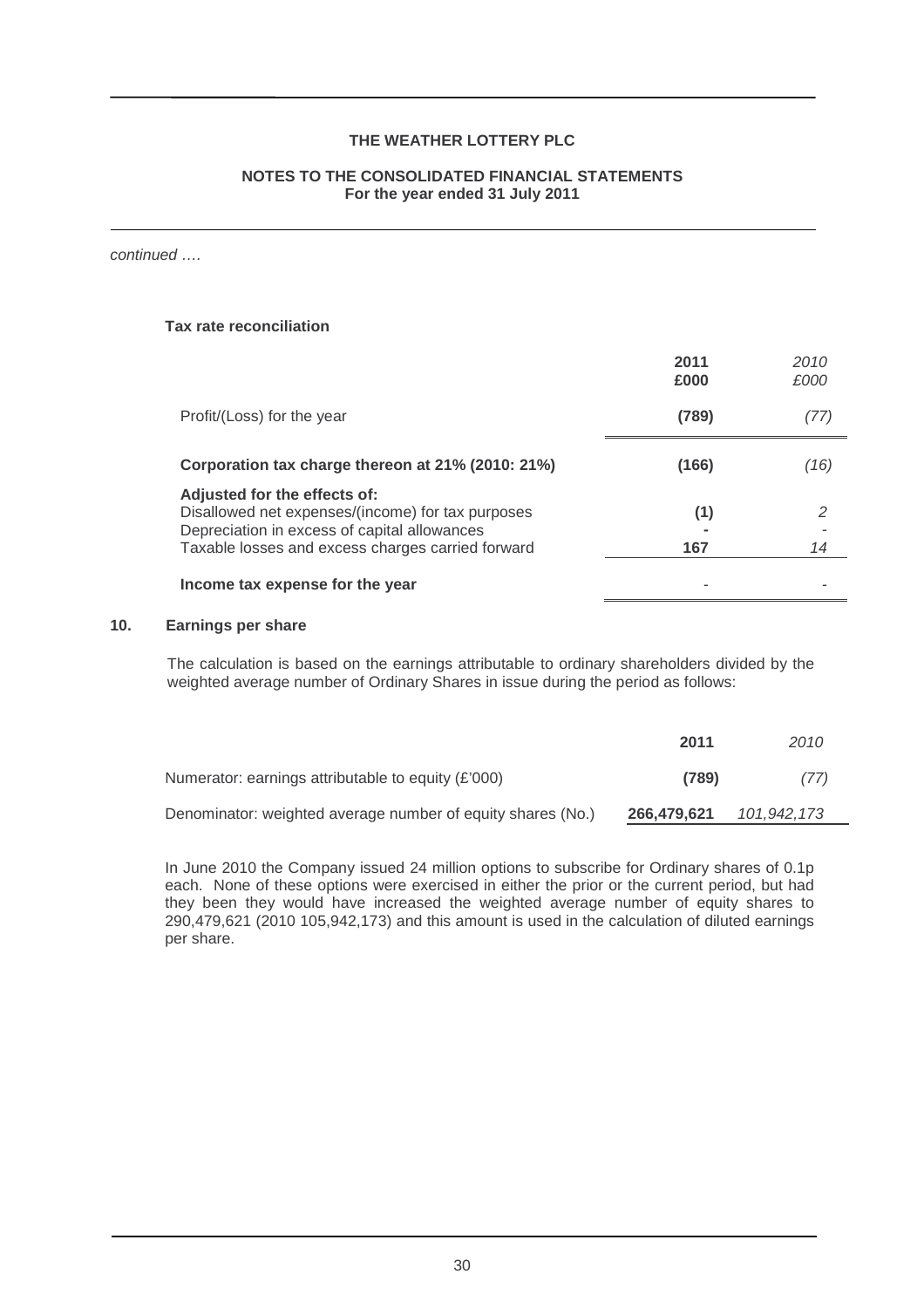#### **NOTES TO THE CONSOLIDATED FINANCIAL STATEMENTS For the year ended 31 July 2011**

continued ….

#### **11. Goodwill**

| 158   |
|-------|
| 419   |
| (110) |
| 467   |
|       |

The Group carried out an impairment test of goodwill for the period ended 31 July 2011 as required by IFRS. The Directors consider there to be four cash-generating units, as per note 5. The impairment tests resulted in the recognition of a loss of £110,000 with regards to the on-line gaming unit where the carrying amount of the cash-generating unit was considered higher than its recoverable amount, and hence provision was made in the period for this. No other impairments were recognised in respect of the other cash-generating units.

**£'000** 

The principal assumptions made (in both 2011 and 2010) in determining the value in use of the cash-generating unit were:

- Basis on which recoverable amount determined value in use;
- Period covered by management plans used in calculation 1 year;
- Pre-tax discount rate applied to cashflow projection  $-5\%$ ;
- Growth rate used to extrapolate cashflows beyond management plan 3%;
- Difference between above growth rate and long term rate for UK 0.5%

The calculation of value in use shown above is most sensitive to the assumptions on discount rates and growth rates. The assumptions used are considered to be realistically achievable in light of economic and industry measures and forecasts. The Directors believe that any reasonable possible change in the key assumptions on which the recoverable amount is based would not cause its carrying amount to exceed its recoverable amount.

Whilst there can be no certainty that the forecasts used in the impairment calculation will be achieved, the carrying value of goodwill at 31 July 2011 reflects the Directors best estimate based on their knowledge of the business at 31 December 2011 and reflects all matters of which the Directors are aware as at the date of approval of these financial statements.

#### **Acquisitions**

During the year the Group completed its purchase of the entire share capital of the following three companies:

- Devil Fish Poker Ltd an on-line gaming company acquired via a share issue as identified in note 22 to the financial statements;
- Click Now Ltd a company providing search engine facilities acquired via a share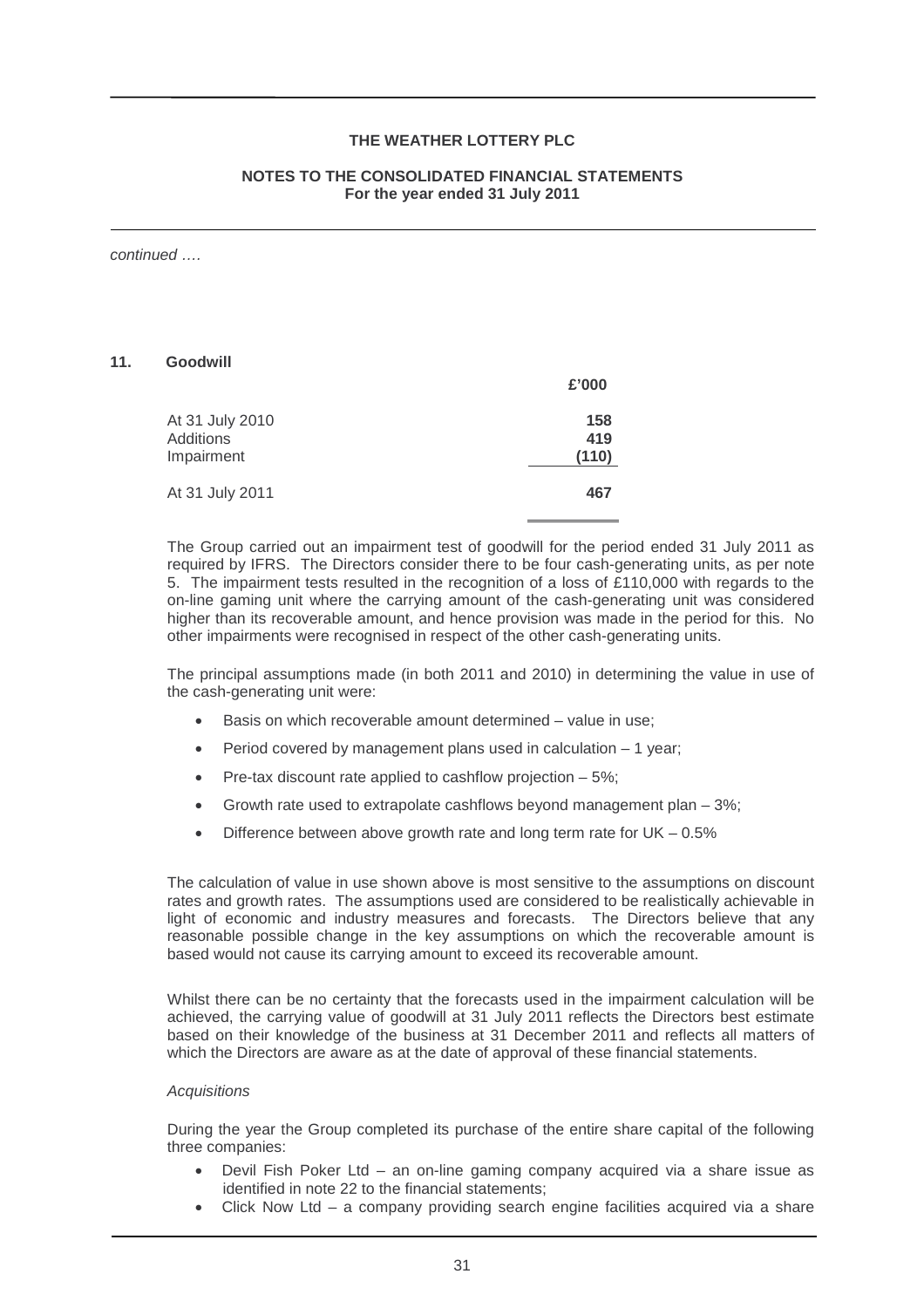#### **NOTES TO THE CONSOLIDATED FINANCIAL STATEMENTS For the year ended 31 July 2011**

continued ….

issue as identified in note 22 to the financial statements;

• Soccerdome Ltd – a company with floodlit astro-turf football pitches in Nottingham, acquired via a share issued as identified in note 22 to the financial statements.

The performance of these companies is detailed in the Segmental Reporting information in Note 5. The results of Devil Fish Poker Ltd are combined with another subsidiary, FC Betz Ltd, in the On-line gaming operation – on its own Devil Fish Poker Ltd contributed revenue of £170,000 post acquisition and trading losses of £150,000. It is not practicable to identify the impact on the Group's results if all three companies had been acquired on 1 August 2010, as this information is not readily available.

The confidence in the markets in which the companies operate and the identified synergies that the Group is expected to obtain contributed to the amounts paid for goodwill for each acquisition. Those assets do not meet the recognition criteria prescribed by IFRS 3 – Business Combinations – and therefore have not been recognised as separate intangible assets, but assumed in goodwill.

The fair value of assets and liabilities acquired on each acquisition, and resultant goodwill, are shown below:

|                            | <b>Devil Fish</b><br><b>Poker</b> | <b>Soccer</b><br><b>Dome</b> | <b>Click Now</b> |
|----------------------------|-----------------------------------|------------------------------|------------------|
|                            | £'000                             | £'000                        | £'000            |
| <b>Assets</b>              |                                   |                              |                  |
| Intangible assets          | 11                                |                              |                  |
| Property and equipment     |                                   | 503                          |                  |
| <b>Receivables</b>         | 6                                 | 40                           |                  |
| Cash and cash equivalents  | 5                                 |                              |                  |
|                            | 23                                | 544                          |                  |
| <b>Liabilities</b>         |                                   |                              |                  |
| Bank and other borrowings  |                                   | 40                           |                  |
| Trade payables             | 34                                |                              |                  |
| Other payables             | 17                                |                              |                  |
|                            | 51                                | 40                           |                  |
|                            |                                   |                              |                  |
| <b>Net assets acquired</b> | (28)                              | 504                          |                  |
| <b>Consideration paid:</b> |                                   |                              |                  |
| <b>Shares</b>              | 330                               | 375                          | 49               |
| Cash expenses              | 7                                 | 6                            | 5                |
|                            | 337                               | 381                          | $\overline{54}$  |
|                            |                                   |                              |                  |
| <b>Goodwill recognised</b> | 365                               | (123)                        | 54               |

The negative goodwill in respect of Soccerdome Limited was taken direct to the income statement in the period.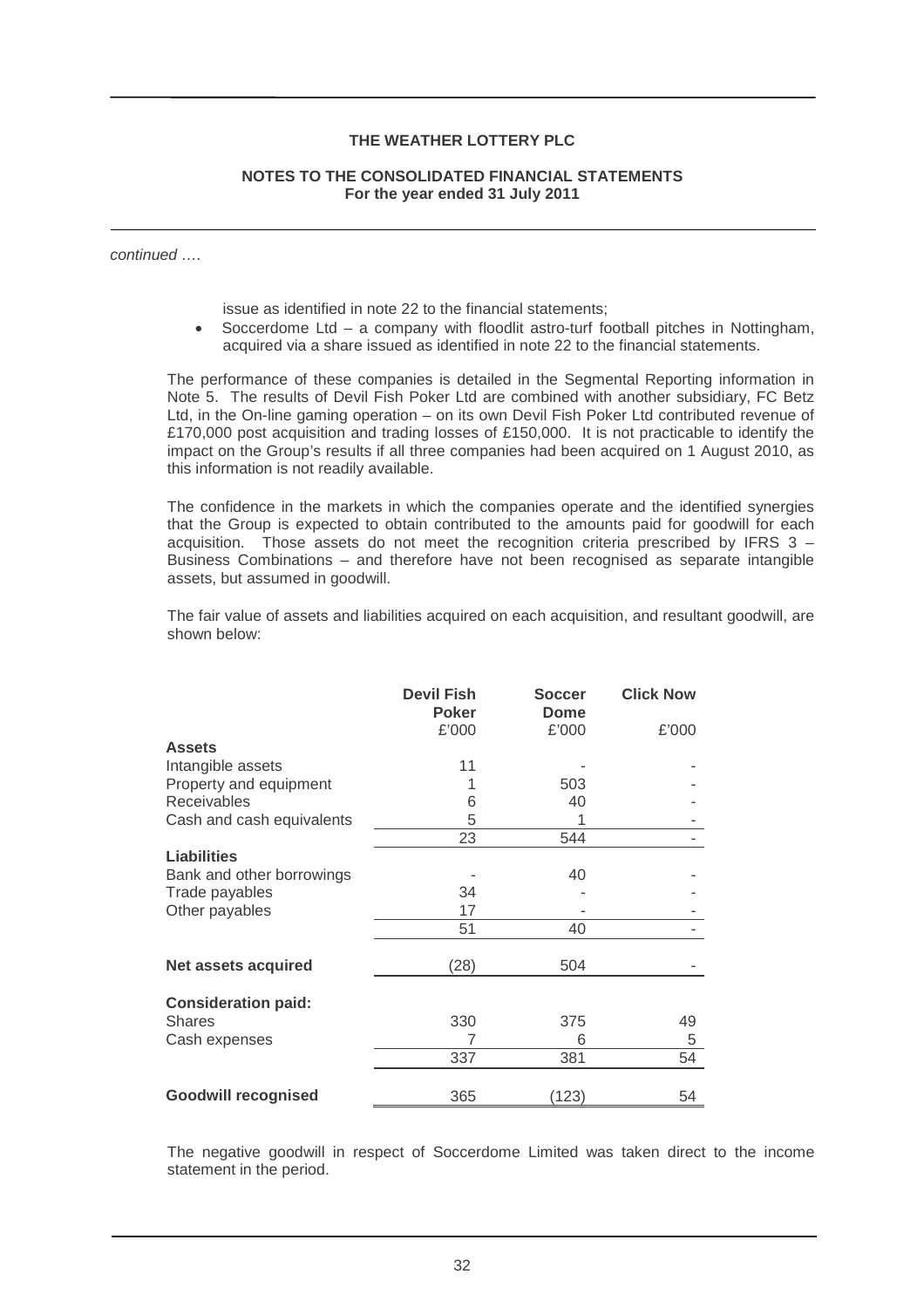#### **NOTES TO THE CONSOLIDATED FINANCIAL STATEMENTS For the year ended 31 July 2011**

continued ….

#### **12. Other intangible assets**

|                                    |               | Website and software design and<br>development |  |
|------------------------------------|---------------|------------------------------------------------|--|
|                                    | 2011<br>£'000 | 2010<br>£'000                                  |  |
| <b>Cost</b>                        |               |                                                |  |
| At 1 August<br>Additions           | 172<br>75     | 154<br>18                                      |  |
| At 31 July                         | 247           | 172                                            |  |
| <b>Amortisation</b>                |               |                                                |  |
| At 1 August<br>Charge for the year | 154<br>20     | 154                                            |  |
| At 31 July                         | 174           | 154                                            |  |
| <b>Net Book Value</b>              |               |                                                |  |
| At 31 July                         | 73            | 18                                             |  |

No amortisation was recognised in the year to 31 July 2010 as the additions related to development costs in respect of operations which commenced after the year end.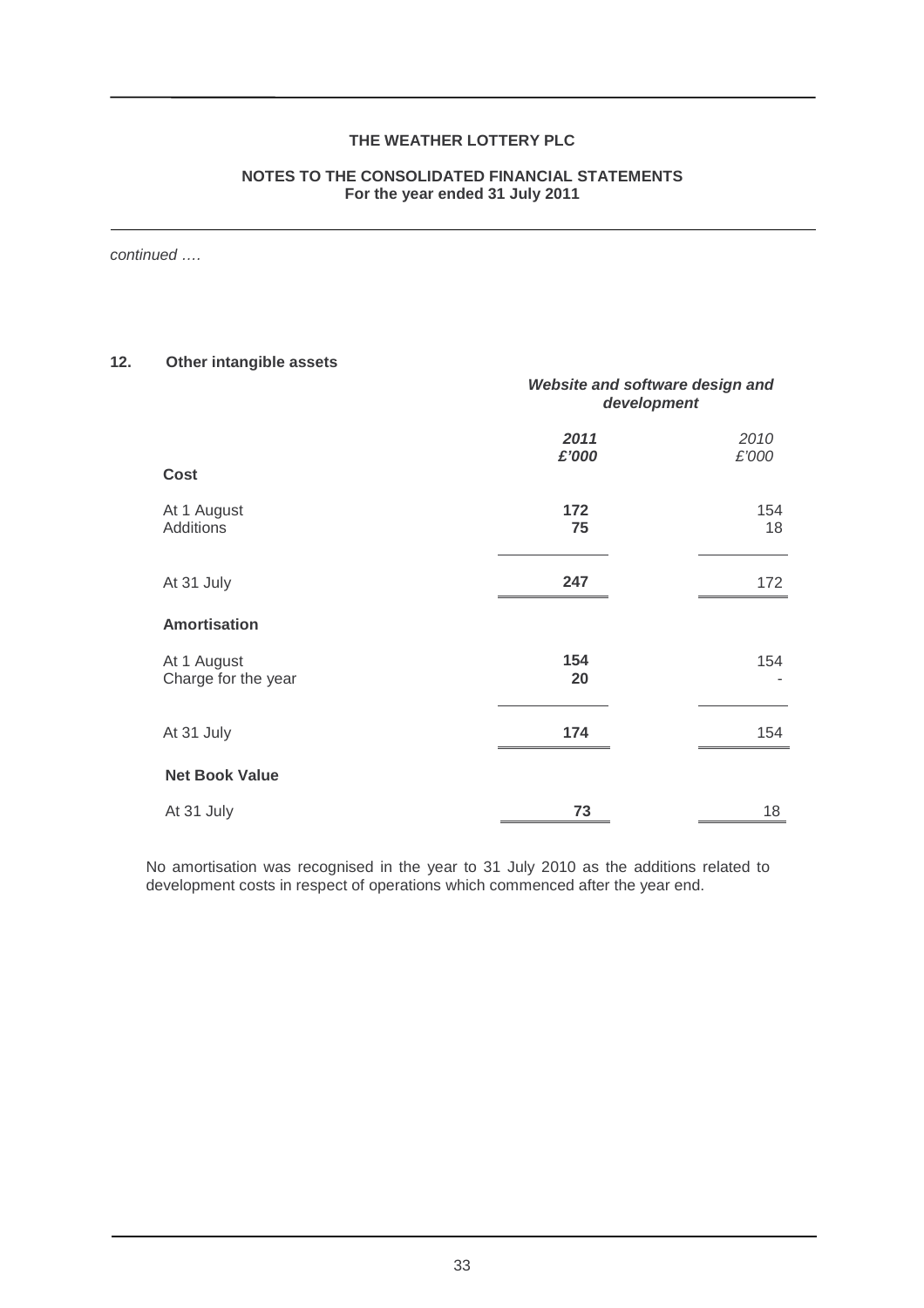#### **NOTES TO THE CONSOLIDATED FINANCIAL STATEMENTS For the year ended 31 July 2011**

continued ….

# **13. Property and office equipment**

|                                    | Land<br>and<br>buildings | Office<br>equipment                   | <b>Total</b>        |
|------------------------------------|--------------------------|---------------------------------------|---------------------|
| <b>Cost</b>                        | £'000                    | £'000                                 | 2011<br>£'000       |
| At 1 August<br>Additions           | 503                      | $\begin{array}{c} 8 \\ 3 \end{array}$ | 8<br>506            |
| At 31 July                         | 503                      | 11                                    | 514                 |
| <b>Depreciation</b>                |                          |                                       |                     |
| At 1 August<br>Charge for the year | $\overline{4}$           | 4<br>3                                | 4<br>$\overline{7}$ |
| At 31 July                         | 4                        | $\overline{7}$                        | 11                  |
| <b>Net Book Value</b>              |                          |                                       |                     |
| At 31 July 2011                    | 499                      | 4                                     | 503                 |
| At 31 July 2010                    |                          | 4                                     | 4                   |

# **14. Subsidiaries**

Details of the company's subsidiaries at 31 July 2011 are as follows:

| Name of subsidiary                         | Company<br>number | Place of<br>incorporation<br>(or registration)<br>and operation | <b>Proportion of</b><br>ownership<br>interest & of<br>voting power<br>held | <b>Holding</b>     | <b>Principal activity</b> |
|--------------------------------------------|-------------------|-----------------------------------------------------------------|----------------------------------------------------------------------------|--------------------|---------------------------|
| <b>Prize Provision Services</b><br>Limited | 03152966          | England and<br>Wales                                            | 100%                                                                       | Ordinary<br>shares | Lottery provider          |
| Prize Logistics Limited                    | 06221487          | England and<br>Wales                                            | 100%                                                                       | Ordinary<br>shares | Lottery administrator     |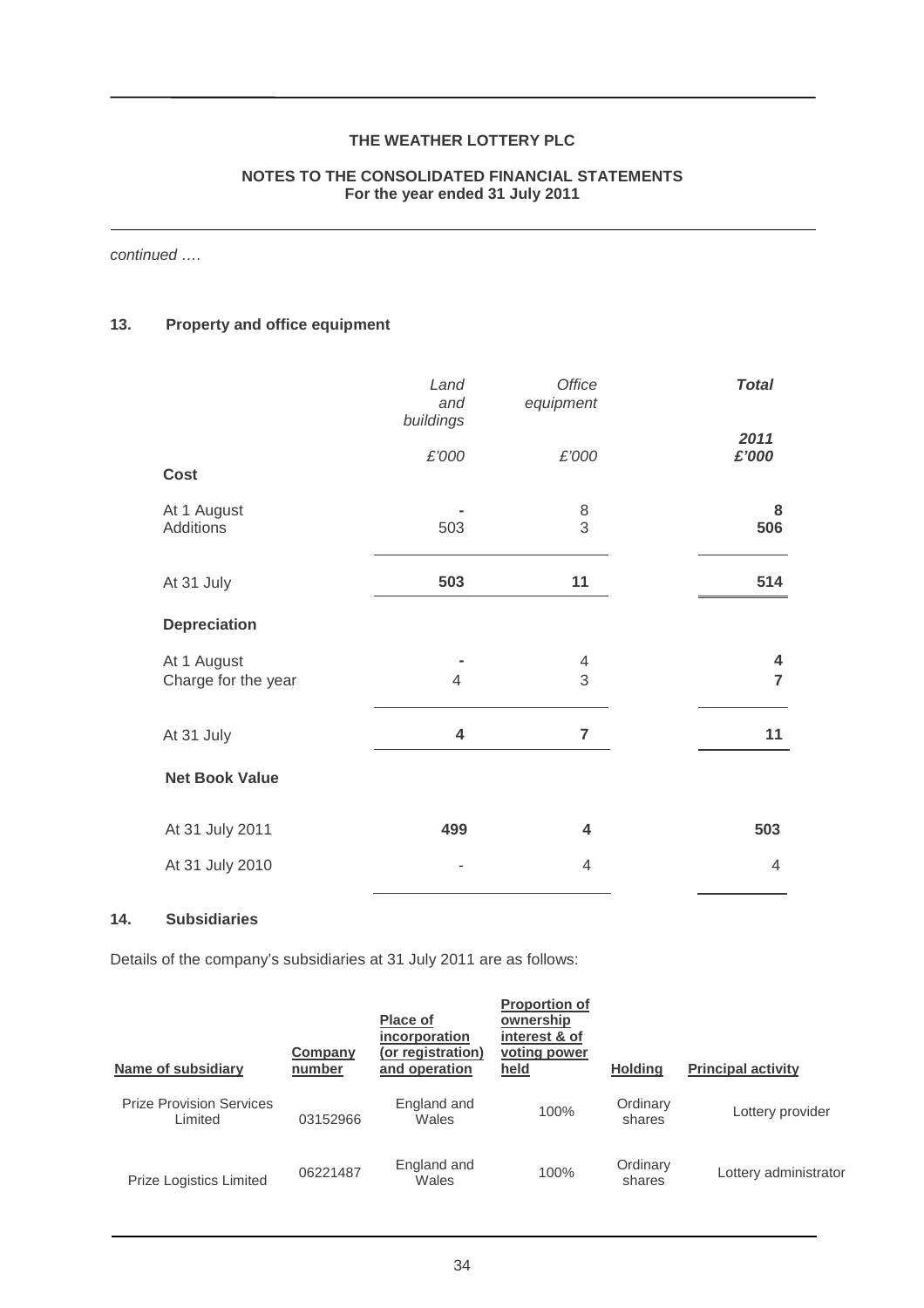#### **NOTES TO THE CONSOLIDATED FINANCIAL STATEMENTS For the year ended 31 July 2011**

continued ….

| <b>FC Betz Limited</b>      | 07304154 | England and<br>Wales | 100% | Ordinary<br>shares | Online gaming activities         |
|-----------------------------|----------|----------------------|------|--------------------|----------------------------------|
| Clicknow Limited            | 05391900 | England and<br>Wales | 100% | Ordinary<br>shares | Online marketing                 |
| Devil Fish Poker<br>Limited | 05529624 | England and<br>Wales | 100% | Ordinary<br>shares | Commission earned via<br>website |
| Soccerdome Limited          | 02948017 | England and<br>Wales | 100% | Ordinary<br>shares | Operates floodlit pitches        |

# **15. Inventories**

|                | 2011<br>£'000 | 2010<br>£'000 |
|----------------|---------------|---------------|
| Finished goods | 2             | っ             |

#### **16. Other financial assets**

# **Trade and other receivables**

|                                | 2011<br>£'000  | 2010<br>£'000 |
|--------------------------------|----------------|---------------|
| Unpaid share capital           | $\blacksquare$ | 160           |
| Trade receivables              | 47             | ٠             |
| Other receivables              | 146            | 65            |
| Prepayments and accrued income | 16             | 104           |
|                                | 209            | 329           |
|                                |                |               |

The average credit period taken on all sales is 13 days for the year ended 31 July 2011. In the year ended 31 July 2010 the Group's turnover solely consisted of transactions recognised upon cash receipt and hence there were no trade receivables and no credit period given.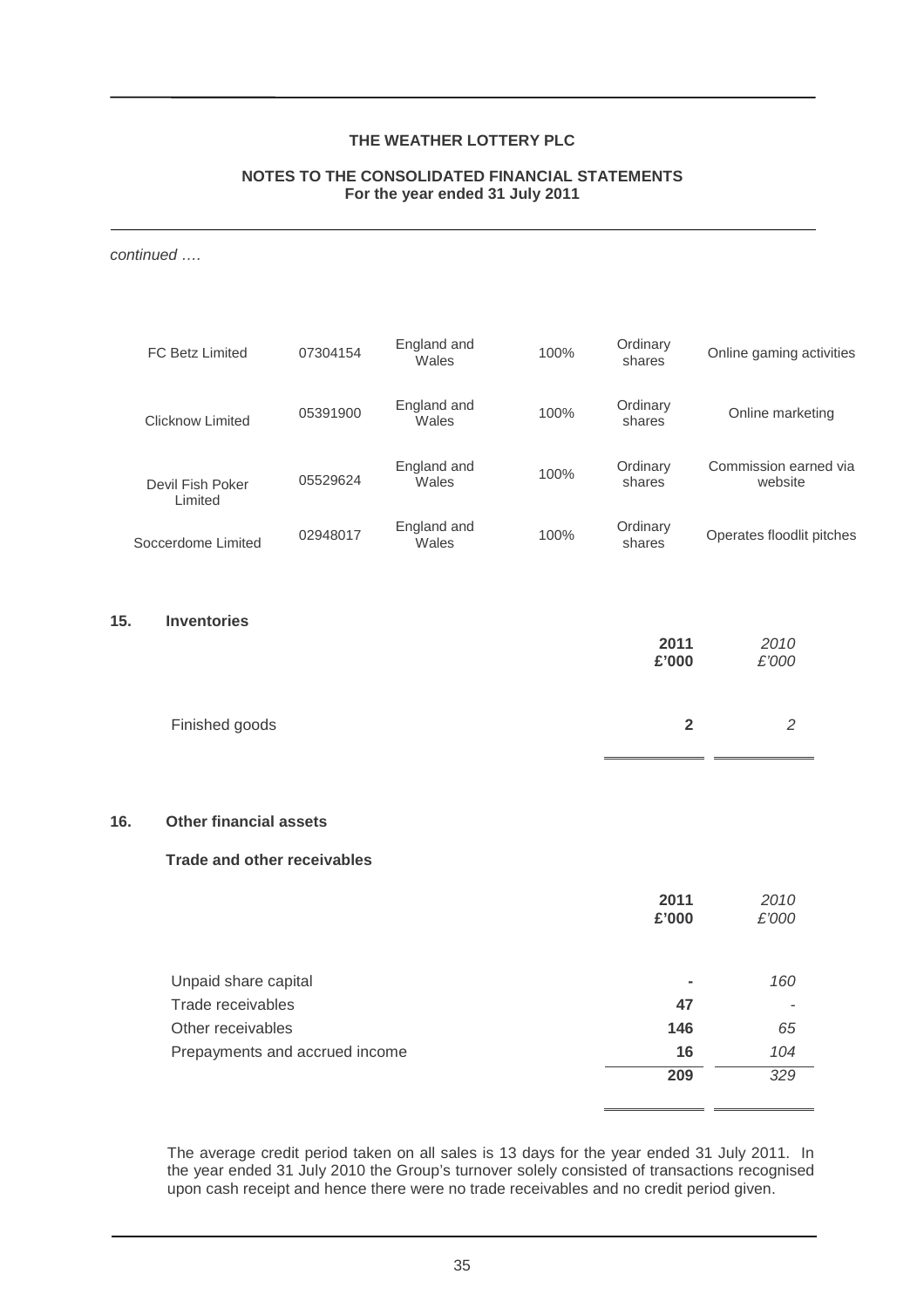#### **NOTES TO THE CONSOLIDATED FINANCIAL STATEMENTS For the year ended 31 July 2011**

#### continued ….

The Group has provided fully for all receivables which are not considered recoverable. In determining the recoverability of all receivables, the Group considers any change in the credit quality of the receivable up to the reporting date. As at the year end date there were no receivables past due which were either not provided against nor not covered by set-off arrangements with trade payables.

The Directors consider that the carrying amount of the receivables approximates their fair value.

#### **Cash and cash equivalents**

|                           | 2011<br>£'000 | 2010<br>£'000 |
|---------------------------|---------------|---------------|
| Cash and cash equivalents | 74            | 48            |

Cash and cash equivalents comprises cash held by the Group and short-term bank deposits with an original maturity of 6 months or less. The carrying amount of these assets approximates their fair value.

#### **17. Borrowings**

Borrowings at 31 July 2011 (none at 31 July 2010) include bank loans of £36,000 which are secured on the land and buildings of Soccerdome Limited and personal guarantees. All of the loans are repayable on a fixed monthly repayment basis.

£49,000 of the borrowings are due for settlement after 12 months but within 5 years, with £38,000 being due for settlement within 12 months.

#### **18. Derivatives financial instruments and hedge accounting**

At 31 July 2011 and 2010 the Group had no derivatives in place for cash flow hedging purposes.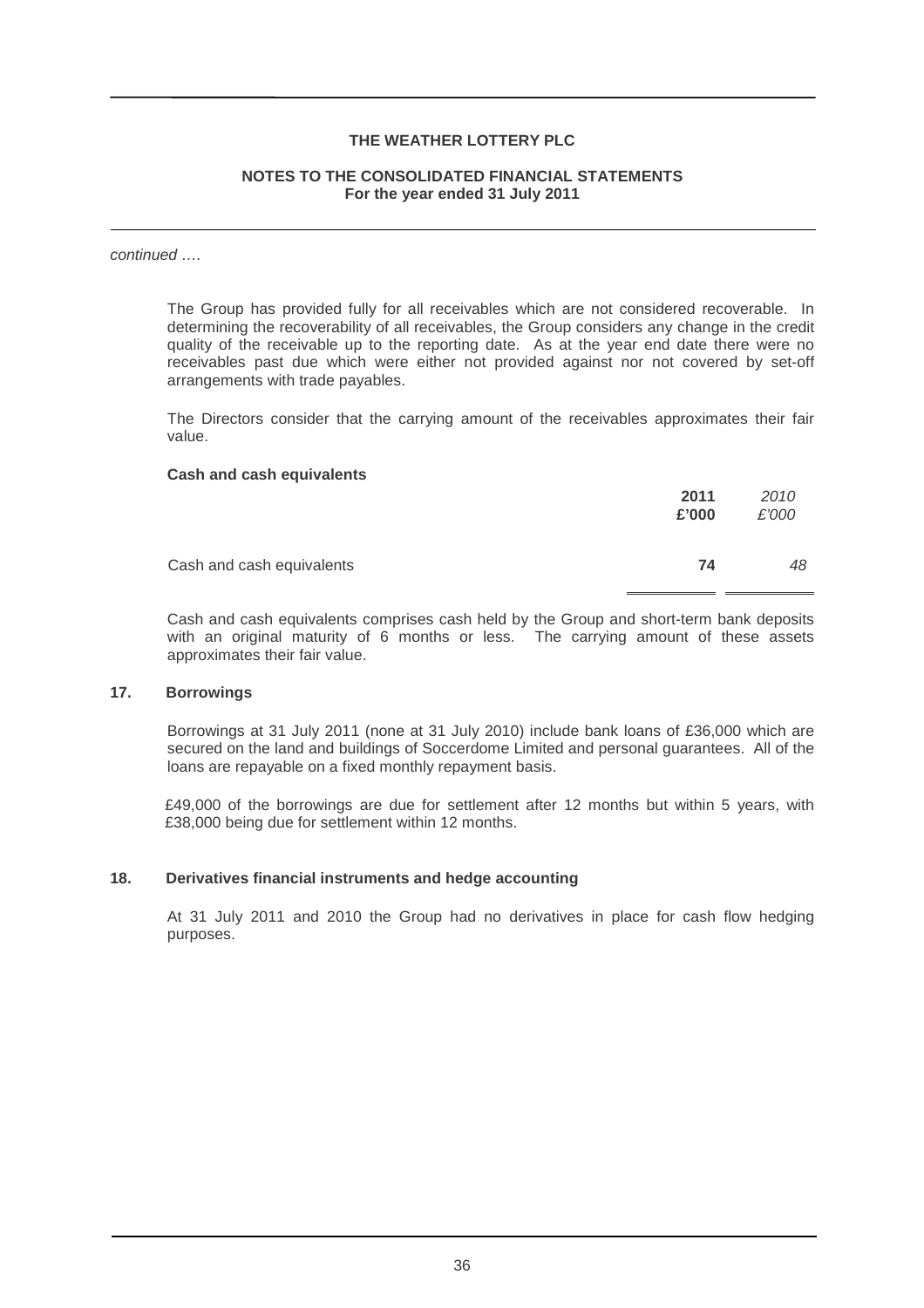#### **NOTES TO THE CONSOLIDATED FINANCIAL STATEMENTS For the year ended 31 July 2011**

continued ….

# **19. Other financial liabilities**

#### **Trade and other payables**

|                                         | 2011<br>£'000 | 2010<br>£'000 |
|-----------------------------------------|---------------|---------------|
| Trade payables                          | 635           | 288           |
| Other payables                          | 203           | 61            |
| Accrued liabilities and deferred income | 36            | 5             |
|                                         | 874           | 354           |
| Other payables comprise:                |               |               |
|                                         | £'000         | £ 000         |
| Social security and other taxes         | 36            | 22            |
| Other                                   | 167           | 39            |
|                                         | 203           | 61            |
| <b>Presented as:</b>                    |               |               |
| - Current                               | 874           | 354           |

Accrued liabilities and deferred income represents miscellaneous contractual liabilities that relate to expenses that were incurred, but not paid for at the year-end and income received during the period, for which the Group had not supplied the goods or services at the end of the year.

The Directors consider that the book value of trade payables, accrued liabilities and deferred income approximates to their fair value at the balance sheet date.

The average credit period taken for trade purchases is 99 days (2010 56 days).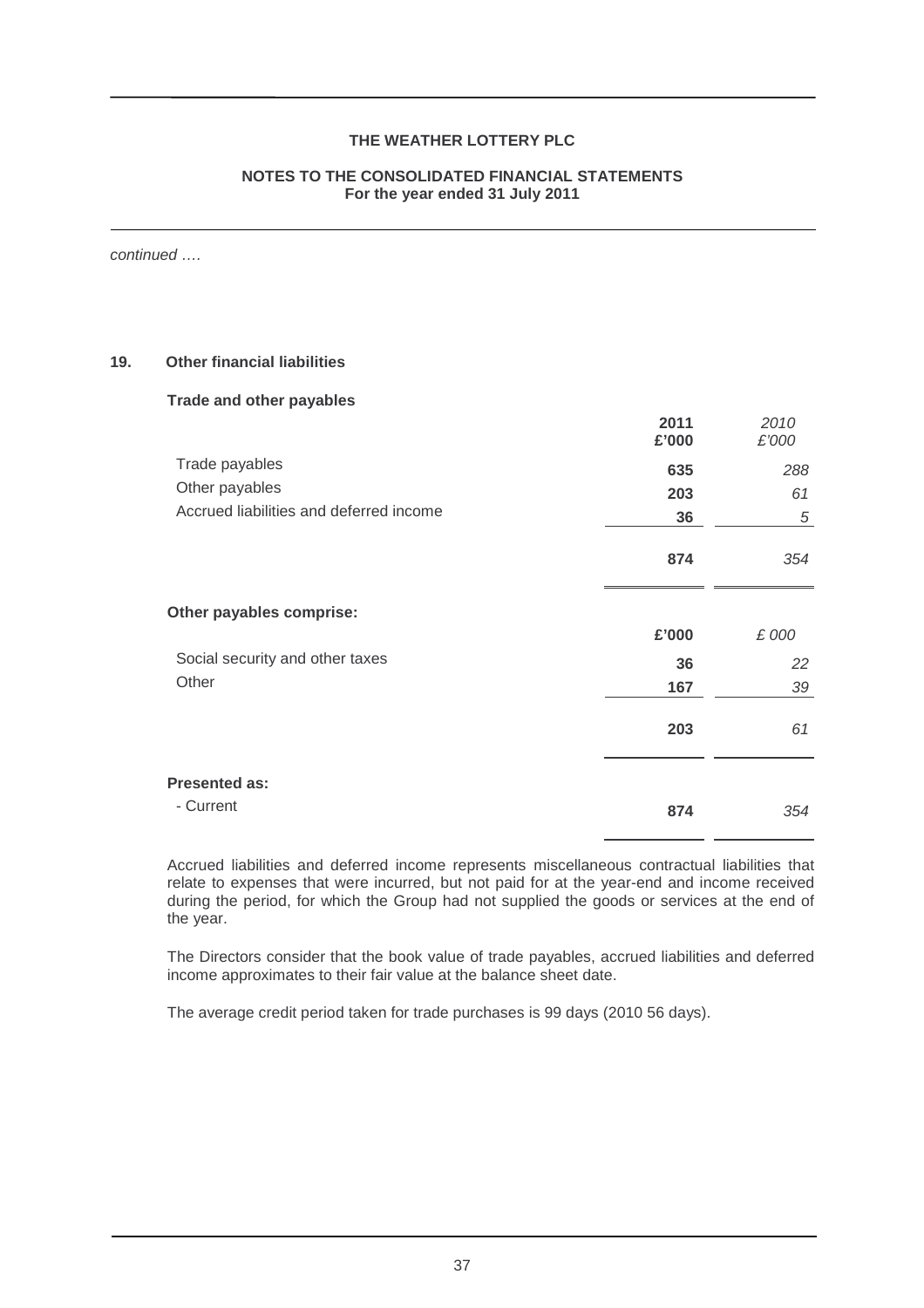#### **NOTES TO THE CONSOLIDATED FINANCIAL STATEMENTS For the year ended 31 July 2011**

continued ….

#### **20. Financial instruments: information on financial risks**

Financial risks are discussed in the Directors' Report and below.

#### Capital risk management

The Group manages its capital to ensure that the Group as a whole will be able to continue as a going concern while maximising the return to stakeholders through the optimisation of the debt and equity balance. The capital structure of the Group consists of debt, which includes the borrowings disclosed in note 17, cash and cash equivalents and equity attributable to equity holders of the parent, comprising issued capital, reserves and retained earnings as disclosed in notes 22 to 23.

#### Gearing ratio

As at 31 July 2010 the Group had no debt and hence no gearing ratio is provided. As at 31 July 2011 the gearing ratio is as follows:

|                                               | £'000              |
|-----------------------------------------------|--------------------|
| Debt<br>Cash and cash equivalents<br>Net Debt | (87)<br>74<br>(13) |
| Equity                                        | 367                |
| Net debt to equity ratio                      | 3.5%               |

Debt is defined as long and short-term borrowings.

Equity includes all capital and reserves of the Group attributable to equity holders of the parent.

#### Financial risk management objectives

The main market risks to which the Group is exposed are interest rates. There is also exposure to credit risk and liquidity risk. The Group monitors these risks and will take appropriate action to minimize any exposure.

#### Credit risk

The Group's exposure to credit risk is minimal due to turnover being in the main recognised upon cash receipt, hence the amount of trade receivables is negligible.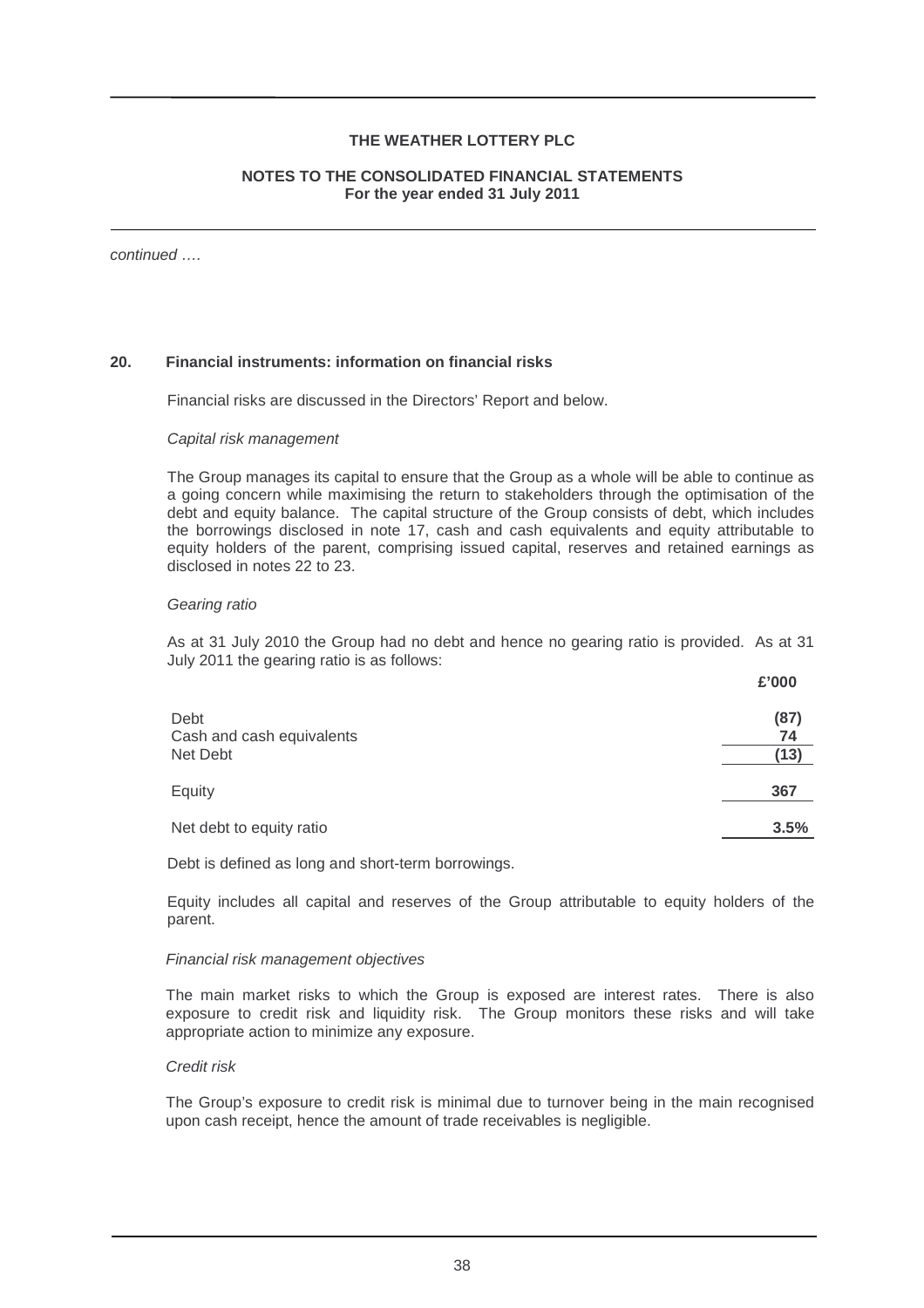#### **NOTES TO THE CONSOLIDATED FINANCIAL STATEMENTS For the year ended 31 July 2011**

#### continued ….

#### Liquidity risk

Ultimate responsibility for liquidity risk management rests with the Board of Directors, which has built an appropriate liquidity risk management framework for the management of the Group's short, medium and long-term funding and liquidity management requirements. The Group manages liquidity risk by maintaining adequate reserves, banking facilities and reserve borrowing facilities by continuously monitoring forecast and actual cash flows and matching the maturity profiles of financial assets and liabilities.

#### Regulatory compliance risk

Regulatory compliance risk is the risk of material adverse impact resulting from failure to comply with laws, regulations, codes of conduct or standards of good practice governing the sector in which the Group operates. The Group is monitored by the financial director who is responsible for meeting regulatory and compliance obligations.

#### Interest rate risk

The Group's exposure to interest rate risk mainly concerns financial assets and liabilities, which are subject to floating rates in the Group. At presents the Group's loans are on fixedrate interest rates and hence it is not exposed to risk on these should rates move.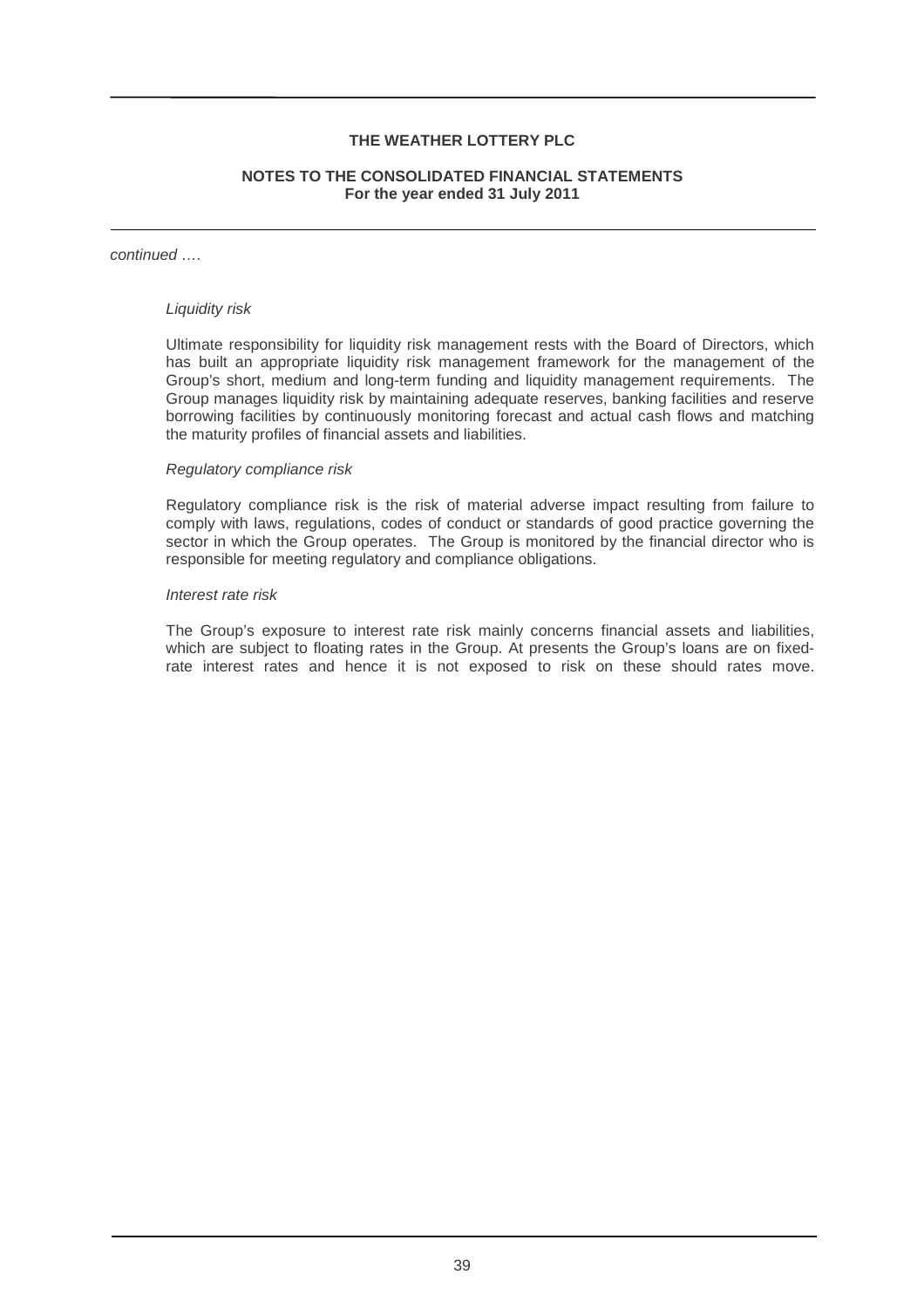#### **NOTES TO THE CONSOLIDATED FINANCIAL STATEMENTS For the year ended 31 July 2011**

# **21. Deferred taxation**

A deferred tax asset has not been recognised in the years ended 31 July 2011 nor 31 July 2010 in respect of taxable losses carried forward of approximately £880,000 (2010 £115,000) as there is insufficient historic evidence that it will be recoverable in full against taxable profits during the next 12 months.

There are not considered to be any material temporary differences associated with investments in subsidiaries for which deferred tax liabilities have not been recognised.

#### **22. Equity share capital**

|                                                              | 2011<br>£'000 | 2010<br>£'000 |
|--------------------------------------------------------------|---------------|---------------|
| Allotted, called up and fully paid                           |               |               |
| 380,404,738 (2010: 185,971,398) Ordinary Shares of 0.1p each | 380           | 186           |

In accordance with Section 9 of the Companies Act 2006, during the year the Company passed a special resolution to revoke the concept of authorised share capital and amended its Articles of Association accordingly.

During the year the Company issued 0.1p Ordinary shares as follows:

- 5,000,000 shares issued at 0.975p each on 1 October 2010 for the acquisition of Clicknow Limited;
- 46,666,670 shares issued on 11 October 2010 at 0.23p each for the raising of working capital;
- 30,000,000 shares issued at 0.966p each on 21 December 2010 for the acquisition of Devil Fish Poker Limited;
- 3,000,000 shares issued on 21 April 2011 at 0.5p per share as settlement of certain liabilities;
- 34,766,670 shares issued on17 May 2011 at 0.49p per share as a placing;
- 75,000,000 shares issued at 0.5p each on 1 June 2011 for the acquisition of Soccerdome Limited;

#### **23. Other reserves**

|                                                                       | Share<br>premium<br>£'000 | Profit and loss<br>account<br>£'000 |
|-----------------------------------------------------------------------|---------------------------|-------------------------------------|
| At 1 August 2010<br>Shares issued less costs<br>Result for the period | 476<br>757                | (457)<br>(789)                      |
| At 31 July 2011                                                       | 1,233                     | (1, 246)                            |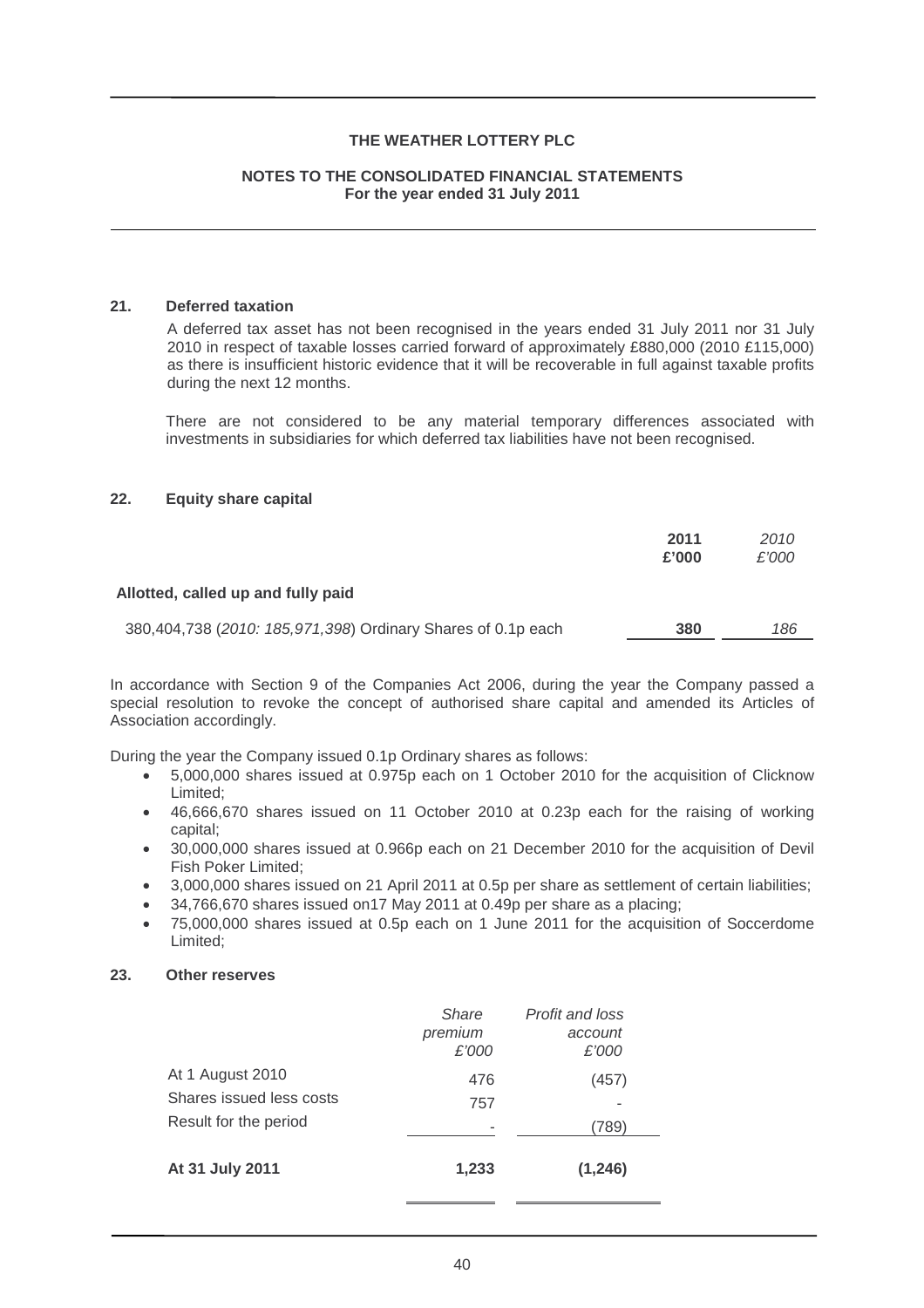#### **NOTES TO THE CONSOLIDATED FINANCIAL STATEMENTS For the year ended 31 July 2011**

continued ….

#### **24. Share-based payments**

Certain Directors and key management were issued with share options on 8 June 2010, exercisable immediately at a price fixed at the date of issue. If the options remain unexercised after a period of seven years from the date of grant the options expire.

Details of options granted to date and still outstanding at the end of the year are as follows:

| Date of Grant | 2011<br>No.<br>£'000 | Exercise<br>price | Exercise period            |
|---------------|----------------------|-------------------|----------------------------|
| 8 June 2010   | 8,100,000            | 0.75p             | 8 June 2010 to 2 June 2017 |
| 8 June 2010   | 8,100,000            | 1.0 <sub>p</sub>  | 8 June 2010 to 2 June 2017 |
| 8 June 2010   | 7,800,000            | 1.25p             | 8 June 2010 to 2 June 2017 |

All of the above options were outstanding at the year end. The options had a weighted average exercise price of 0.997p and a remaining contractual life of 5.8 years. The Directors consider that the estimated fair values of the options at grant date was £nil due to the prevailing market price being lower than the exercise price. As the fair value is currently considered to be £nil, no amount has been recognised in either the income statement or in equity in respect of these options.

As detailed in note 22, during the year shares were issued to third parties as settlement for certain liabilities to the value of £15,000.

# **25. Cash used in operations**

|                                                                                                     | 2011<br>£'000  | 2010<br>£'000 |
|-----------------------------------------------------------------------------------------------------|----------------|---------------|
| Results from operating activities                                                                   | (775)          | (69)          |
| Depreciation of tangible assets<br>Amortisation and impairment of goodwill and intangible<br>assets | 7<br>130       | 2             |
| Negative goodwill                                                                                   | (123)          |               |
| Share based payments                                                                                |                | 32            |
| Increase in stock                                                                                   | $\blacksquare$ |               |
| Decrease/(increase) in receivables                                                                  | 120            | (155)         |
| Increase in payables                                                                                | 520            | 121           |
| Net cash from operations                                                                            | (121)          | (69)          |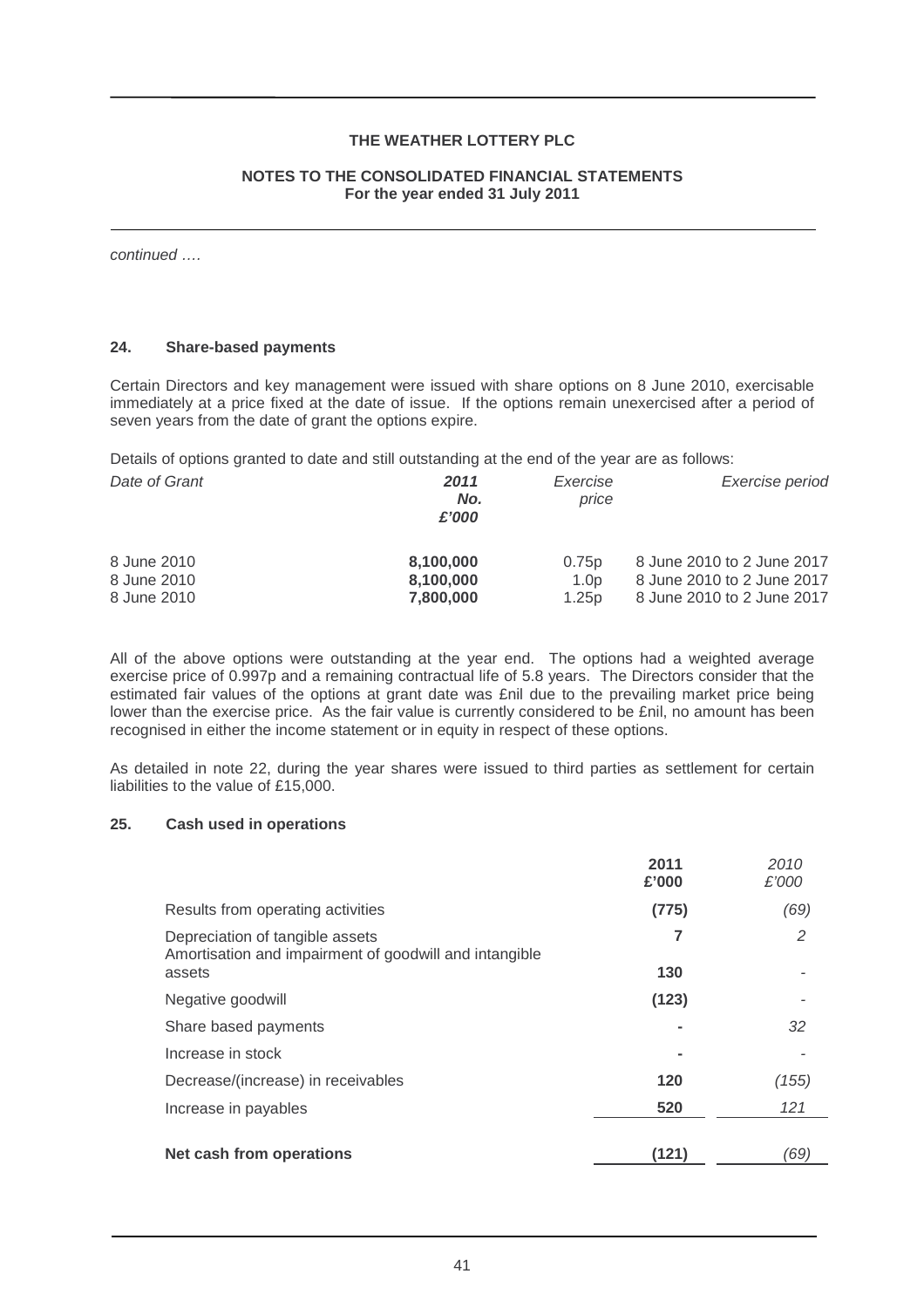#### **NOTES TO THE CONSOLIDATED FINANCIAL STATEMENTS For the year ended 31 July 2011**

continued ….

#### **26. Analysis of net debt**

|                                                  | 2011  | 2010  |
|--------------------------------------------------|-------|-------|
|                                                  | £'000 | £'000 |
| Cash and cash equivalent per balance sheet       | 74    | 48    |
| Bank overdraft                                   |       |       |
| Cash and cash equivalent per cash flow statement | 74    | 48    |
| Bank loan due within one year                    | (87)  |       |
| Bank loan over one year                          |       |       |
| Net debt                                         | (13)  | 48    |

# **27. Transactions with related parties**

The transactions set out below took place between the Group and certain related parties.

#### **R R White**

R R White, a director, charged the Group £30,000 (2010 £nil) in the year, for directorship services provided, via Freedom Telemarketing Ltd and £20,000 (2010 £nil) via Telecom Maintenance Solutions Ltd, companies of which he is also a director.

#### **K G Milhench**

K G Milhench, a director for part of the year, was also a director of CBI Holdings Limited. CBI Holdings Limited is the parent company of Cantbuyit Limited. During the year The Weather Lottery plc made payments of £ 500 (2010 £5,950) on behalf of Cantbuyit Limited and at the year end was owed £9,950 (2010 £9,450) from this company. This whole amount has been provided for as irrecoverable as at 31 July 2011, although the Company will pursue repayment.

## **A Moore**

A Moore, a director, was also a Designated Member of Central Corporate Finance LLP in the year. He charged the Group £12,000 (2010 £36,750) via this partnership for directorship services in the period, of which £12,000 was outstanding at the year end.

### **Lord E T Razzall**

Lord E T Razzall, a director, charged the Group £15,000 (2010 £3,750) in the year, for directorship services provided, via an entity trading as R T Associates. At the year R T Associates was owed £2,850 (2010 £nil).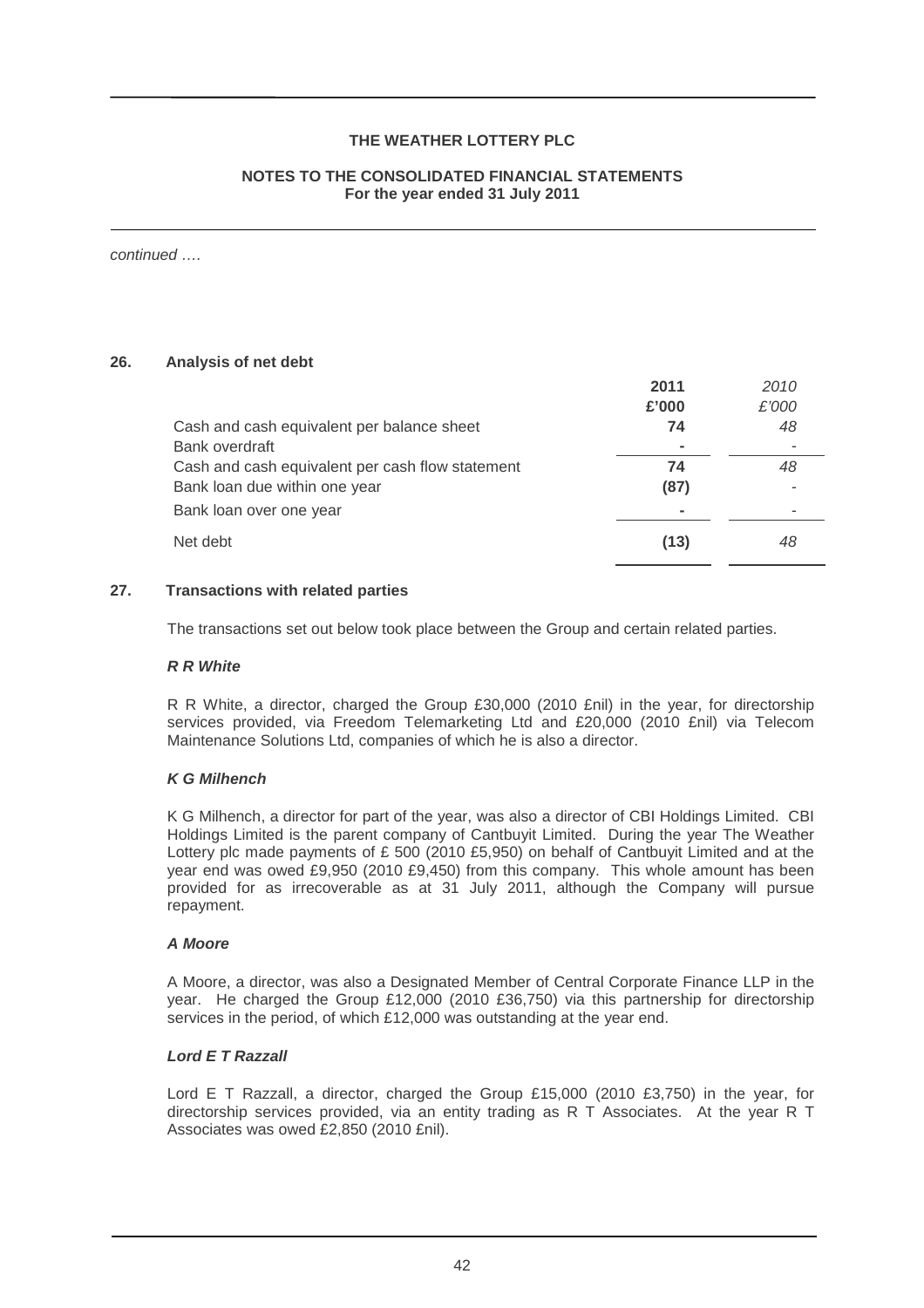#### **NOTES TO THE CONSOLIDATED FINANCIAL STATEMENTS For the year ended 31 July 2011**

continued ….

#### **J M Botros**

J M Botros, the Company Secretary, charged the Group £1,000 (2010 £nil) in the year, for Company Secretarial services provided, and £52,852 for legal services provided and expenses. At the year he was owed £25,810 (2010 £nil).

As referred to in Note 24, share options were granted in 2010 to Directors and key management, all of which were outstanding at the year end. The following options were held by the Directors and key management at the year end:

**Options No. Option details** 

| Lord E T Razzall<br>A Moore<br>R R White | 3.200.000<br>3.200.000<br>3.200.000 | See A below<br>See A below<br>See A below |
|------------------------------------------|-------------------------------------|-------------------------------------------|
| J Botros                                 | 4.800.000                           | See B below                               |
| J Williams                               | 4.800.000                           | See B below                               |
|                                          |                                     |                                           |

A – 1,100,000 at 0.75p, 1,100,000 at 1p and 1,000,000 at 1.25p

B – 1,600,000 at 0.75p, 1,600,000 at 1p and 1,600,000 at 1.25p

All of the options are exercisable by 2 June 2017.

#### **Remuneration of key management personnel**

The remuneration of the Directors, who are the key management personnel of the Group, is as referred to above, on page 8 within the Directors Report and in Note 7.

#### **28. Operating lease commitments**

At the balance sheet date, the Group had outstanding commitments for future minimum lease payments under non-cancellable operating leases, which fall due as follows:

|                                        | 2011<br>£'000 | 2010<br>£'000 |
|----------------------------------------|---------------|---------------|
| Land and buildings:                    |               |               |
| Within one year                        | 16            |               |
| In the second to fifth years inclusive |               |               |
| After five years                       |               |               |
| Other:                                 |               |               |
| Within one year                        |               | 5             |
| In the second to fifth years inclusive |               |               |
| After five years                       |               |               |
|                                        | 16            | 5             |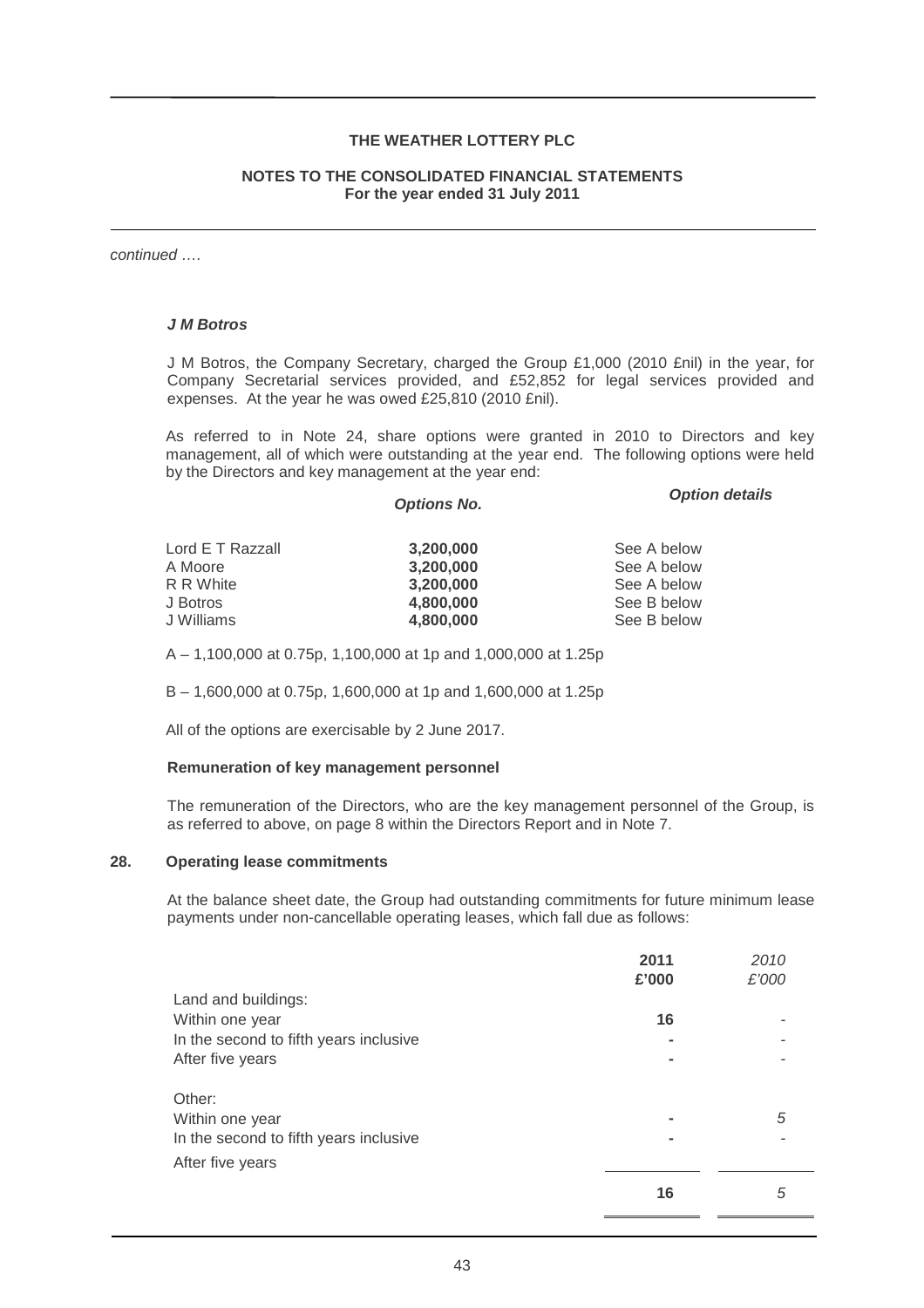#### **NOTES TO THE CONSOLIDATED FINANCIAL STATEMENTS For the year ended 31 July 2011**

continued ….

Operating lease payments represent rentals payable by the Group for office premises. Leases are negotiated over the term considered most relevant to the individual subsidiary and rentals are fixed where possible for that term.

#### **29. Controlling Party**

No single individual has sole control of the company.

#### **30. Events after the balance sheet date**

The company issued share capital to the value of £125,000 on 20 September 2011 and appointed A J A Flitcroft as Finance Director on 7 November 2011.

# **31. Going Concern**

The Group made a loss for the year of £789,000 as a result of trading difficulties with its online gaming operations and legal fees in respect of a fraud perpetrated by an ex-Director. The Group has undertaken changes to its on-line gaming facilities in order to restrict future losses. It has also amended its lottery operations by reducing the number of draws but at a higher entry price – this should result in maintained turnover but lower prize payment costs, thereby leading to increased profits in this area. .

During the year the Group has raised approximately £950,000 of funds through share issues and, as per note 30, a further £125,000 post year end. These additional funds have supported the Group's net asset position and enabled the Group to manage through the losses in the period.

Given these changes made to the Group's ongoing operations, together with the additional capital in place, the Directors consider that the Group continues to be a going concern and they forecast that that there is sufficient funding in place to enable the continuance of the Group.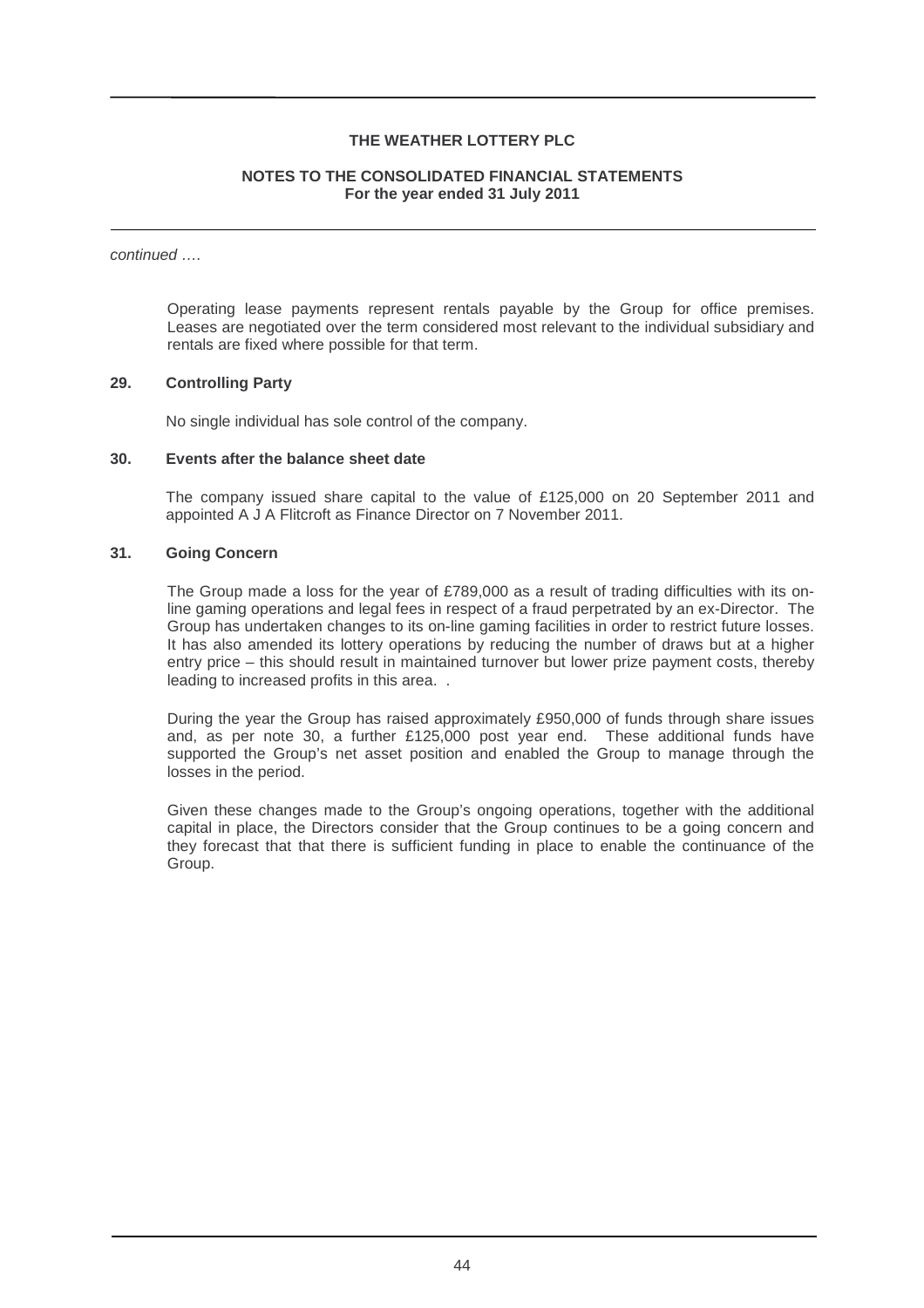#### **PARENT COMPANY BALANCE SHEET For the year ended 31 July 2011**

|                                                     | <b>Note</b>                           | 2011<br>£'000  | 2010<br>£'000 |
|-----------------------------------------------------|---------------------------------------|----------------|---------------|
| <b>Fixed assets</b>                                 |                                       |                |               |
| Intangible fixed assets                             | $\mathbf{III}$                        | 18             | 18            |
| <b>Fixed assets</b>                                 | $\mathbf{III}$                        | $\overline{2}$ |               |
| Investments                                         | $\begin{array}{c} \hline \end{array}$ | 675            | 14            |
|                                                     |                                       | 695            | 32            |
| <b>Current assets</b>                               |                                       |                |               |
| <b>Debtors</b>                                      | IV                                    | 717            | 267           |
| Cash at bank and in hand                            |                                       | 61             | $\mathcal I$  |
|                                                     |                                       | 778            | 268           |
| Creditors: Amounts falling due within one year      | $\vee$                                | (720)          | (217)         |
| <b>Net current assets</b>                           |                                       | 58             | 51            |
| <b>Total assets less current liabilities</b>        |                                       | 753            | 83            |
| <b>Creditors: Amounts falling due over one year</b> | $\vee$                                | (32)           |               |
| <b>Net assets</b>                                   |                                       | 721            | 83            |
| <b>Capital and Reserves</b>                         |                                       |                |               |
| Share capital                                       | VI                                    | 380            | 186           |
| Share premium                                       | VI                                    | 1,233          | 476           |
| Profit and loss account                             | VII                                   | (892)          | (579)         |
| <b>Equity shareholders' funds</b>                   |                                       | 721            | 83            |

The Financial Statements were approved by the Board of Directors and authorised for issue on 4 January 2012. They were signed on its behalf by:

**R R White Director**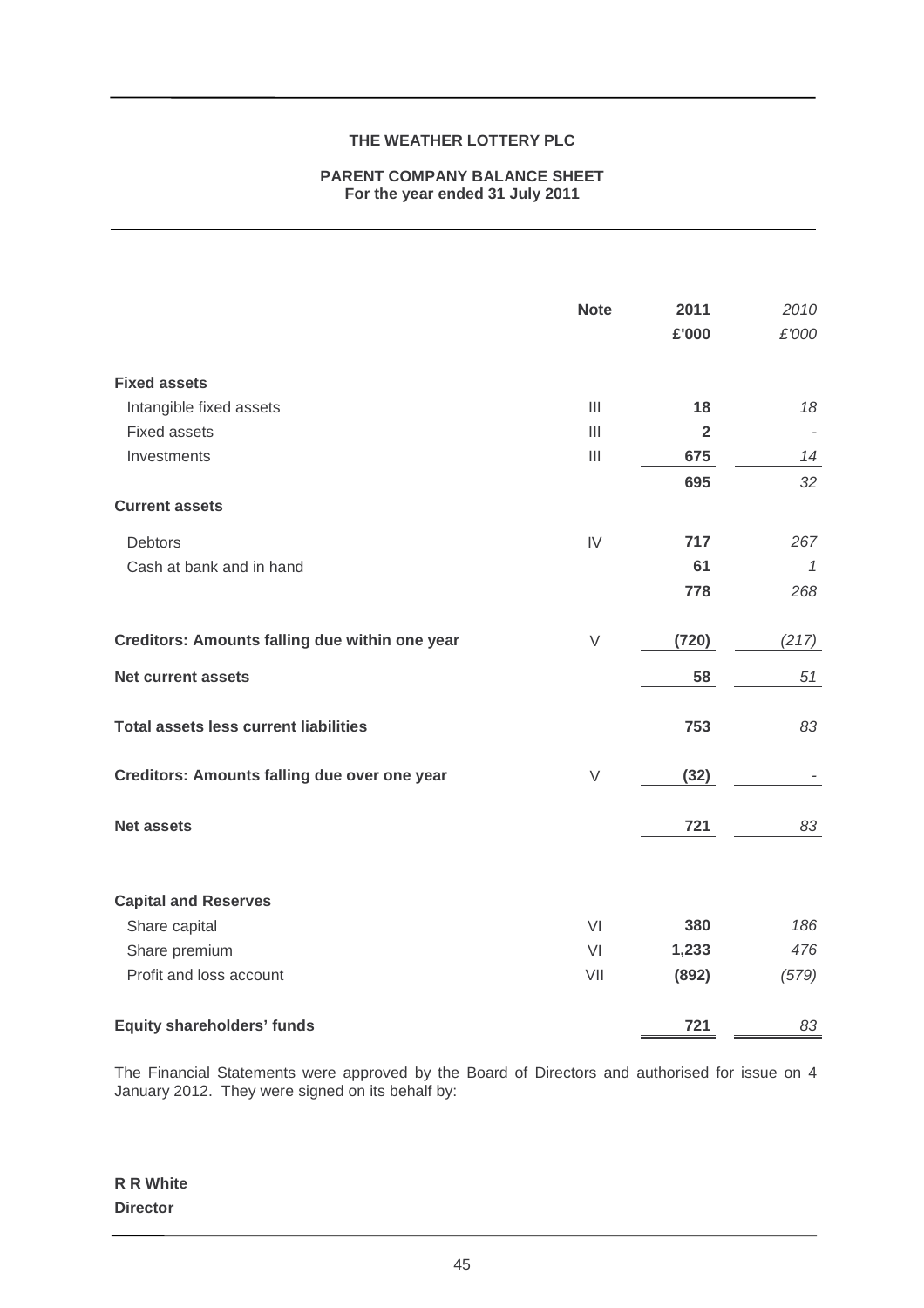#### **NOTES TO PARENT COMPANY FINANCIAL STATEMENTS For the year ended 31 July 2011**

#### **I. Accounting Policies**

There are no material differences between the accounting policies of the Group except as detailed below:

Investments in subsidiaries are stated at cost less, where appropriate, provisions for impairment.

The separate Financial Statements of the Company are presented as required by the Companies Act 2006. As permitted by that Act, the separate Financial Statements have been prepared in accordance with United Kingdom accounting standards.

The Company's financial risk management policies are disclosed in the consolidated financial statements.

#### **II. Operating profit**

The auditors' remuneration for audit and other services is disclosed in note 6 of the consolidated financial statements.

In the current year the company had no employees other than the Directors, who are all remunerated by the company.

#### **III. Fixed Assets**

The company's intangible assets consist of research and development costs of £18,000 (2010 £18,000) as detailed in note 12 of the consolidated financial statements. There was no amortisation in the period due to the amount being considered immaterial.

The company's tangible fixed assets consist of additions of office equipment in the period of £2,000 with depreciation of £300, leading to a net book value at 31 July 2011 of £2,000 when rounded to £'000s. There were no fixed assets held at 31 July 2010.

The company's investments consist of investments in subsidiaries of £675,000 (2010: £14,000).

Details of the Company's subsidiaries at 31 July 2011 can be found in Note 14 of the attached consolidated Financial Statements.

| Cost and net book value of Shares in subsidiary undertakings | 2011<br>£'000 | 2010<br>£'000 |
|--------------------------------------------------------------|---------------|---------------|
| Cost as at 1 August                                          | 14            | 14            |
| Additions                                                    | 771           |               |
| Impairment                                                   | (110)         |               |
| Net Book Value at 31 July                                    | 675           | 14            |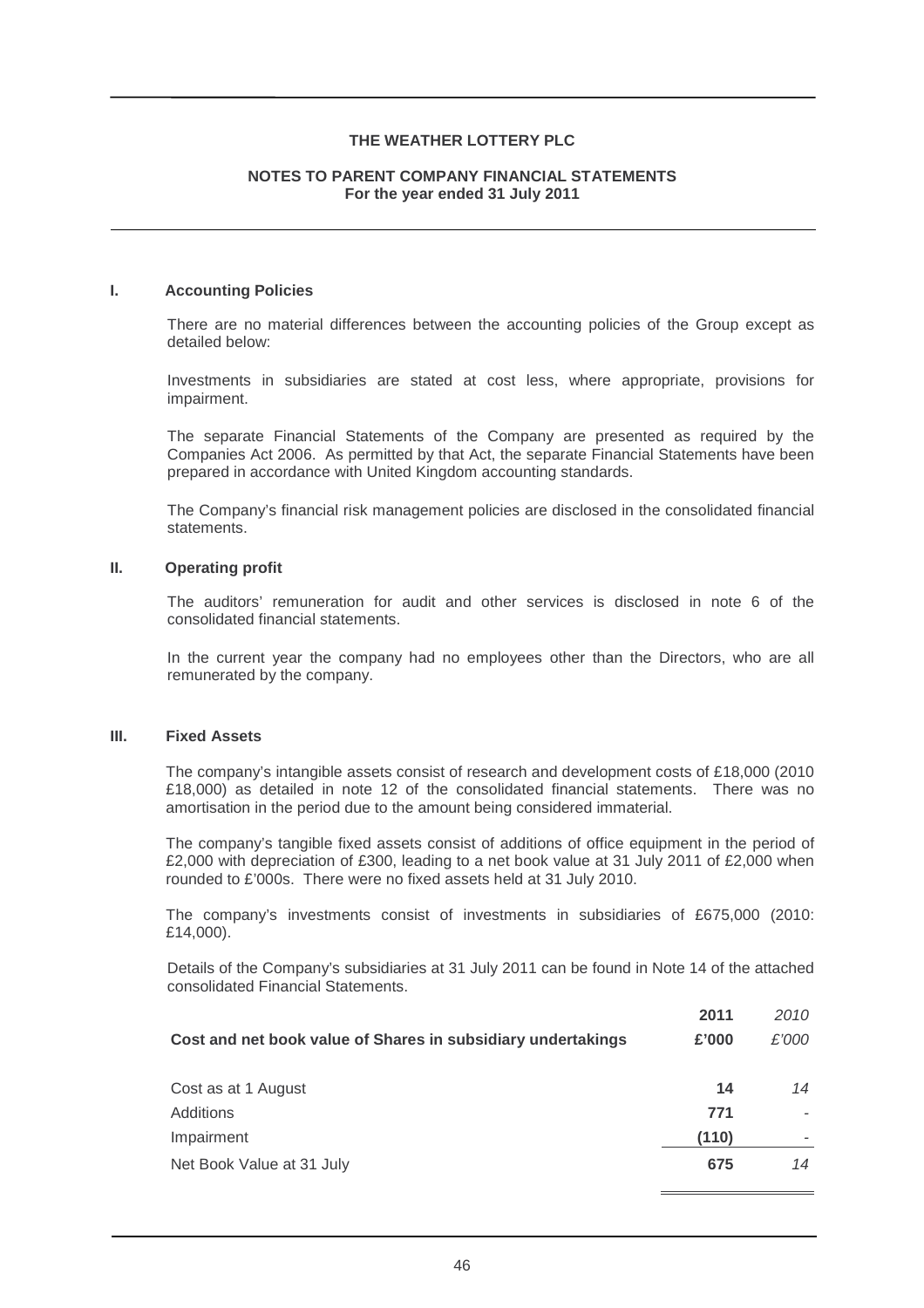#### **NOTES TO PARENT COMPANY FINANCIAL STATEMENTS For the year ended 31 July 2011**

# **IV. Debtors**

**V**.

|                                          | 2011  | 2010  |
|------------------------------------------|-------|-------|
|                                          | £'000 | £'000 |
| Unpaid share capital                     |       | 160   |
| Amounts due to subsidiary undertakings   | 542   |       |
| Other debtors                            | 164   | 15    |
| Prepayments and accrued income           | 11    | 92    |
|                                          | 717   | 267   |
| <b>Creditors</b>                         |       |       |
|                                          | 2011  | 2010  |
|                                          | £'000 | £'000 |
| Amounts falling due within one year      |       |       |
| Amounts due from subsidiary undertakings | 172   | 57    |
| Bank and other borrowings                | 19    |       |
| <b>Trade creditors</b>                   | 358   | 158   |
| Other creditors                          | 141   |       |
| Accruals and deferred income             | 30    | 2     |
|                                          | 720   | 217   |
| Amounts falling due over one year        |       |       |
| Bank and other borrowings                | 32    |       |

# **VI. Share capital and share premium account**

The movements on share capital and share premium are disclosed in notes 22 and 23 to the consolidated financial statements.

### **VII. Profit and loss reserves**

| Balance at 1 August<br>(Loss) for the year | 2011<br>£'000<br>(579)<br>(313) | 2010<br>£'000<br>(438)<br>(141) |
|--------------------------------------------|---------------------------------|---------------------------------|
| Balance at 31 July                         | (892)                           | (579)                           |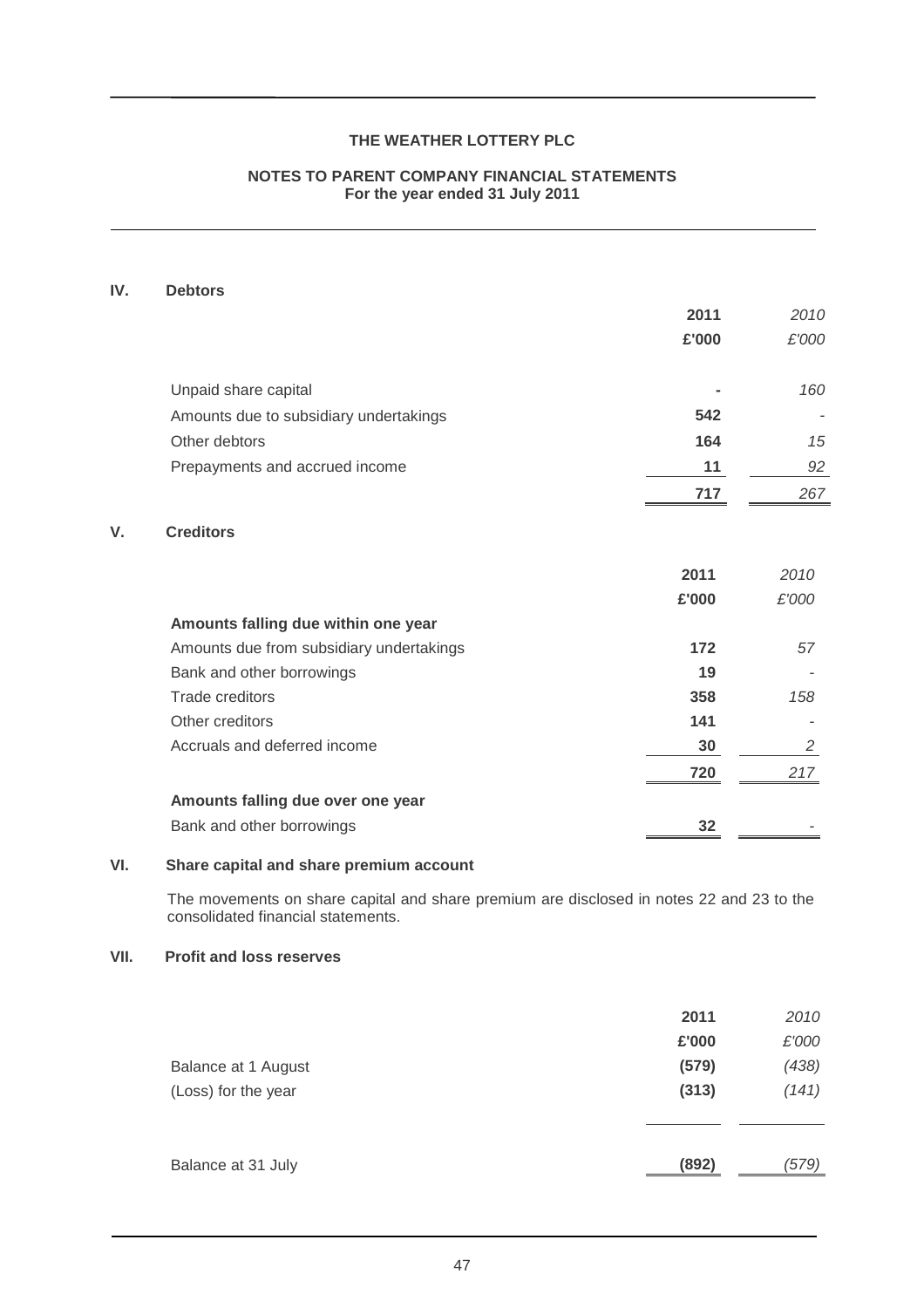#### **NOTES TO PARENT COMPANY FINANCIAL STATEMENTS For the year ended 31 July 2011**

# **VIII. Controlling party**

No single individual has sole control of the company.